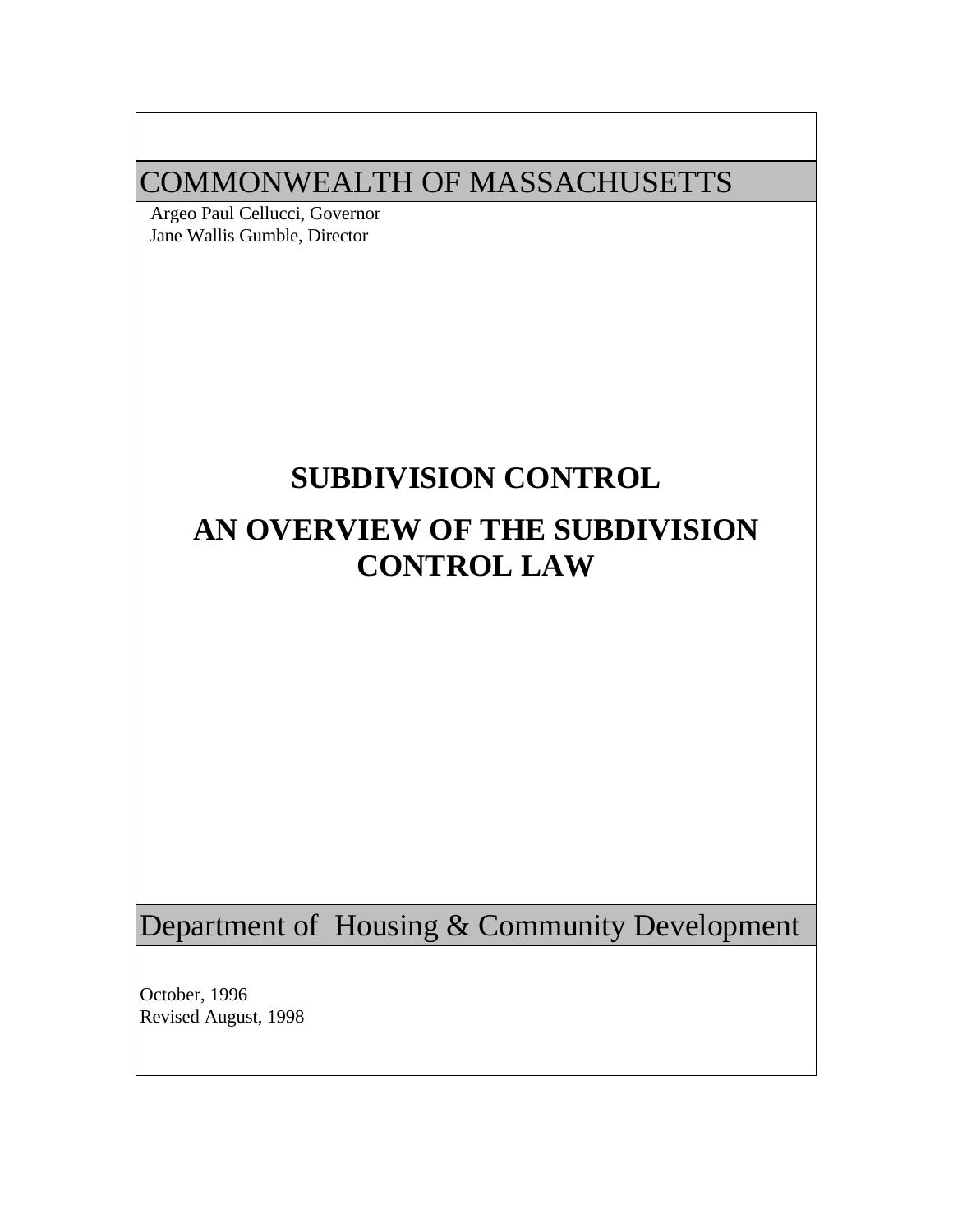# DEPARTMENT OF HOUSING & **COMMUNITY** DEVELOPMENT



Argeo Paul Cellucci, Governor Jane Wallis Gumble, Director

Dear Local Official:

The Department of Housing and Community Development provides a wide range of technical assistance, information services, and grant programs to municipal governments throughout the Commonwealth to assist communities in solving local programs. We are pleased to offer planning boards, other municipal officials, and interested persons this edition of An Overview of the Subdivision Control Law.

Our Department has received numerous questions over the years concerning the operation of the Subdivision Control Law. This publication highlights many of the substantive and procedural requirements that apply to subdivision and non-subdivision plans which require an endorsement or an approval by a planning board. We have also noted interesting court cases that have looked at a variety of issues dealing with subdivision control. This publication should be used as a resource and should not be used as a substitute for your reading of either the statute or the court cases that have interpreted the law. Whenever a question of legal interpretation arises, local officials should always seek the advice of their municipal counsel.

We trust that this publication and the services that the Department of Housing and Community Development provides will be helpful to you in carrying out your responsibilities. Questions concerning this publication should be directed to Donald J. Schmidt at 617/727-7001 x482 or call our toll free line at 1-800-392-6445.

**Sincerely** 

Jane Wallis Gumble **Director** 

P:\scl-L-ovlt97.doc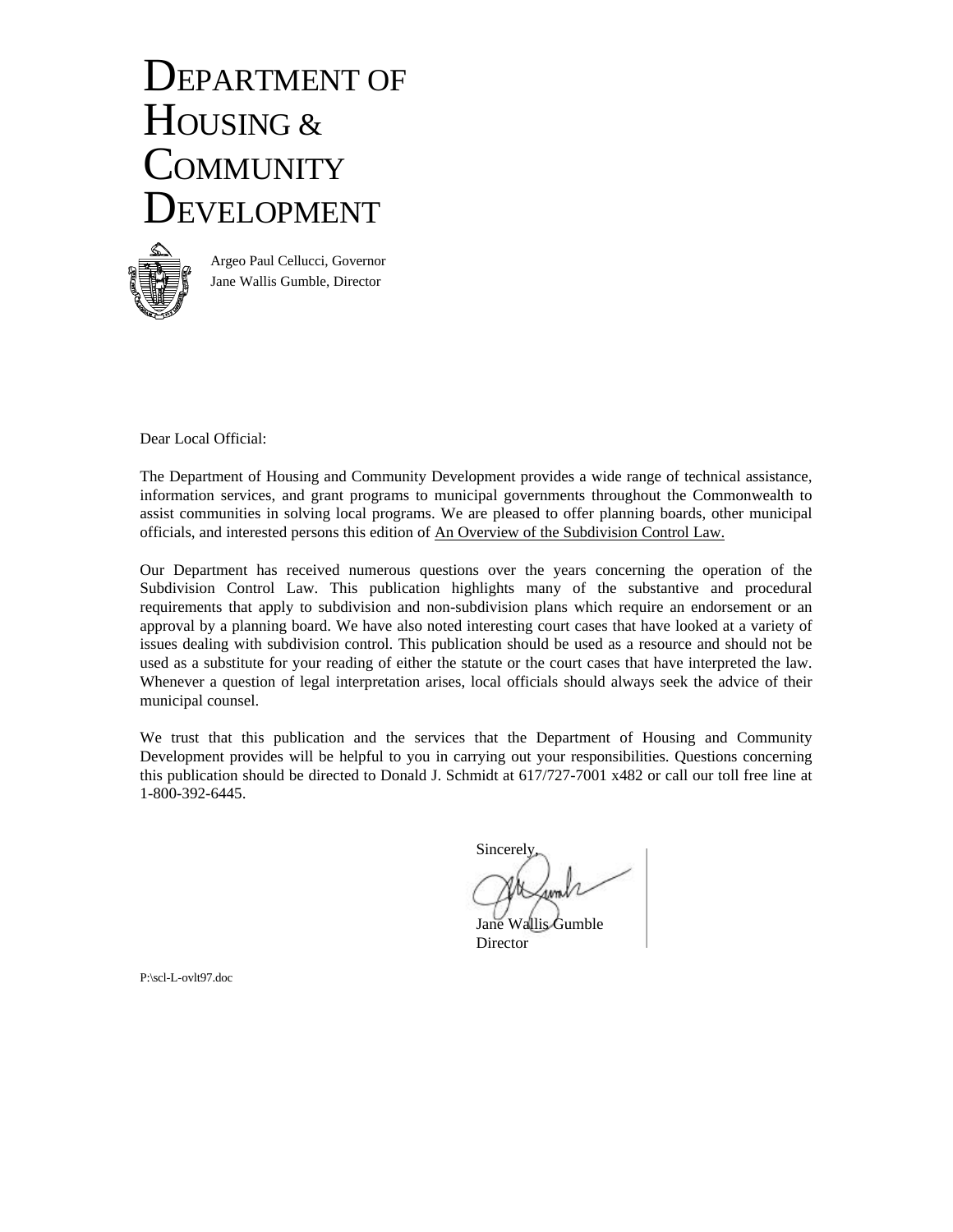## **COMMONWEALTH OF MASSACHUSETTS ARGEO PAUL CELLUCCI, GOVERNOR**

#### **DEPARTMENT OF HOUSING AND COMMUNITY DEVELOPMENT JANE WALLIS GUMBLE, DIRECTOR**

# **SUBDIVISION CONTROL**

## **AN OVERVIEW OF THE SUBDIVISION CONTROL LAW MGL, CHAPTER 41, SECTIONS 81K-81GG**

**October, 1996 Revised August, 1998**

**Prepared by**

**Department of Housing and Community Development**

**Donald J. Schmidt, Principal Planner**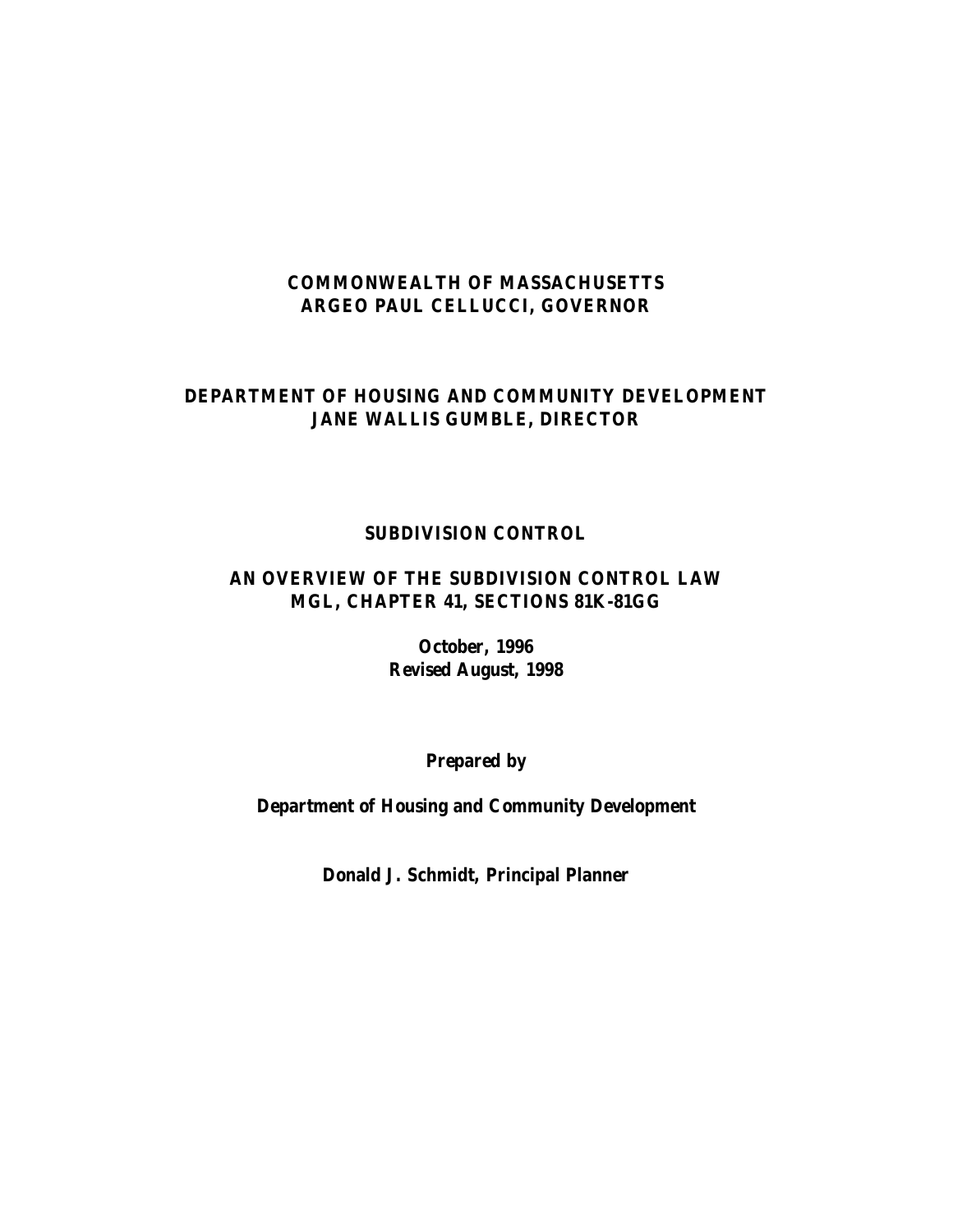# **TABLE OF CONTENTS**

|                                                                                                      | Page                 |
|------------------------------------------------------------------------------------------------------|----------------------|
| <b>INTRODUCTION</b>                                                                                  | 1                    |
| <b>PURPOSE OF THE SUBDIVISION CONTROL LAW</b>                                                        | $\overline{c}$       |
| <b>ACCEPTANCE OF THE SUBDIVISION CONTROL LAW</b>                                                     | 3                    |
| Subdivision Control as of January 1, 1954                                                            | 3                    |
| Subdivision Control after January 1, 1954                                                            | $\overline{4}$       |
| PLANNING BOARD RULES AND REGULATIONS                                                                 | 5                    |
| Approval of Plan Which Complies With Regulations                                                     | $5\phantom{.0}$      |
| <b>Conditional Approval</b>                                                                          | $\mathbf 5$          |
| <b>Clarity of Regulations</b>                                                                        | $6\phantom{.}6$<br>7 |
| Regulations Relating to Lots and Zoning Compliance<br>Regulations Relating to Adequacy of Public Way | 8                    |
| <b>Public Hearing Requirement</b>                                                                    | 10                   |
| <b>Filing Requirement</b>                                                                            | 10                   |
| <b>DEFINITION OF SUBDIVISION</b>                                                                     | 11                   |
| <b>APPROVAL NOT REQUIRED PLANS</b>                                                                   | 13                   |
| <b>Qualified Ways</b>                                                                                | 13                   |
| <b>Adequate Frontage</b>                                                                             | 14                   |
| <b>Vital Access</b>                                                                                  | 15                   |
| Adequacy of a Public Way                                                                             | 15<br>17             |
| Adequacy of a Private Way<br>Adequacy of a Previously Approved Subdivision Way                       | 18                   |
| <b>Adequacy of the Access</b>                                                                        | 18                   |
| <b>Illusory Access</b>                                                                               | 21                   |
| <b>81L Exemption</b>                                                                                 | 23                   |
| <b>Perimeter Plans</b>                                                                               | 24                   |
| One Lot Plans                                                                                        | 25                   |
| <b>Plans Showing Zoning Violations</b>                                                               | 29                   |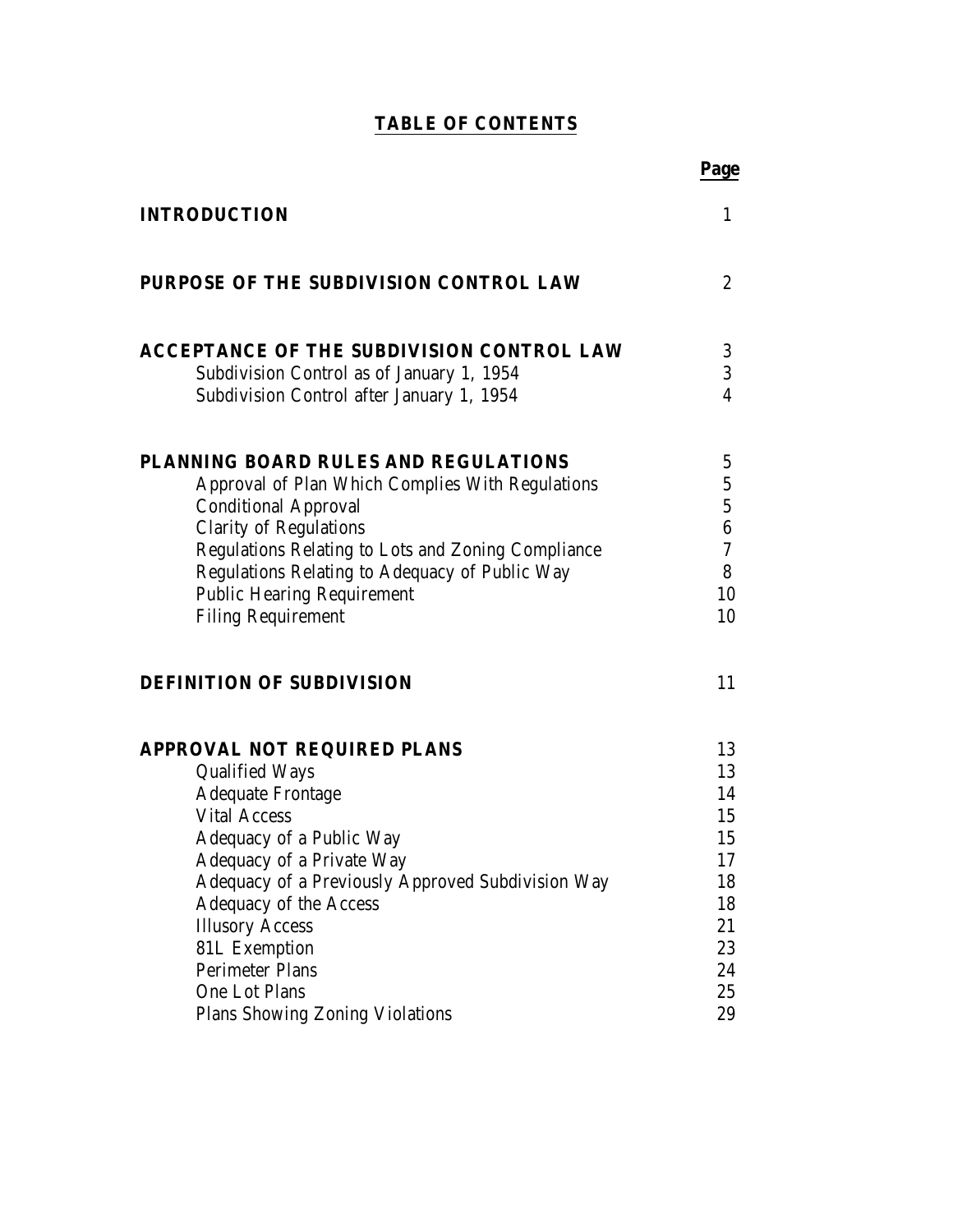# **Page**

| <b>SUBDIVISION ADMINISTRATION</b>               | 30 |
|-------------------------------------------------|----|
| <b>Voting Requirements</b>                      | 31 |
| <b>Approval Not Required Plans</b>              | 32 |
| <b>Constructive Approval of ANR Plans</b>       | 33 |
| <b>Preliminary Plans</b>                        | 33 |
| <b>Definitive Plans</b>                         | 34 |
| <b>Board of Health Action</b>                   | 34 |
| <b>Planning Board Waiver</b>                    | 35 |
| <b>Planning Board Action</b>                    | 35 |
| <b>Constructive Approval of Definitive Plan</b> | 37 |
| Performance Guarantee and Endorsement           | 38 |
| <b>Recording Definitive Plan</b>                | 39 |
| <b>Completion of Work</b>                       | 40 |
| Modifications, Amendments or Rescissions        | 40 |
|                                                 |    |

| <b>GRANDFATHERING</b>  |    |
|------------------------|----|
| Unregistered Land      |    |
| <b>Registered Land</b> | 44 |

| <b>ZONING FREEZES</b>              | 45 |
|------------------------------------|----|
| <b>Separate Lot Protection</b>     | 45 |
| <b>Common Lot Protection</b>       | 46 |
| <b>Preliminary Plan Protection</b> | 48 |
| <b>Definitive Plan Protection</b>  | 49 |
| <b>ANR Plan Protection</b>         | 51 |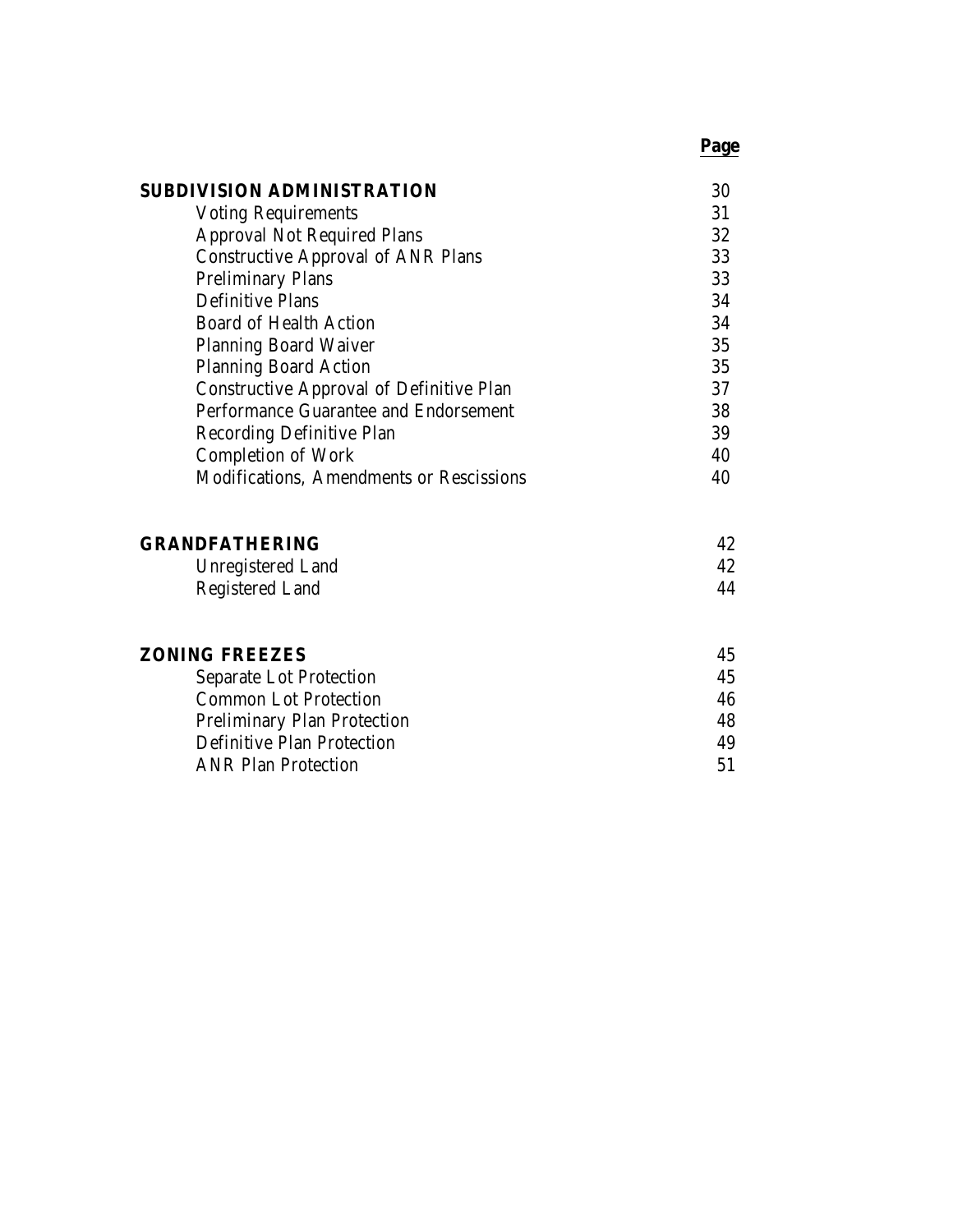#### **INTRODUCTION**

Subdivision control laws in Massachusetts originated in a concern over the effect of the subdivision of land and sale of private land on planning and the development of streets both public and private within a community. The first comprehensive subdivision control statute was enacted exclusively for the City of Boston in 1891. It provided that no person might open a public way until the layout and specifications were approved by the street commissioners. By 1916 similar powers were conferred on Boards of Survey in many cities and towns throughout the Commonwealth. In 1936 the subdivision control powers were expanded and conferred on planning boards. The Legislature made a comprehensive revision to the statute in 1953 which marked the beginning of a separate Subdivision Control Law, MGL, Chapter 41, Sections 81K through 81GG. Although this statute has been amended since 1953, most of the provisions are essentially in the form as we know now it.

The 1953 amendments to the subdivision control legislation were adopted largely upon the basis of the recommendations of a Special Commission on Planning and Zoning. The Commission was created by the Legislature in 1951 to study the zoning and planning laws of the Commonwealth. In reviewing the Subdivision Control Law, the Commission found there was a need to revise the law because it had become difficult even for skilled and experienced conveyancers examining titles to lots in a subdivision to ascertain whether the Subdivision Control Law was applicable. Also, the Commission found that it was extremely difficult for the Registers of Deeds to decide whether to accept a plan for recording.

Among other things, the Commission found that the then existing subdivision control statute was not sufficiently clear that the primary purpose of the law was regulating the design and construction of ways in subdivisions. The Commission further noted that some well-intentioned but overzealous planning boards attempted to use their powers of approving or disapproving plans of proposed subdivisions to enforce conditions intended for the good of the public, but not relating to the design and construction of ways within subdivisions. The Commission's report recommended inserting a purpose section into the subdivision control law to clarify the language of the statute, "especially in some particulars where overzealous city planners have attempted to extend their authority to an extent greater than was intended by the framers of the law." As a consequence of the Commission's report a new purpose section (81M) was added to the Subdivision Control Law.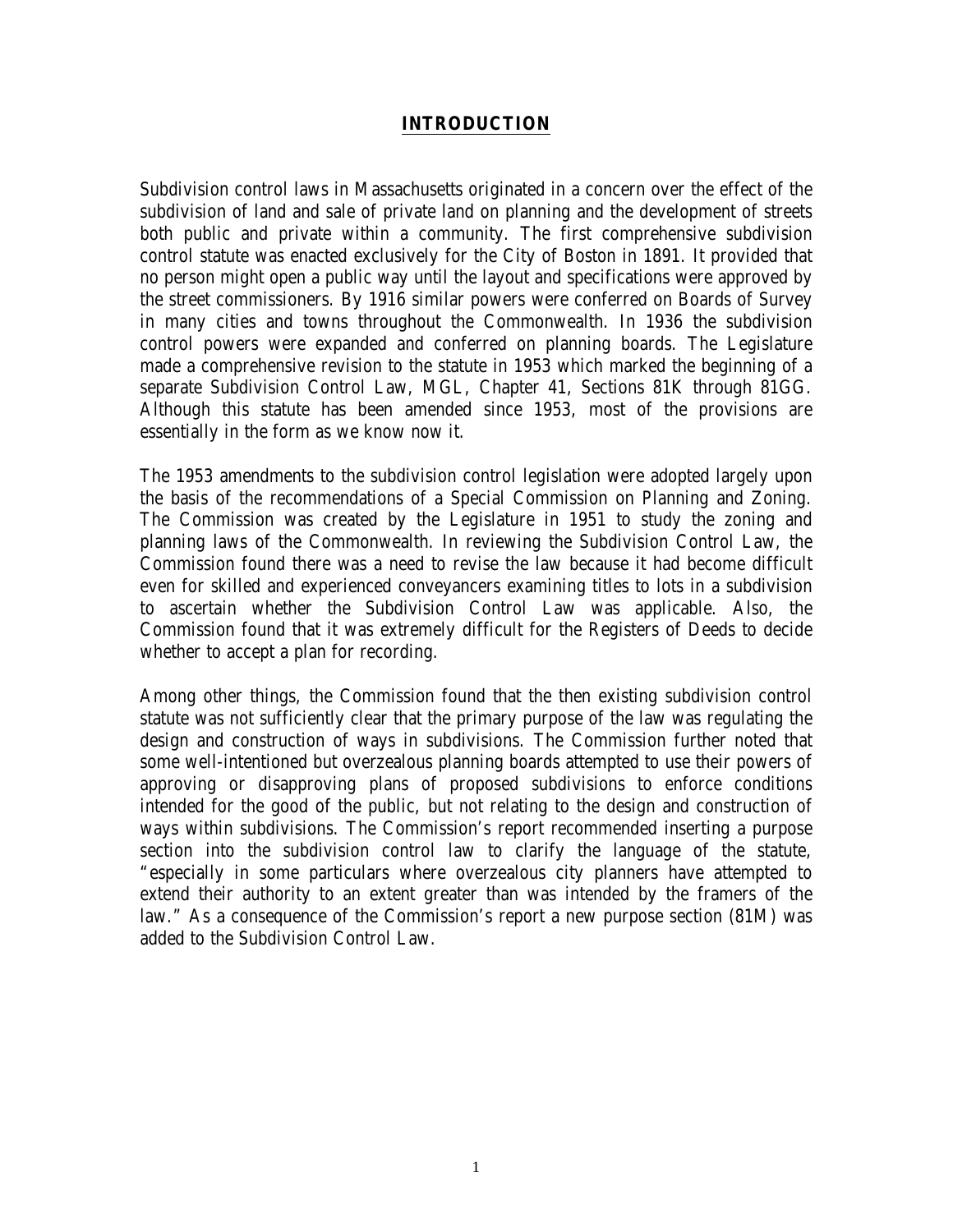#### **PURPOSE OF THE SUBDIVISION CONTROL LAW**

The Subdivision Control Law is a comprehensive statutory scheme designed for the safety, convenience, and welfare of the inhabitants of the cities and towns. It accomplishes this purpose by, among other things, regulating the laying out and construction of ways in subdivisions.

MGL, Chapter 41, Section 81M states in part that the:

... subdivision control law has been enacted for the purpose of protecting the safety, convenience and welfare of the inhabitants of the cities and towns ... by regulating the laying out and construction of ways in subdivisions providing access to the several lots therein, but which have not become public ways, and ensuring sanitary conditions in subdivisions and in proper cases parks and open areas. The powers of a planning board ... under the subdivision control law shall be exercised with due regard for the provision of adequate access to all lots in a subdivision by ways that will be safe and convenient for travel; for lessening congestion in such ways and in the adjacent public ways; for reducing danger to life and limb in the operation of motor vehicles; for securing safety in the case of fire, flood, panic and other emergencies; for ensuring compliance with the applicable zoning ordinances or bylaws; for securing adequate provisions for water, sewerage, drainage, underground utility services, fire, police, and other similar municipal equipment, and street lighting and other requirements where necessary in a subdivision; and for coordinating the ways in a subdivision with each other and with public ways in the city or town in which it is located and with the ways in neighboring subdivisions.

In a leading case interpreting the purpose of the Subdivision Control Law the court relied heavily on the legislative history of the Subdivision Control Law. The court, in Daley Construction Company, Inc. v. Planning Board of Randolph, 340 Mass. 149 (1959), held that the Planning Board lacked authority to disapprove a plan because the proposed subdivision would seriously deplete existing water sources. In reaching this conclusion, the court emphasized that Section 81M:

shows legislative concern primarily with (a) adequate ways to provide access furnished with appropriate facilities and (b) sanitary conditions of lots ... Read in context, the words, 'securing adequate provision for water' seems to us to mean installation of an adequate system of water pipes rather than an adequate supply of water, which, if not supplied from wells or other privately owned sources, is usually a matter of municipal water supply or water company action.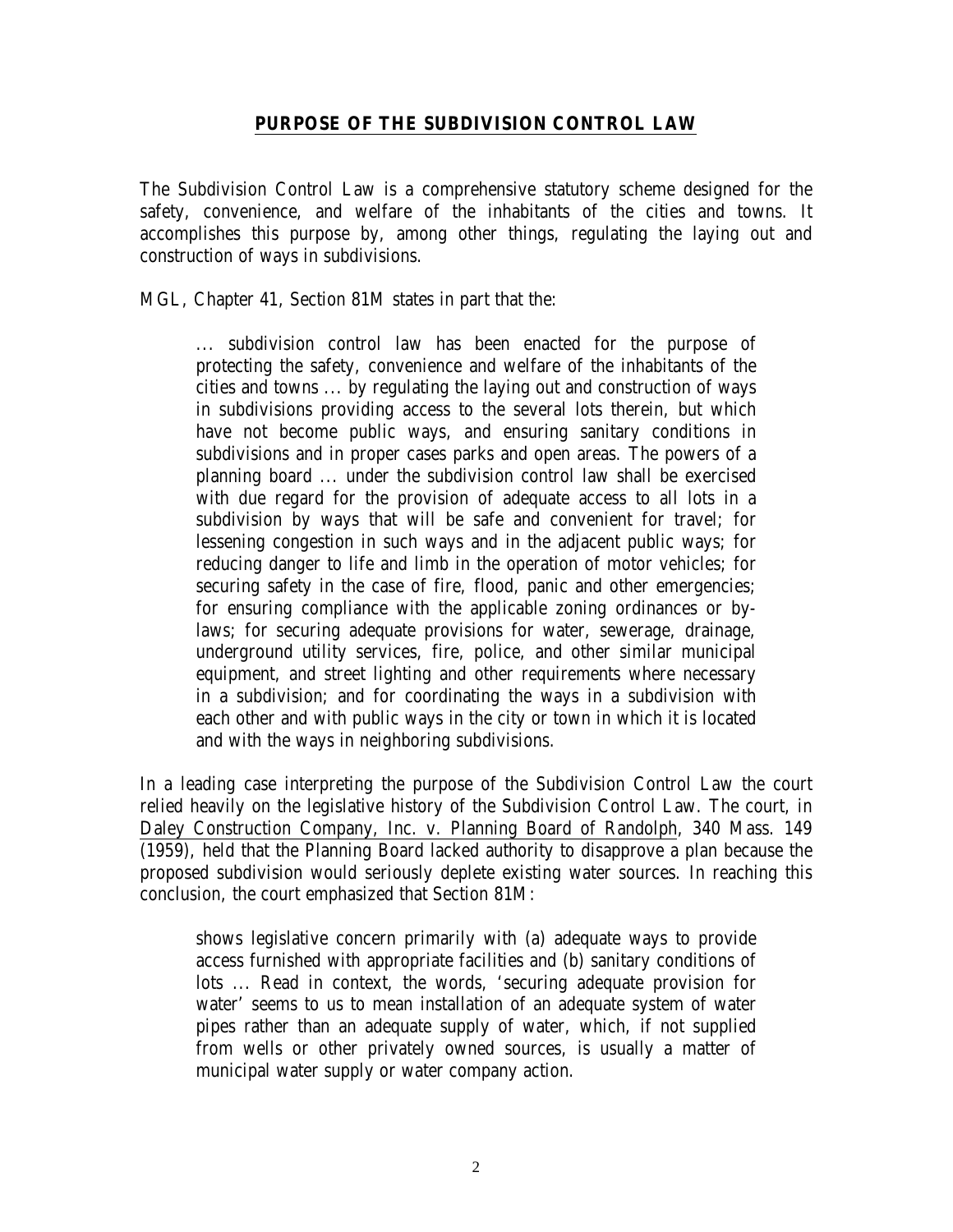## **ACCEPTANCE OF THE SUBDIVISION CONTROL LAW**

The Subdivision Control Law is in effect in any municipality, except Boston, which has accepted the statute. The question of whether the Subdivision Control Law shall take effect in a particular community is decided by the local legislative body. An interesting peculiarity of the current law in this regard is that the question of whether or not the Subdivision Control Law becomes effective is posed in a negative form. Section 81N provides that in any community which has a Planning Board, as defined in Section 81L, the Subdivision Control Law is in effect unless the local legislative body votes not to accept the provisions of the law. For more detailed information regarding the acceptance of the Subdivision Control Law please refer to Sections 81N and 81EE.

#### **Subdivision Control as of January 1, 1954**

The Subdivision Control Law is not in effect in a municipality unless the board having the power of subdivision control on January 1, 1954 transmitted a statement to the Register of Deeds and the Recorder of the Land Court within sixty days after January 1, 1954. Unless such statement was transmitted within sixty days, or the municipal clerk had prior to January 1, 1954 notified the Register and Recorder of the establishment of a Planning Board under the earlier provisions of law, the operation of the Subdivision Control Law was suspended until the municipal clerk notified the Register and Recorder that the Subdivision Control Law was in effect.

The statement to the Register and Recorder should have included an opinion of the board having subdivision control powers that the Subdivision Control Law is in effect in the community. The statement should have also included a copy, certified by the municipal clerk, of the vote and date of the City Council or Town Meeting action under which the Subdivision Control Law took effect. If there was no vote, then the board having subdivision control powers should have referenced any special statute under which the Subdivision Control Law was established in the municipality.

Any Planning Board having subdivision control powers on January 1, 1954, should have also transmitted a copy of their subdivision rules and regulations, certified by the municipal clerk, to the Register of Deeds and Recorder of the Land Court within sixty days after January 1, 1954. If the copies of the subdivision rules and regulations were never transmitted to the Register or Recorder, the operation of the Subdivision Control Law would have been suspended in your community until such copies were so transmitted.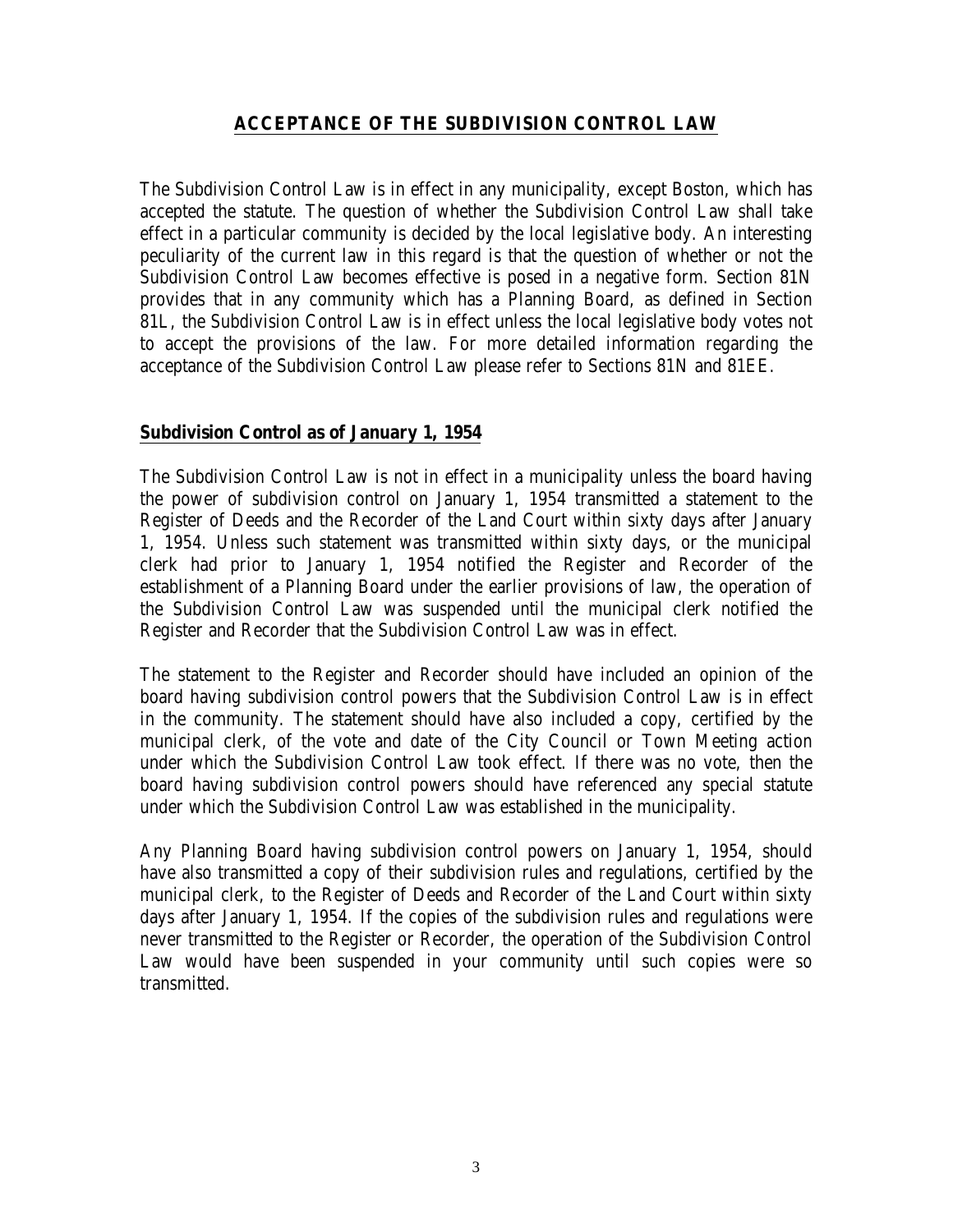#### **Subdivision Control after January 1, 1954**

If the Subdivision Control Law was established in a municipality after January 1, 1954, it did not take effect until the Planning Board notified the Register of Deeds and the Recorder of the Land Court that the municipality accepted the provisions of the Subdivision Control Law. The notice should have included a copy of the City Council or Town Meeting vote, certified by the municipal clerk, under which the provisions of the Subdivision Control Law were accepted.

The Planning Board was also required to notify the Register of Deeds and the Recorder of the Land Court that the Board had adopted its rules and regulations and to send a copy of their rules and regulations, certified by the municipal clerk, to both the Register and Recorder.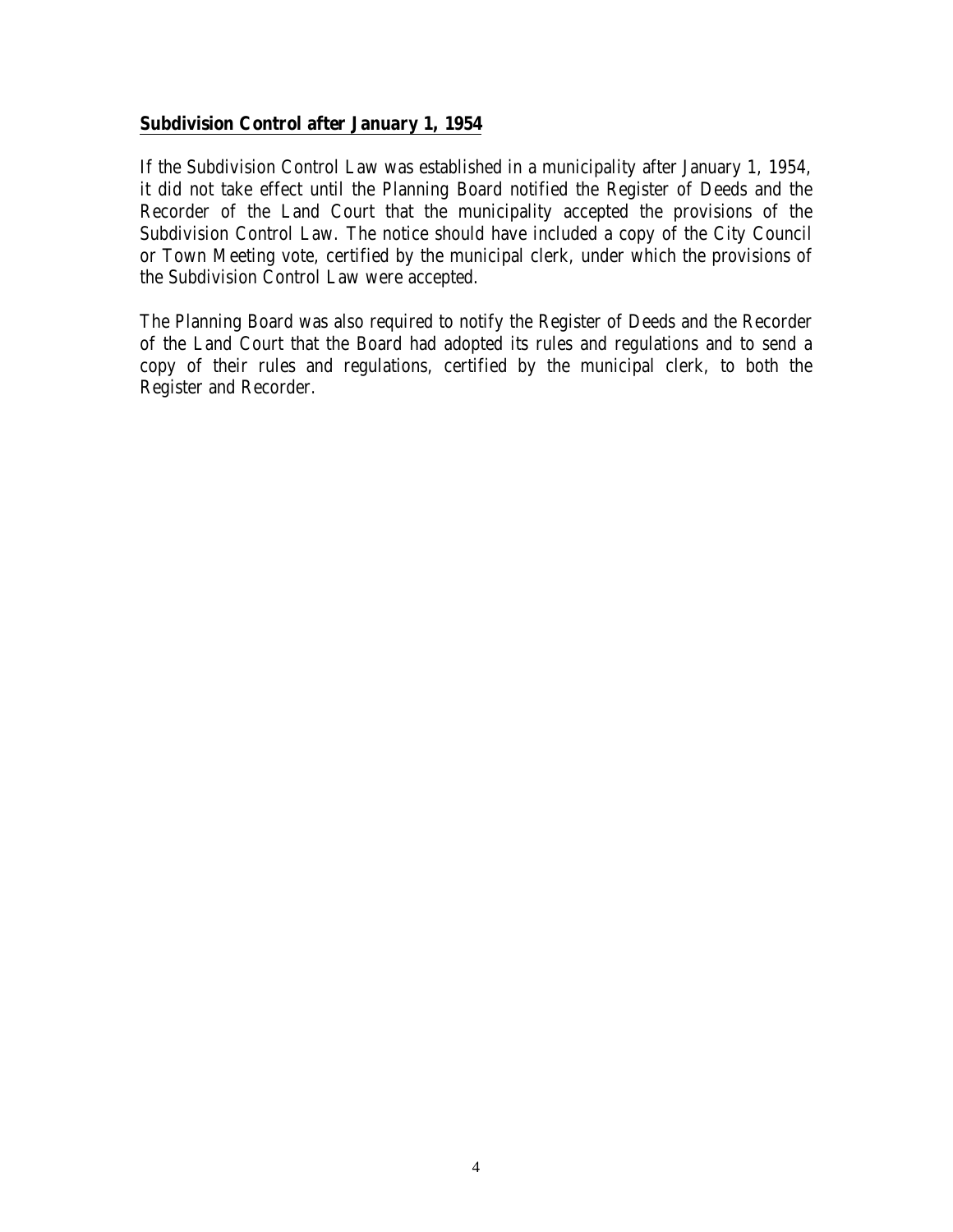## **PLANNING BOARD RULES AND REGULATIONS**

Once the Subdivision Control Law is operable in a community, Section 81Q requires a Planning Board to adopt reasonable rules and regulations relative to subdivision control which are not inconsistent with the Subdivision Control Law. The rules and regulations must specify the requirements of the Board relative to the location, construction, width, and grades of proposed ways and the installation of municipal services. The reason Section 81Q mandates that the Planning Board adopt reasonable rules and regulations is so that a prospective subdivider will know in advance what will be required of him in the way of street construction and public utilities. For more detailed information regarding the adoption and content of Planning Board regulations, please refer to Section 81Q.

## **Approval of Plan Which Complies With Regulations**

A Planning Board must approve a definitive subdivision plan which complies with the Board's rules and regulations and the recommendations of the Board of Health.

As the court noted in Pieper v. Planning Board of Southborough, 340 Mass. 157 (1959), the legislative history of the Subdivision Control Law "gives no indication that planning boards were to have the freedom to disapprove plans which comply with applicable standards merely because the board feels general public considerations make such action desirable." In Pieper, the Planning Board had disapproved a definitive plan solely on the ground that the Board felt it essential to have an engineering survey of the town before approving any further subdivision of property. The intent of the Subdivision Control Law, as noted in Section 81M, is that a subdivision plan shall be approved by the Planning Board if the plan conforms to the recommendation of the Board of Health and the rules and regulations of the Planning Board.

# **Conditional Approval**

A Planning Board may not attach conditions to its approval of a definitive subdivision plan unless its regulations clearly authorize the Board to impose such conditions.

In Castle Estates, Inc. v. Park and Planning Board of Medfield, 344 Mass. 329 (1962), the court found that the Planning Board had imposed improper conditions when approving a subdivision plan. The Board had approved a subdivision plan on the conditions that a water distribution system be connected with the public water system and that a drainage easement be obtained from another property owner. In reviewing the Board's regulations the court found no explicit regulation which would permit the Board to impose such conditions. The court stated that: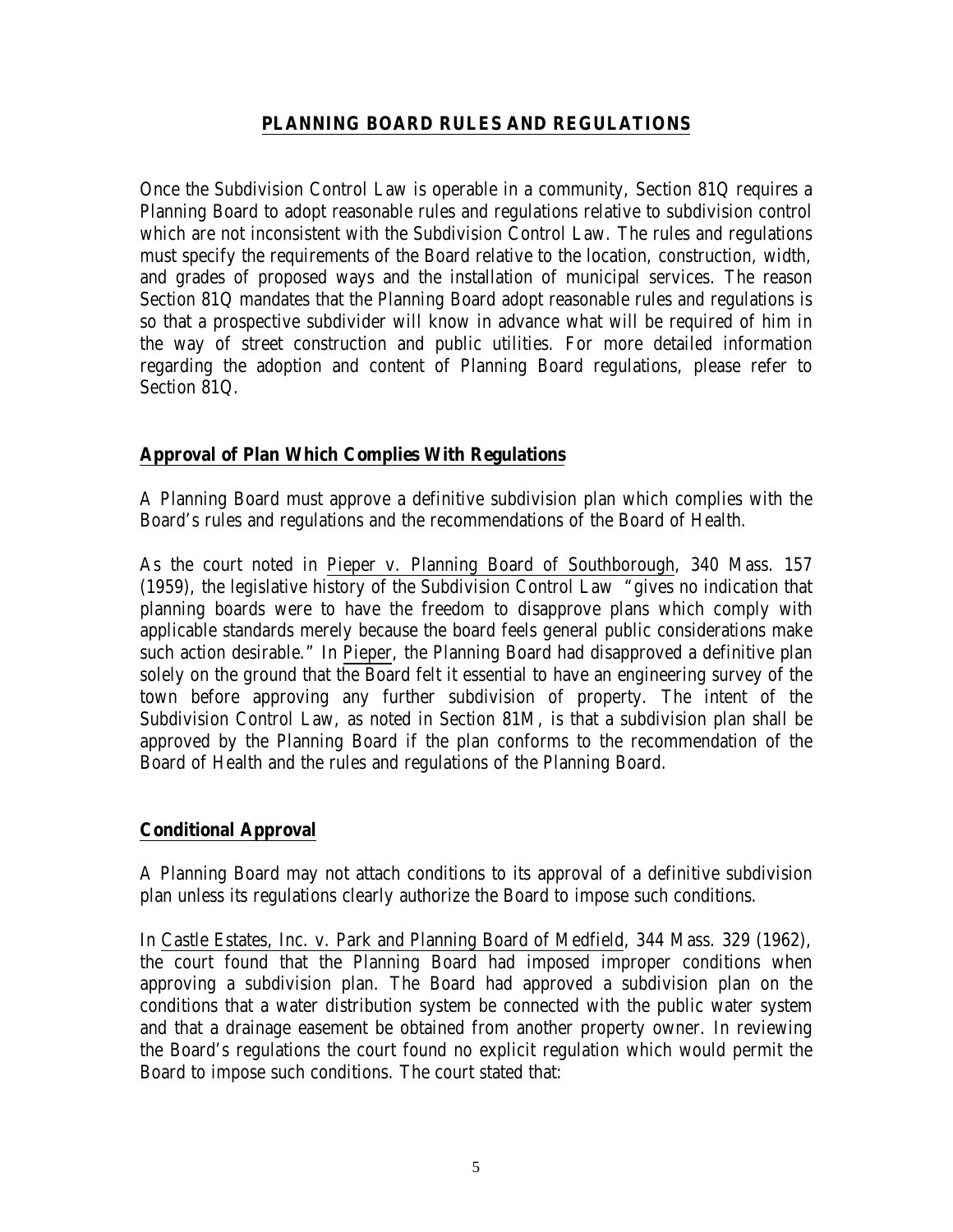The planning board ... cannot impose conditions of this type upon its approval of subdivisions, where it has not included (or incorporated by reference to other regulatory provisions) in its regulations provisions defining (a) what ways and utilities may be required in connection with subdivision plans; (b) what standards are to be applied by the board in exercising any powers given to it by the regulations to withhold the approval and to impose conditions; and (c) what those powers are. The subdivision control law attaches such importance to planning board regulations as to indicate to us that they should be comprehensive, reasonably definite, and carefully drafted, so that owners may know in advance what is or may be required of them and what standards and procedures will be applied to them. Without such regulations, the purposes of the law may easily be frustrated.

## **Clarity of Regulations**

Planning Board regulations must be sufficiently clear so that landowners will know in advance what is or may be required.

In Mac-Rich Realty Construction v. Planning Board of Southborough, 4 Mass. App. Ct. 79 (1976), the Planning Board disapproved a definitive plan because a street had an inadequate width of pavement and right of way. The Board determined that a forty-four foot right of way and twenty-eight feet of pavement would be necessary to ensure safe vehicular traffic. The Board's regulations required all roadways to have a paved width of twenty-four feet and a minimum right-of-way width of forty (40) feet. The regulations further stated that a greater width may be required by the Board when deemed necessary for present and future vehicular traffic. The court found that the regulations gave adequate notice that the Board may, in its discretion, require a greater width.

The developer also argued that the Board's attempt to require bituminous concrete berms was also invalid since the Board's regulations did not specifically require concrete berms. The regulations made reference to berms but did not specify the material to be used in their construction. The court noted that it appeared that the intent of the regulation was to consider the construction of berms on a case by case basis so that the Planning Board could determine what might be appropriate for a particular development. The Planning Board's action was valid since the regulation sufficiently informed the developer that a berm of some type would be required. Also, in Canter v. Planning Board of Westborough, 7 Mass. App. Ct. 805 (1979), a regulation which required that a subdivision plan provide for pedestrian ways "normally" called for in the Board's regulations was sufficiently clear and it allowed the Board to make a case by case determination as to what might be appropriate for a particular subdivision.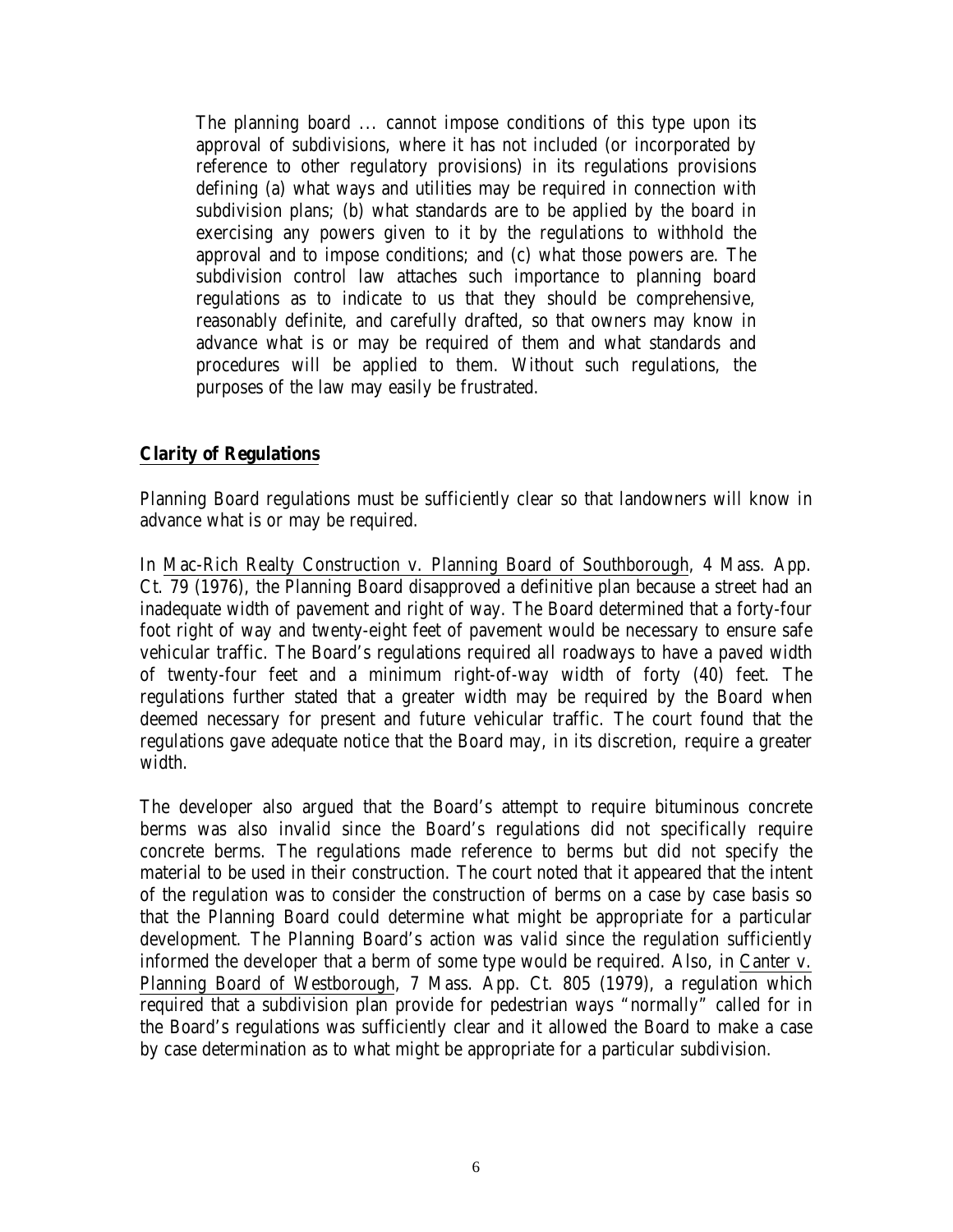However, regulations which required subdividers to give "due consideration ... to the attractiveness of the street layout in order to obtain the maximum livability and amenity of the subdivision" and to show "due regard ... for all natural features such as large trees, water courses, scenic points, historic spots, and similar community assets, which, if preserved, will add attractiveness and value to the subdivision" were held invalid. In Chira v. Planning Board of Tisbury, 3 Mass. App. Ct. 433 (1975), the court found that such regulations failed to set forth clear and objective standards.

We need not decide whether regulations dealing with aesthetic considerations and environmental protection are permissible under the Subdivision Control Law, as we are of the opinion that the provisions ... are not drafted in a way as to be enforceable. Whether a proposed subdivision meets such standards as "attractiveness of the street layout" and "maximum livability and amenity" and whether the preservation of a particular natural feature "will add attractiveness and value to the subdivision," and what constitutes "due consideration" and "due regard," are essentially matters of opinion - presumably the collective opinion of the members of the planning board at the time a particular plan is being evaluated. ... The regulations fail to fulfill the requirement of apprising owners "in advance what is or may be required of them and what standards and procedures will apply to them."

#### **Regulations Relating to Lots and Zoning Compliance**

A Planning Board may adopt a regulation requiring subdivision plans to be in compliance with local zoning requirements. Even in the absence of any express provision in the Planning Board's regulations requiring compliance with local zoning, the court concluded, in Beale v. Planning Board of Rockland, 423 Mass. 690 (1996), that a Planning Board can disapprove a subdivision plan which does not conform to the zoning bylaw.

However, except for requiring compliance with zoning, Section 81Q specifically prohibits a Planning Board from adopting regulations relating "to the size, shape, width, frontage or use of lots within a subdivision, or to the buildings which may be constructed thereon ..."

The purpose of this provision is to confine the scope of a Planning Board's discretion to prevent the Board from intruding into the sphere of zoning. However, as the court noted in SMI Investors (Deleware), Inc. v. Planning Board of Tisbury, 18 Mass. App. Ct. 408 (1984), Section 81Q does not preclude a Planning Board from taking cognizance of a lot layout which directly impinges on matters laying within the proper sphere of Planning Board regulations such as means of access for vehicles and utilities.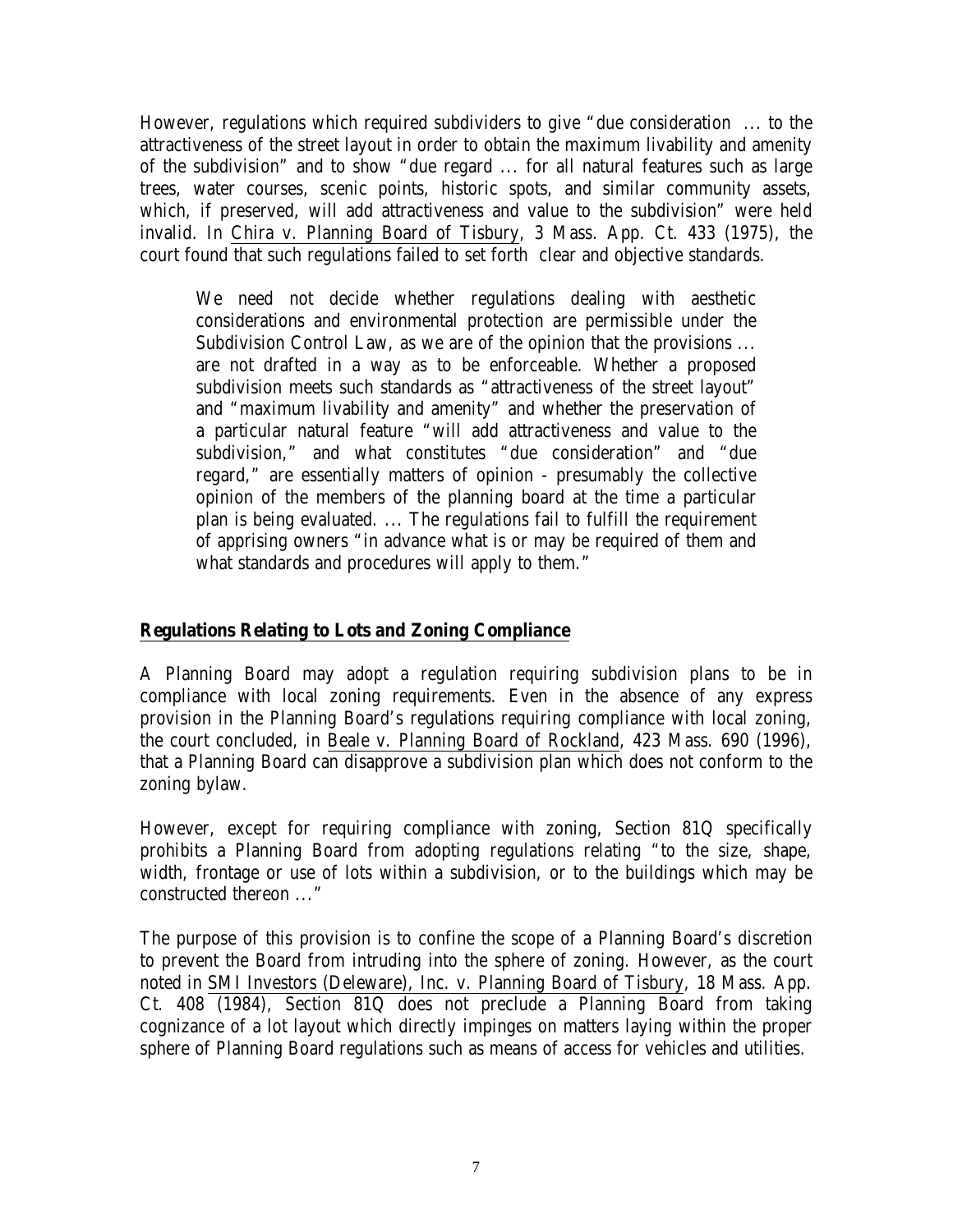This provision does not prevent a Planning Board from seeking information or requiring the submission of an environmental impact statement. In Loring Hills Developers Trust v. Planning Board of Salem, 374 Mass. 343 (1978), the Planning Board disapproved a subdivision plan because the developer had failed to submit information requested by the Planning Board. The Planning Board had adopted regulations which required the subdivider to submit information relating to dwelling size, type, location and population for purposes of analysis of sanitary and storm sewer systems and the water system. The Board's regulations also asked for a topographic map showing proposed grades at two-foot contours and an impact statement showing the effect of the proposed development on schools, police and fire protection, traffic patterns and other municipal services. The developer argued that the regulations requiring the requested information were not authorized under the above noted provision in Section 81Q. Although Section 81Q prohibits the Planning Board from regulating the subjects mentioned it does not forbid the Board from seeking information about those matters. The court stated that:

The regulations may require the developer to supply information reasonably necessary to enable the boards to perform their duties. For example, Section 81Q provides that, in establishing requirements regarding ways, 'due regard shall be paid to the prospective character of different subdivisions, whether open residence, dense residence, business or industrial, and the prospective amount of travel upon various ways therein, and to adjustment of the requirements accordingly.' In applying such requirements, we think the developer may be required to furnish information about the 'prospective character' of the subdivision, even though the information in a sense 'relates' to the 'use of lots' within subdivisions.

#### **Regulations Relating to Adequacy of Public Way**

A Planning Board can consider the adequacy of a public way providing access to a proposed subdivision.

The issue of whether a Planning Board has the authority to disapprove a subdivision plan due to traffic problems and access problems caused not by any inadequacy of a way within a subdivision but rather by the inadequacy of a public way adjacent to or providing access to the proposed development was considered in North Landers Corp. v. Planning Board of Falmouth, 382 Mass. 432 (1981). The Planning Board had adopted the following regulations concerning the adequacy of ways outside the subdivision.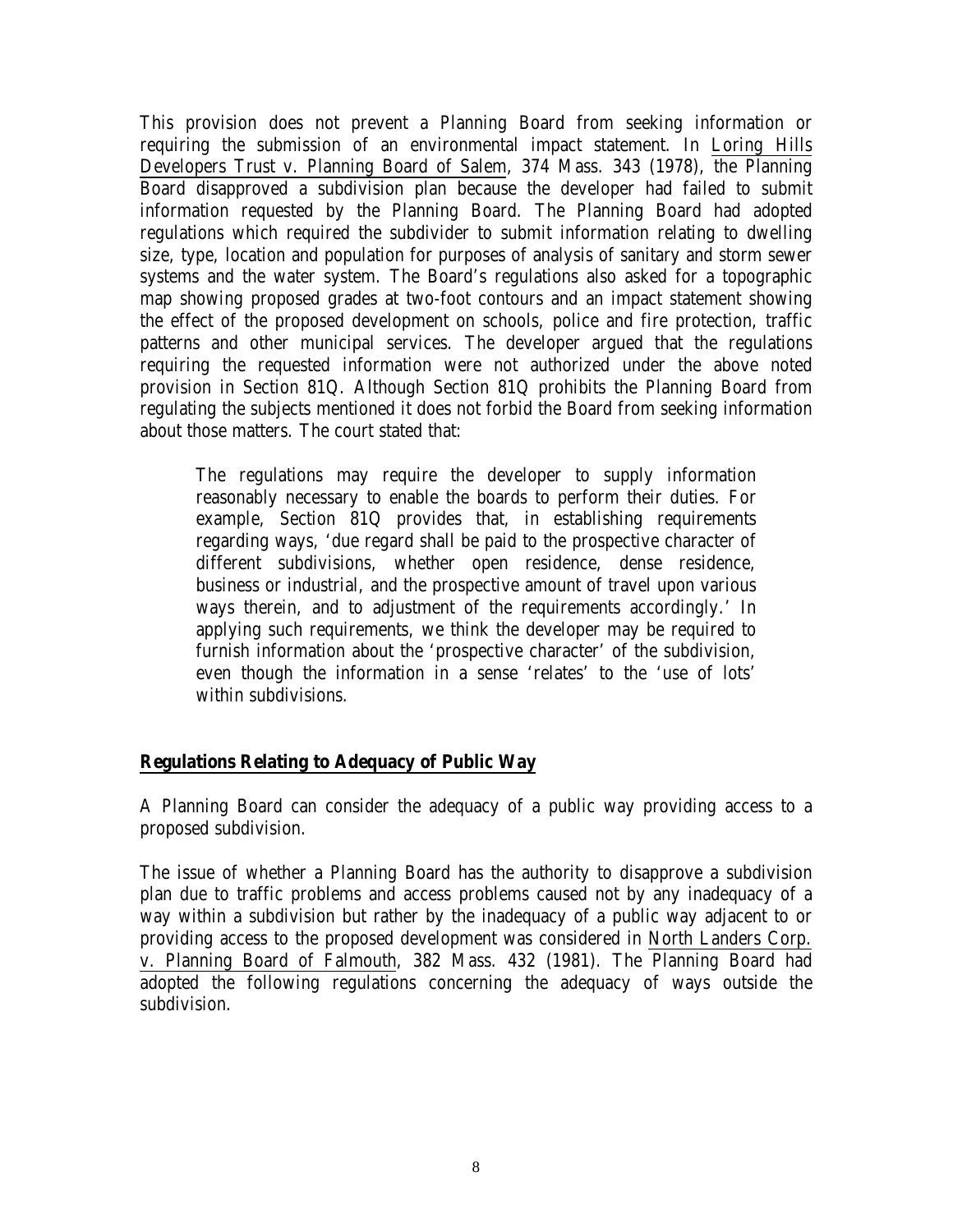Adequate Access From Public Way. A. Where the street system within a subdivision does not connect with or have, in the opinion of the Board, adequate access from a .... public way, the Board may require, as a condition of approval ... that such adequate access be provided by the subdivider, and/or that the subdivider make physical improvements to and within such a way ... in accordance with the provisions of ... these regulations from the boundary of the subdivision to a [public] way. B. Where the physical condition or width of a public way from which a subdivision has its access is considered by the Board to be inadequate to carry the traffic expected to be generated by such subdivision, the Board may require the subdivider to dedicate a strip of land for the purpose of widening the abutting public way to a width at least commensurate with that required within the subdivision, and to make physical improvements to and within such public way to the same standards required within the subdivision. Any such .... work performed within such public way shall be made only with permission of the governmental agency having jurisdiction over such way, and all costs of any such widening or construction shall be borne by the subdivider.

The Planning Board disapproved a subdivision plan citing as one of its reasons the inadequacy of a public way which would carry the traffic generated by the subdivision. North Landers appealed the Planning Board's decision and argued that the Subdivision Control Law does not permit evaluation of ways outside the subdivision. The court determined that the Subdivision Control Law does not place such a limitation on the Planning Board and the condition of adjacent public ways outside the subdivision may be considered during the approval process. The court also noted that the Planning Board's regulation requiring "adequate access" was not so vague that it failed to sufficiently inform the subdivider of what might be required in order to obtain ultimate approval of his plan.

However, a Planning Board has no authority to require improvements to a way where the subdivider does not have the ability to make the improvements. In Sullivan v. Planning Board of Acton, 38 Mass. App. Ct. 918 (1995), the Planning Board approved a subdivision plan on the conditions that the subdivider construct an additional travel lane on Route 2A with no curb cuts. The Planning Board also required the reservation of an easement along a town road for the construction of an additional lane of traffic from Route 2A to the proposed subdivision road.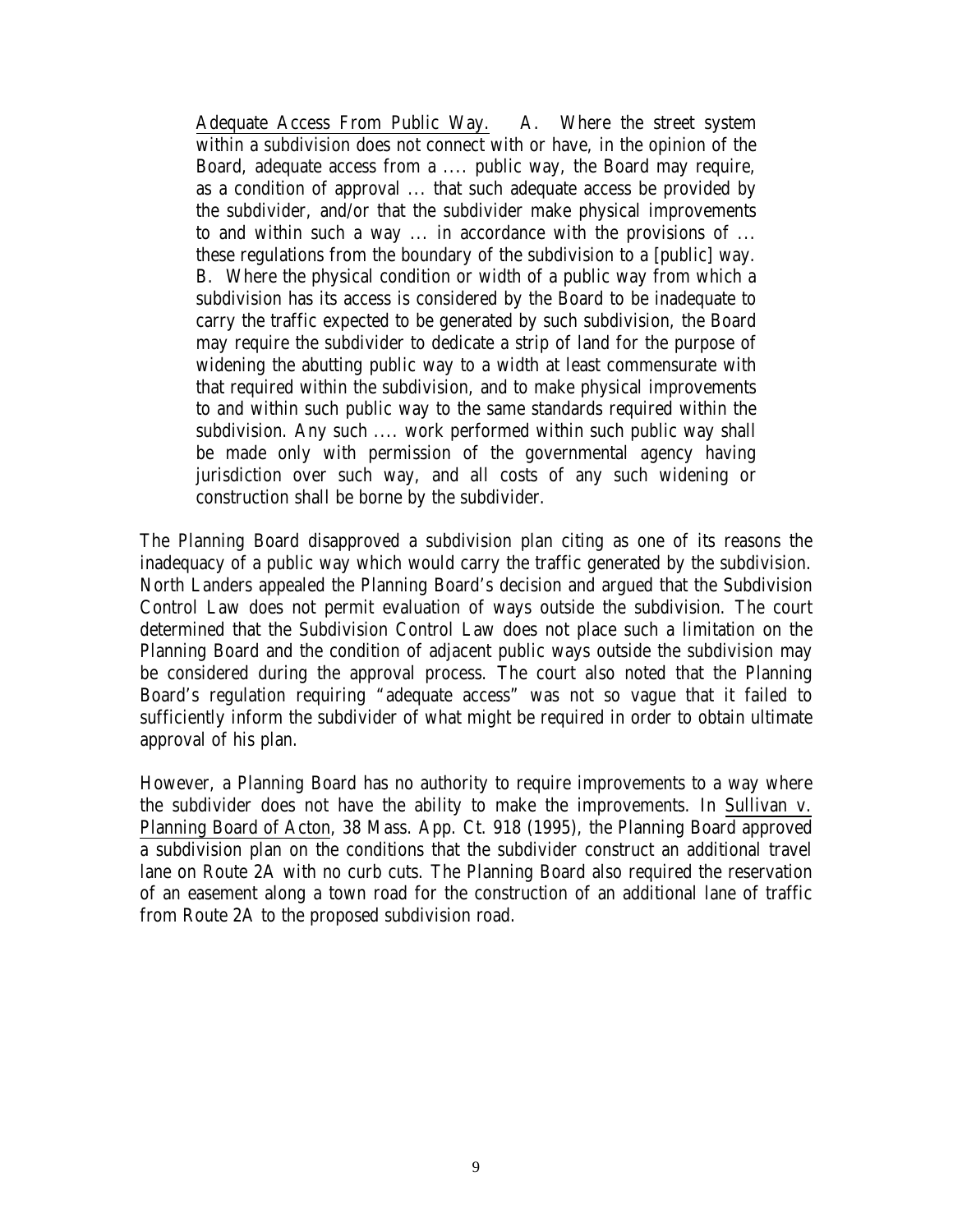The improvements to Route 2A imposed by the Planning Board required the approval of the State Department of Public Works. It was decided that those conditions were invalid because the work to be performed required State approval which was beyond the control of the subdivider. The court found nothing in the Subdivision Control Law which would authorize a Planning Board to require improvements to a State highway. However, the court did find that requiring the easement for construction of an additional lane of traffic was a proper condition as the additional lane would serve the traffic entering and leaving the subdivision by providing a turning lane into the subdivision.

## **Public Hearing Requirement**

The Planning Board must hold a public hearing before adopting or amending subdivision control rules and regulations. Notice of the public hearing must include the date, time, place and subject matter of the public hearing. Notice of the public hearing must also be published in a newspaper once in each of two successive weeks with the first publication being not less that 14 days before the day of the hearing.

## **Filing Requirement**

A copy of the Planning Board's regulations and any amendments adopted after January 1, 1954, must be certified by the municipal clerk and transmitted by the Planning Board to the Register of Deeds and Recorder of the Land Court. Any Planning Board having subdivision control powers on January 1, 1954, should have transmitted a copy of its rules and regulations, certified by the municipal clerk, to the Register of Deeds and Recorder of the Land Court.

A true copy of the Board's regulations must be kept on file in the office of the Planning Board and the municipal clerk.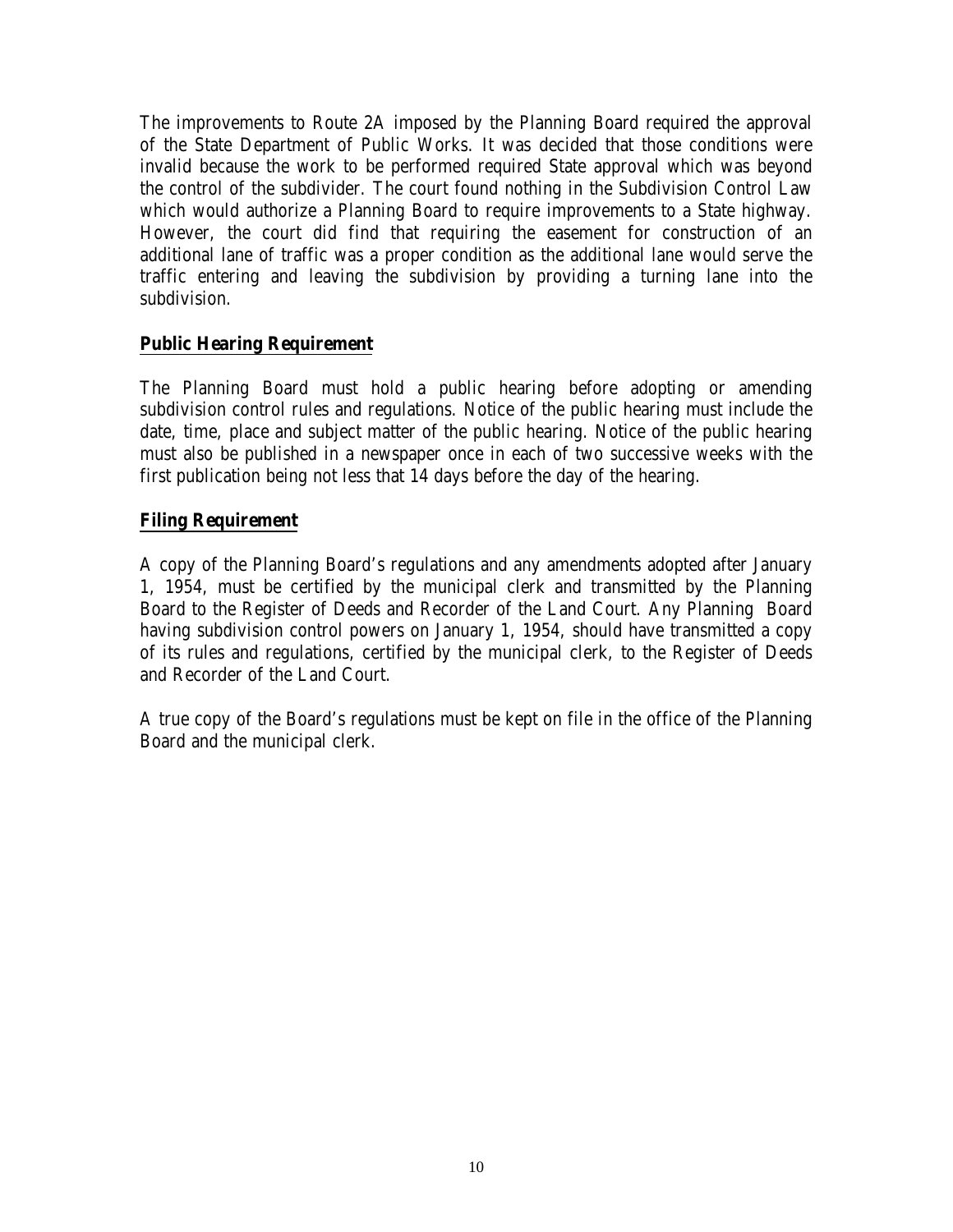#### **DEFINITION OF SUBDIVISION**

As previously mentioned, the Legislature made a comprehensive revision to the Subdivision Control Law in 1953. This legislation made two significant changes to the statute. It clarified the definition of a subdivision and provided for the recording of approval not required (ANR) plans. The procedures for the submission and endorsement of an ANR plan are found in Section 81P.

Prior to the 1953 statute, a plan showing lots and ways could be recorded without the approval of the Planning Board if such ways were existing ways and not proposed ways. The purpose of providing for an approval not required process was to alleviate the difficulty encountered by Registers of Deeds in deciding whether a plan showing ways and lots could lawfully be recorded. As explained by Mr. Philip Nichols on behalf of the sponsors of the 1953 legislation, "... it seems best to require the person ... who contends that (his plan) is not a subdivision within the meaning of the law, because all of the ways shown on the plan are already existing ways, to submit it to the planning board, and if the board agrees with his contention, it can endorse on the plan a statement that approval is not required, and the plan can be recorded without more ado."

Section 81P requires that an approval not required endorsement cannot be withheld unless a plan shows a subdivision. Therefore, whether a plan requires approval or not rests with the definition of "subdivision" as defined in Section 81L.

Simply put, a subdivision is the division of a tract of land into two or more lots. However, a division of a tract of land into two or more lots will not constitute a subdivision if, at the time it is made, every lot has the necessary frontage on a certain type of way.

MGL, Chapter 41, Section 81L defines a subdivision as follows:

"Subdivision" shall mean the division of a tract of land into two or more lots and shall include resubdivision, and, when appropriate to the context, shall relate to the process of subdivision or the land or territory subdivided; provided, however, that the division of a tract of land into two or more lots shall not be deemed to constitute a subdivision within the meaning of the subdivision control law if, at the time when it is made, every lot within the tract so divided has frontage on (a) a public way or a way which the clerk of the city or town certifies is maintained and used as a public way, or (b) a way shown on a plan theretofore approved and endorsed in accordance with the subdivision control law, or (c) a way in existence when the subdivision control law became effective in the city or town in which the land lies, having, in the opinion of the planning board, sufficient width, suitable grades, and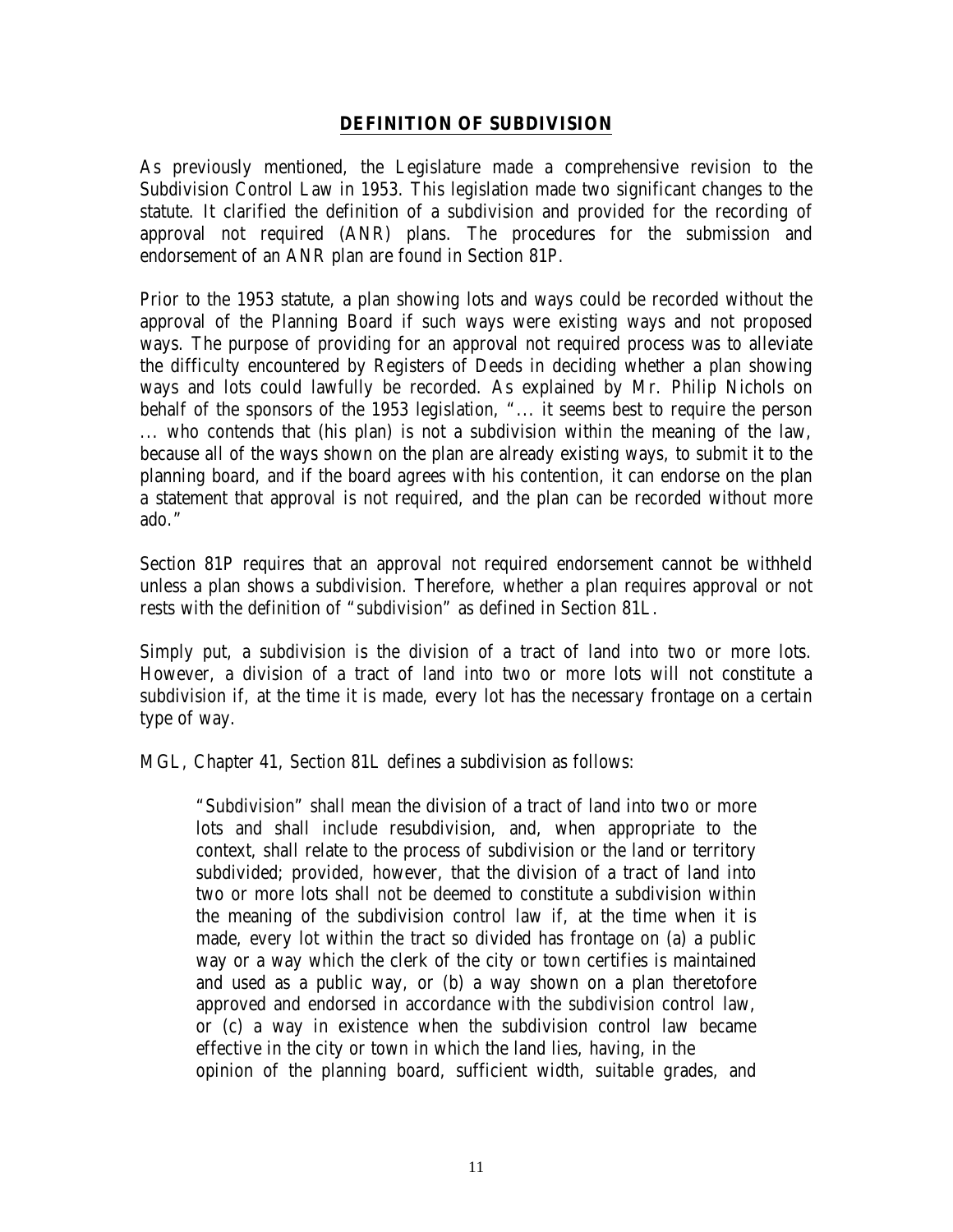adequate construction to provide for the needs of vehicular traffic in relation to the proposed use of the land abutting thereon or served thereby, and for the installation of municipal services to serve such land and the buildings erected or to be erected thereon. Such frontage shall be of at least such distance as is then required by zoning or other ordinance or by-law, if any, of said city or town for erection of a building on such lot, and if no distance is so required, such frontage shall be of at least twenty feet. Conveyances or other instruments adding to, taking away from, or changing the size and shape of, lots in such a manner as not to leave any lot so affected without the frontage above set forth, or the division of a tract of land on which two or more buildings were standing when the subdivision control law went into effect in the city or town in which the land lies into separate lots on each of which one of such buildings remains standing, shall not constitute a subdivision.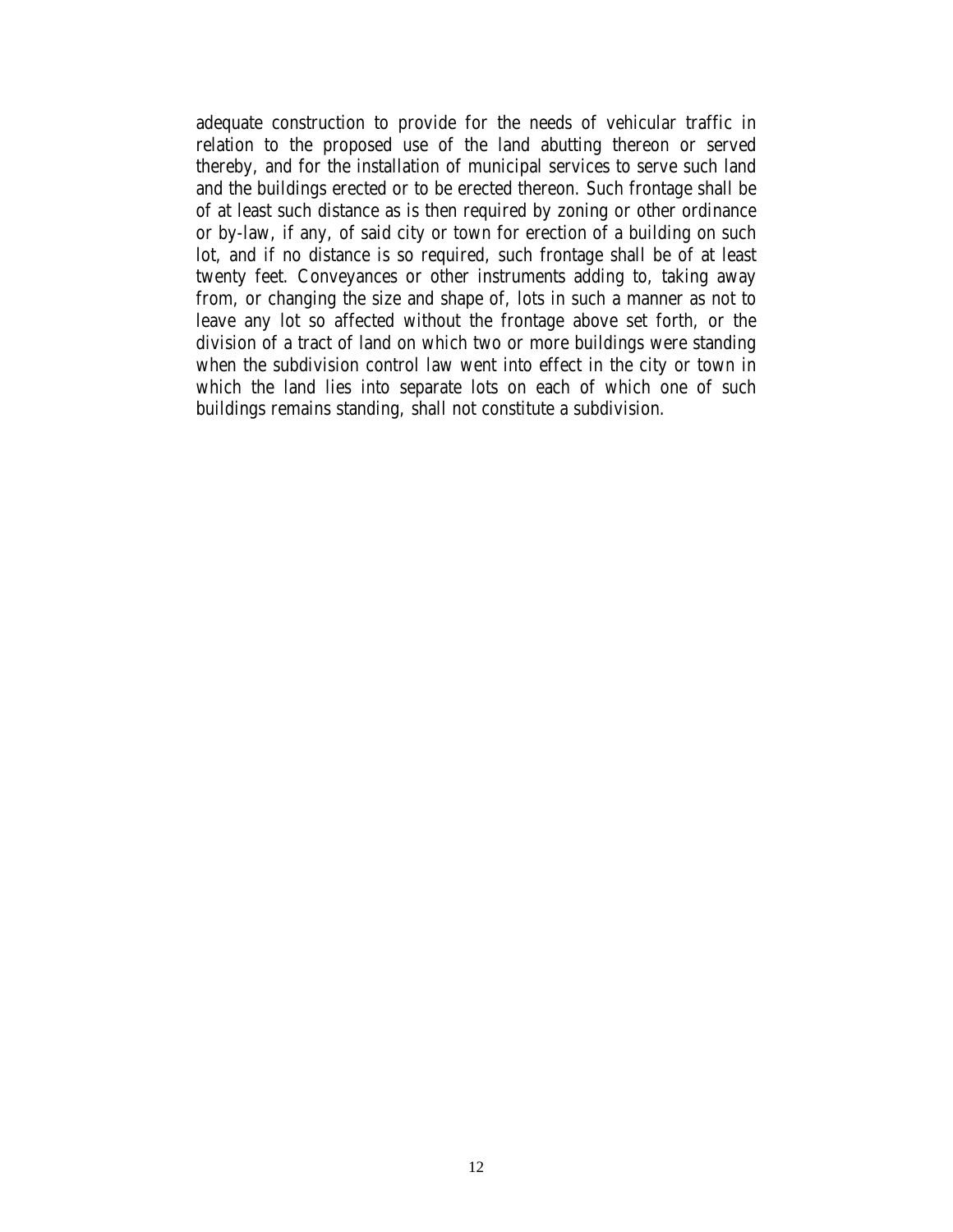## **APPROVAL NOT REQUIRED PLANS**

Any person wishing to record a plan which he believes is not a subdivision plan may submit an ANR plan to the Planning Board. The review of an ANR plan by the Planning Board does not require a public hearing. If the Board finds that the plan does not show a subdivision, as defined in Section 81L, it must immediately endorse the plan "approval not required under the Subdivision Control Law" or words of similar import.

Basically, the court has interpreted the Subdivision Control Law to impose three standards that must be met in order for lots shown on a plan to be entitled to an endorsement by the Planning Board that "approval under the Subdivision Control Law is not required." The Planning Board must determine whether: (1) all lots abut a qualified way; (2) all lots have adequate frontage; and, (3) vital access exists to each lot.

## **Qualified Ways**

Lots shown on an ANR plan must front on one of the following types of ways:

1. A public way or a way which the municipal clerk certifies is maintained and used as a public way.

As was discussed in Fenn v. Town of Middleborough, 7 Mass. App. Ct. 80 (1979), a way becomes public in one of three ways: (1) a laying out by a public authority pursuant to MGL, Chapter 82, Sections 1-32; (2) by prescription; and, (3) prior to 1846, by dedication by the owner to public use, permanent and unequivocal, coupled with an express or implied acceptance by the public. Because the 1846 statute put an end to the creation of public ways by dedication, it has only been possible since that time to create a public way either by a layout in the statutory manner or by prescription.

2. A way shown on a plan which has been previously approved in accordance with the Subdivision Control Law.

3. A way in existence when the Subdivision Control Law took effect in the municipality having, in the opinion of the Planning Board, sufficient width, suitable grades, and adequate construction to provide for the needs of vehicular traffic in relation to the proposed use of the lots.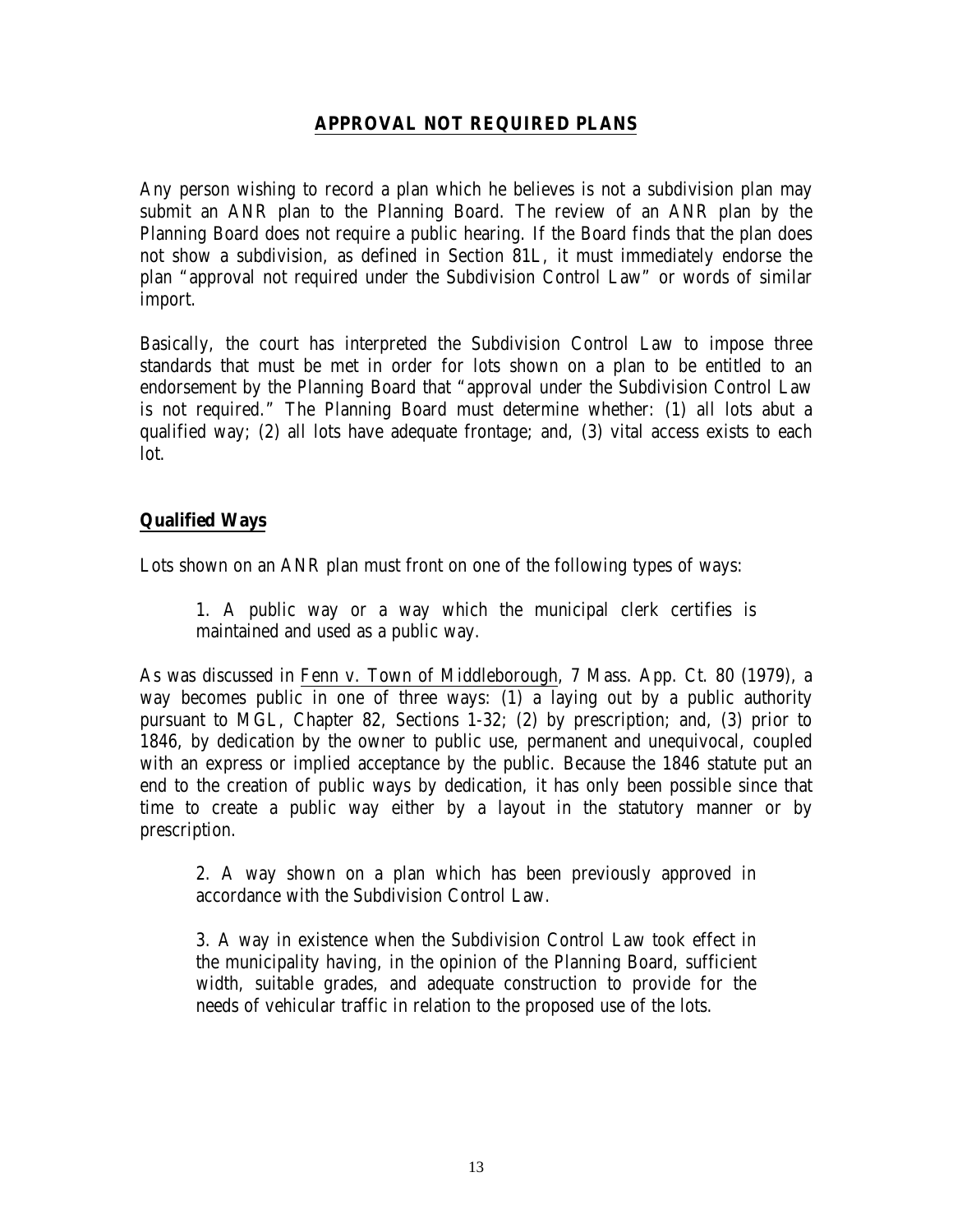## **Adequate Frontage**

The lots shown on an ANR plan must meet the minimum frontage requirements as specified in the local zoning bylaw. If the local zoning ordinance or bylaw does not specify any minimum frontage requirement, then the proposed lots must have a minimum 20 feet of frontage in order to be entitled to ANR endorsement.

A plan showing a lot having less than the required frontage is not entitled to ANR endorsement even if the Zoning Board of Appeals has granted a frontage variance for the lot.

Absent a zoning provision authorizing a reduction in lot frontage by special permit, an owner of land wishing to create two building lots where one lot will have less than the required lot frontage needs to obtain approval from both the Zoning Board of Appeals and the Planning Board. A zoning variance from the Zoning Board of Appeals varying the lot frontage requirement is necessary in order that the lot may be built upon for zoning purposes. It is also necessary that the lot owner obtain a frontage waiver from the Planning Board for the purposes of the Subdivision Control Law.

The need to obtain approval from both the Planning Board and Zoning Board of Appeals was noted in Arrigo v. Planning Board of Franklin, 12 Mass. App. Ct. 802 (1981), where landowners wished to create a building lot which would not meet the minimum lot frontage requirement of the zoning bylaw. The minimum lot frontage requirement was 200 feet. They petitioned the Zoning Board of Appeals for a variance and presented the Board with a plan showing two lots, one with 200 feet of frontage, and the other with 186.71 feet of frontage. The Board of Appeals granted a dimensional variance for the lot which had the deficient frontage. Upon obtaining the variance, the landowners submitted a subdivision plan to the Planning Board showing the two lot subdivision.

After a public hearing, the Planning Board waived the 200 foot frontage requirement for the substandard lot and approved the two lot subdivision. MGL, Chapter 41, Section 81R, authorizes a Planning Board to waive the minimum frontage requirement of the Subdivision Control Law. The court found that the Planning Board had to grant the frontage waiver before the plan could be approved by the Board.

Later, in Seguin v. Planning Board of Upton, 33 Mass. App. Ct. 374 (1992), the court defined the process that must be followed when a landowner seeks a frontage waiver from the Planning Board. The Seguins wished to divide their property into two lots for single family use. One lot had the required frontage on a paved public way. The other lot had 98.44 feet of frontage on the same public way. They applied for and were granted a variance from the 100 foot frontage requirement of the Upton Zoning Bylaw. Upon obtaining the variance, the Sequins submitted a plan to the Planning Board seeking the Board's endorsement that approval under the Subdivision Control Law was not required. The Planning Board denied endorsement on the ground that one of the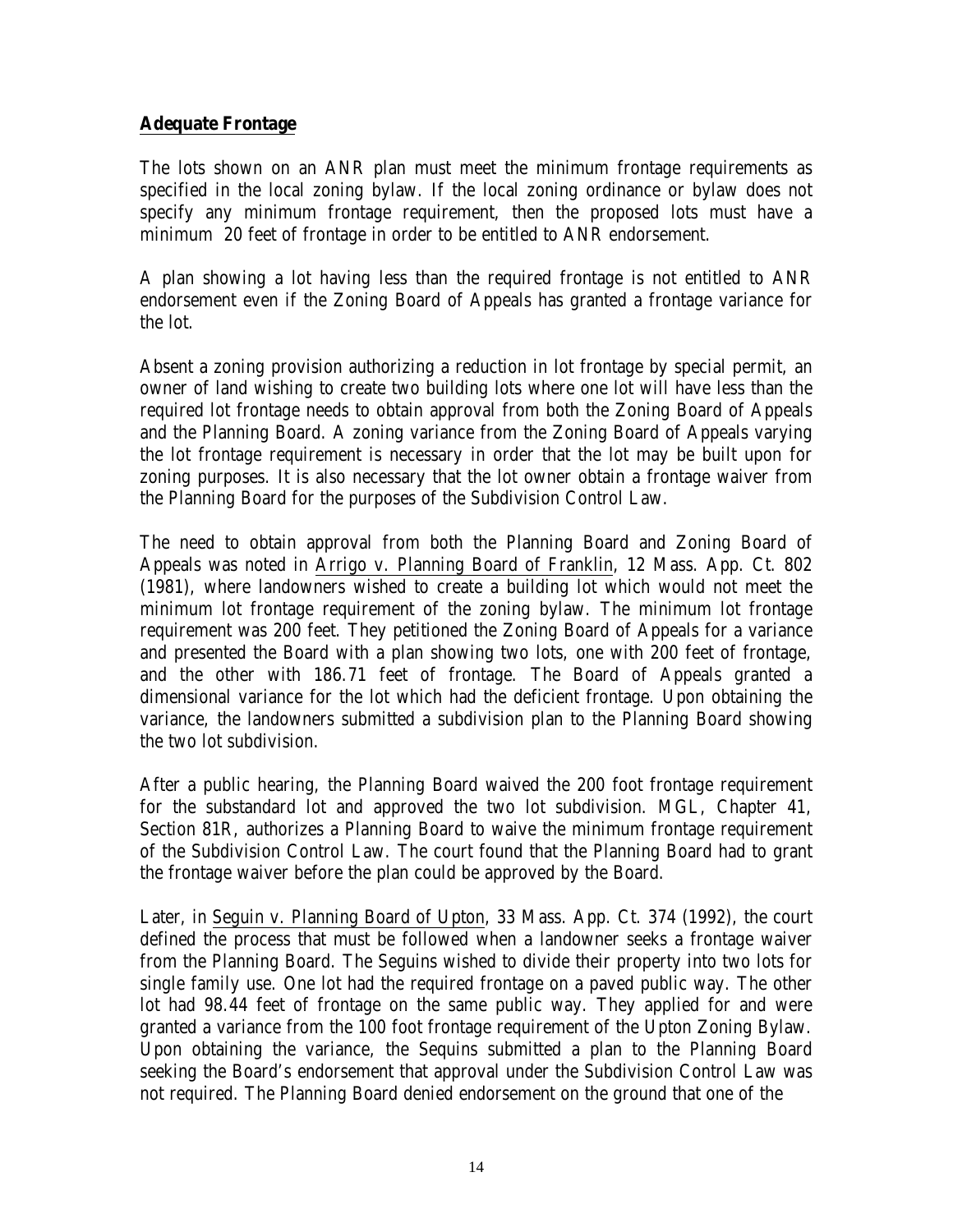lots shown on the plan lacked the frontage required by the Upton Zoning Bylaw. Rather than resubmitting the plan as a subdivision plan for approval by the Planning Board, the Seguins appealed the Planning Board's denial of the ANR endorsement. The court held that the Seguin's plan showed a subdivision and had to be submitted and approved as a subdivision plan.

## **Vital Access**

One of the more interesting aspects of the ANR process, if not the Subdivision Control Law, is the vital access standard. The necessity that the Planning Board determine that access exists to the lots before endorsing an ANR plan is not expressly stated in the Subdivision Control Law. The vital access standard has evolved from court decisions. The decisions have dealt with whether proposed building lots have actual access and have focused on the adequacy of the way on which the proposed lot fronts and the adequacy of the access from the way to the buildable portion of the lot.

# **Adequacy of a Public Way**

In Perry v. Planning Board of Nantucket, 15 Mass. App. Ct. 144 (1983), the court looked at the adequacy of access of an existing public way. Perry submitted a two lot ANR plan to the Planning Board. Both lots had the required frontage on Oakland Street which was a way that had appeared on town plans since 1927. The County Commissioners of Nantucket, by an order of taking registered with the Land Court in 1962, took an easement for the purposes of a public highway. Oakland Street, a public way, had never been constructed. The Planning Board decided that the plan constituted a subdivision because the lots did not front on a public way as defined in the Subdivision Control Law. Because no way existed on the ground to serve the proposed lots, the court found that the Planning Board was right in denying ANR endorsement. The court noted that a board can properly deny an ANR endorsement because of inadequate access, despite technical compliance with frontage requirements, where access is nonexistent for the purposes set out in Section 81M.

Relying on the Perry decision, among others, the Hingham Planning Board denied endorsement of a plan where all the proposed lots abutted a public way. In Hutchinson v. Planning Board of Hingham, 23 Mass. App. Ct. 416 (1987), the court found that the public way provided adequate access and that the Planning Board had exceeded its authority in refusing to endorse the plan.

Hutchinson proposed to divide a 17.74 acre parcel on Lazell Street in Hingham into five lots. Lazell Street was a public way which was used and maintained by the Town of Hingham. It was a paved way and, except for a portion which was one-way, was 20 to 22 feet wide which was about the same width as other streets in the area. Each lot met the frontage requirement of the Hingham zoning bylaw.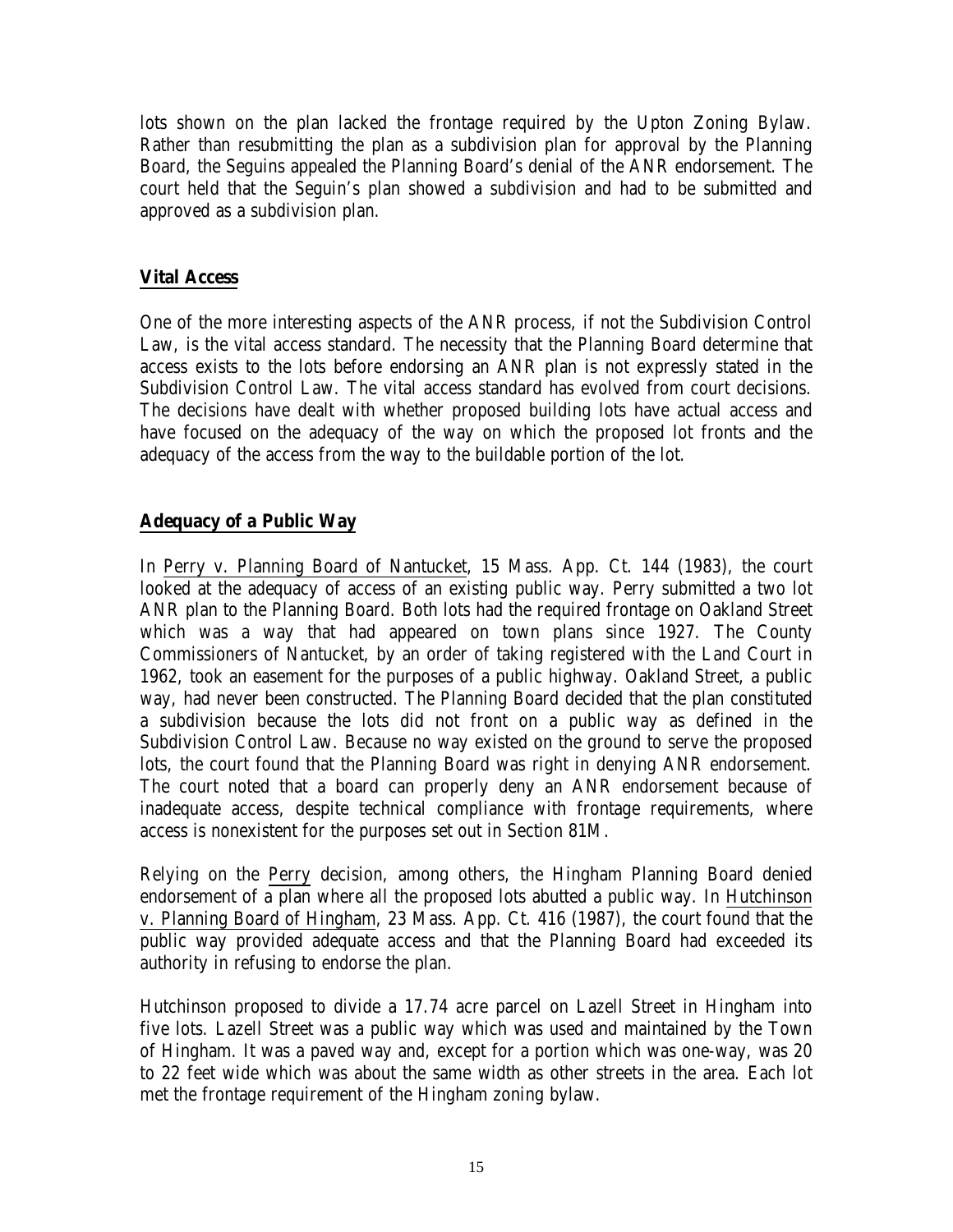The Planning Board denied ANR endorsement because they determined that Lazell Street did not have sufficient width, suitable grades, and adequate construction to provide for the needs of vehicular traffic in relation to the proposed use of land. The court did not agree with the Planning Board. The court found that Lazell Street provided adequate access that a public way normally provides in that it was of sufficient width and suitable to provide access for fire-fighting equipment and other emergency vehicles.

Since 1987, the Perry and Hutchinson decisions represented the parameters for determining the adequacy of a public way for the purposes of an ANR endorsement. If proposed lots abutted an unconstructed public way (paper street), the plan was not entitled to an ANR endorsement. However, if the proposed lot abutted an existing public way which was (1) paved, (2) comparable to other ways in the area, and (3) provided adequate access, the plan was entitled to ANR endorsement.

What remained unclear was whether a plan showing lots which abutted an existing substandard or unpaved public way was entitled to an ANR endorsement. In previous decisions, the court had stated that Planning Boards were authorized to withhold ANR endorsement in those unusual situations where the "access implied by the frontage is illusory." The court, however, had not had the opportunity to consider the "illusory" standard in relation to a public way which was either unpaved or not properly maintained until Sturdy v. Planning Board of Hingham, 32 Mass. App. Ct. 72 (1992).

In Sturdy, the court had to determine whether a public way having certain deficiencies provided suitable access within the meaning of the Subdivision Control Law. Sturdy presented a plan to the Planning Board requesting an ANR endorsement. The Planning Board denied the endorsement and Sturdy appealed. The proposed lots shown on the plan abutted Side Hill Road which was a public way. Side Hill Road was a passable woods road of a dirt substance with some packed gravel. It was approximately eleven to twelve feet wide, muddy in spots and close to impassable during very wet portions of the year. The road was wide enough for one car and it would be very difficult for large emergency vehicles to turn onto Side Hill Road at either end.

The court determined that the Sturdy plan was entitled to ANR endorsement. The court found that deficiencies in a public way are insufficient grounds for denying an ANR endorsement. The rationale behind the Sturdy decision is since municipal authorities have the obligation to maintain public ways there is already public control as to how perceived deficiencies, if any, in such public ways are to be corrected.

A public way which is passable but temporarily unusable at certain times of the year may also pass the vital access test. In Sturdy, the court noted that the way was close to impassable during very wet portions of the year. We assume from the Sturdy decision, that although more difficult, the public way was still passable during the wet season. However, in Long Pond Estates Ltd. v. Planning Board of Sturbridge, 406 Mass. 253 (1989), the court decided that a public way providing principal access to a lot can be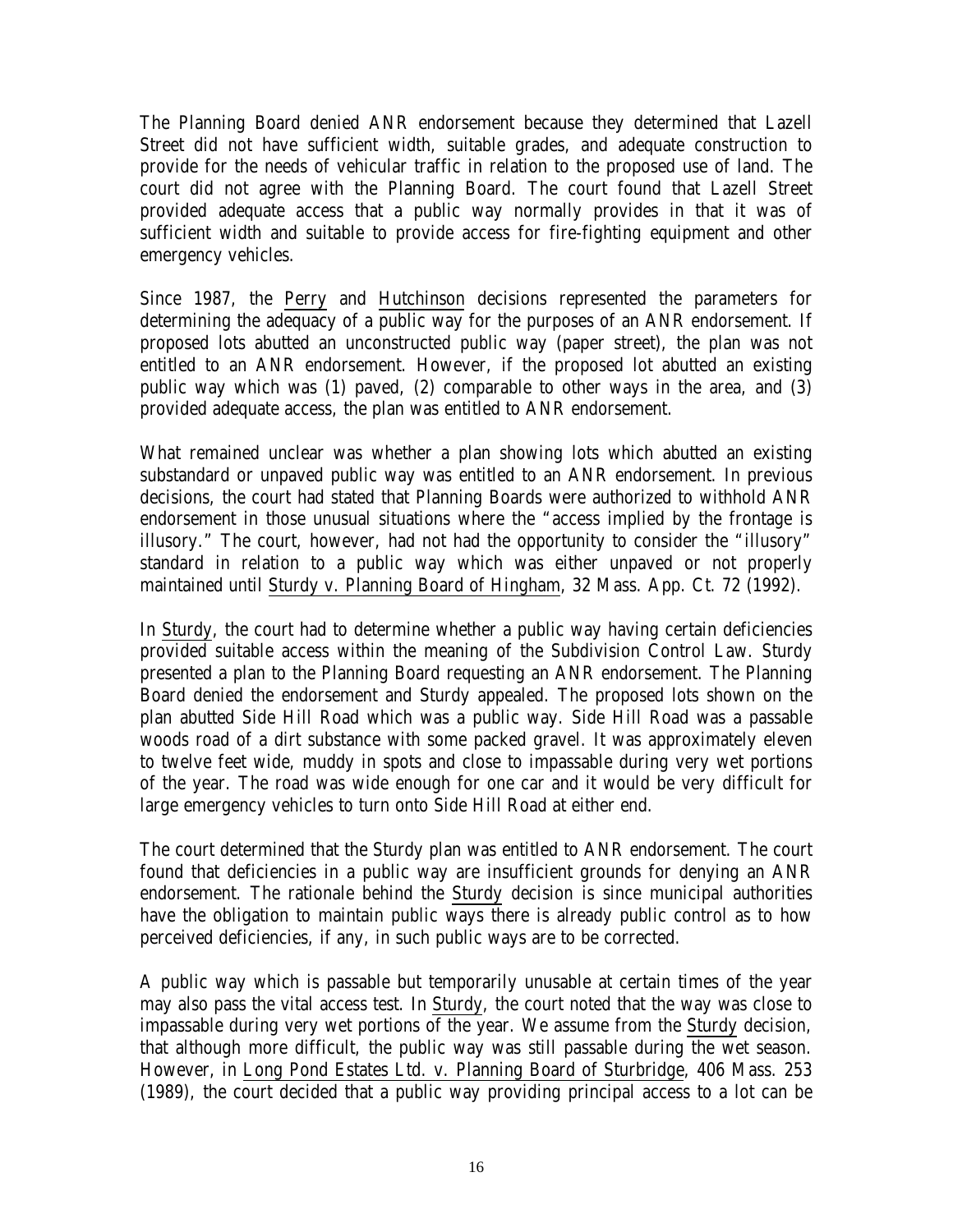temporarily unavailable provided that adequate access for emergency vehicles exists on another way.

In Long Pond, the plaintiff had submitted a plan to the Planning Board for ANR endorsement. The plan showed three lots, each of which had adequate frontage on Champeaux Road, a public way. However, a portion of the way between the proposed lots was within a flood easement held by the United States Corps of Engineers, and was periodically closed due to flooding. Between 1980 and 1988, the Corps of Engineers closed the affected portion of the public way on an average of 33 1/2 days a year.

In refusing to endorse the plan, the Planning Board stated that (1) the existence of the flood easement meant that the public way did not provide adequate access for emergency vehicles to the proposed lots and (2) alternative access to the proposed lots through an abutting town would involve excessive response time. The court did not agree and found that adequate access was available by ways in a neighboring town during the time when a portion of Champeaux road was closed due to flooding and the distance for emergency vehicles was no greater than the distance they must travel to reach numerous other points within Sturbridge.

The Long Pond decision adds a variation to the vital access standard in that the principal access to a lot can be temporarily unavailable from a public way provided that adequate access for emergency vehicles exists on another way. To be eligible for this variation, the landowner must show that the public way usually offers actual access and that there is a second means of adequate access when the public way is unavailable.

If a public way exists in some form and is passable, according to Sturdy, a plan showing lots abutting such a public way is entitled to ANR endorsement. If a public way has never been constructed (i.e. paper street) or access is in fact illusory (i.e. the way is not passable even when using a tank), a plan showing lots abutting such a public way would not be entitled to ANR endorsement.

# **Adequacy of a Private Way**

The Subdivision Control Law specifically gives the Planning Board more discretion in determining the adequacy of a private way. As was noted in the Hutchinson decision, a Planning Board has broader powers in determining the adequacy of a way which is not a public way but was a way in existence when the Subdivision Control Law took effect in the community. A Planning Board has the authority to deny an ANR endorsement if the private way, in the opinion of the Planning Board does not have a sufficient width, suitable grades and adequate construction to provide for the needs of vehicular traffic in relation to the proposed use of the land.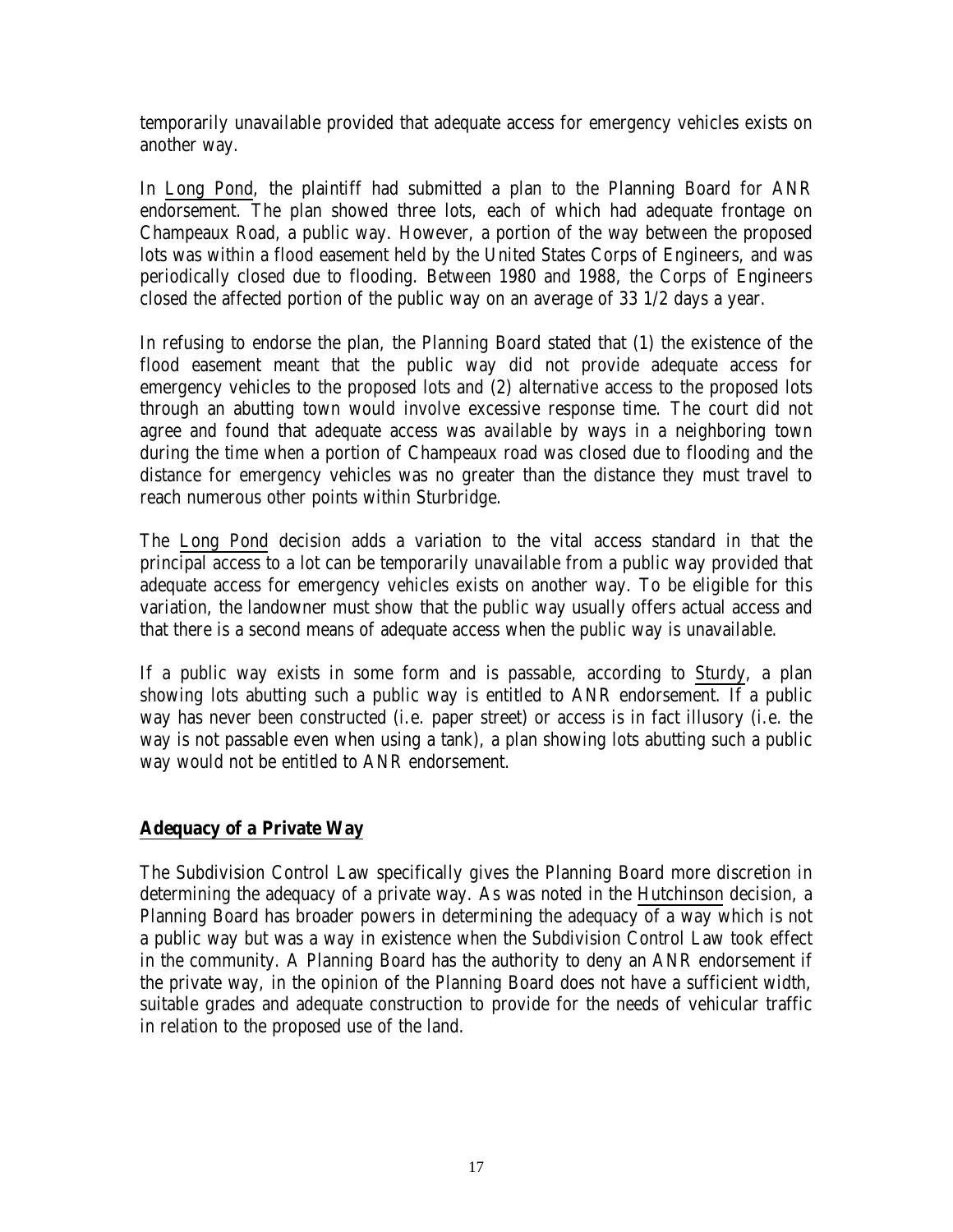#### **Adequacy of a Previously Approved Subdivision Way**

A Planning Board can deny an ANR endorsement unless the previously approved subdivision way shown on the ANR plan has been built or there is a performance guarantee assuring that the way will be built. In Richard v. Planning Board of Acushnet, 10 Mass. App. Ct. 216 (1980), the Board of Selectmen, acting as an interim Planning Board, approved a 26 lot subdivision plan. The Selectmen did not specify any construction standards for the proposed way, nor did they specify the municipal services to be furnished by the applicant. The Selectmen also failed to obtain the necessary performance guarantee. Eighteen years after the approval of the subdivision plan by the Board of Selectmen, Richard submitted an ANR plan to the Planning Board. The court found that to be entitled to the ANR endorsement, when a plan shows proposed building lots abutting a previously approved way, such way must be built or the assurance exists that the way will be constructed in accordance with specific municipal standards. Since there was no performance guarantee, Richard's plan was not entitled to ANR endorsement.

## **Adequacy of the Access**

Not only must a Planning Board consider the adequacy of the existing way, the vital access standard also requires a determination as to the adequacy of the access from the way to the buildable portion of the lot.

In 1978 the court had its first opportunity to consider the adequacy of access to the buildable portion of a lot. Gifford v. Planning Board of Nantucket, 376 Mass. 801 (1978), dealt with a most unusual plan which technically complied with the requirements of the Subdivision Control Law so as to be entitled to an ANR endorsement. The Nantucket zoning bylaw required a minimum lot frontage of 75 feet. An owner of a 49 acre parcel of land submitted a plan to the Planning Board showing 46 lots and requested an ANR endorsement. Each of the 46 lots abutted a public way for not less than the required 75 feet of frontage. However, the connection of a number of the lots to the public way was by a long narrow neck turning at acute angles in order to comply with the 75 foot frontage requirement. For example, one lot had a neck which was 1,185 feet long having seven changes in direction before it reached Madaket Road which was a paved road in good condition. The neck narrowed at one stage to seven feet.

The Planning Board endorsed the plan ANR and 15 residents commenced an action in Superior Court to annul the Board's endorsement on the grounds that the plan constituted a subdivision. A judgment was entered in favor of the residents and the landowner appealed to the Appeals Court. The Massachusetts Supreme Judicial Court, on its own initiative, ordered direct appellate review.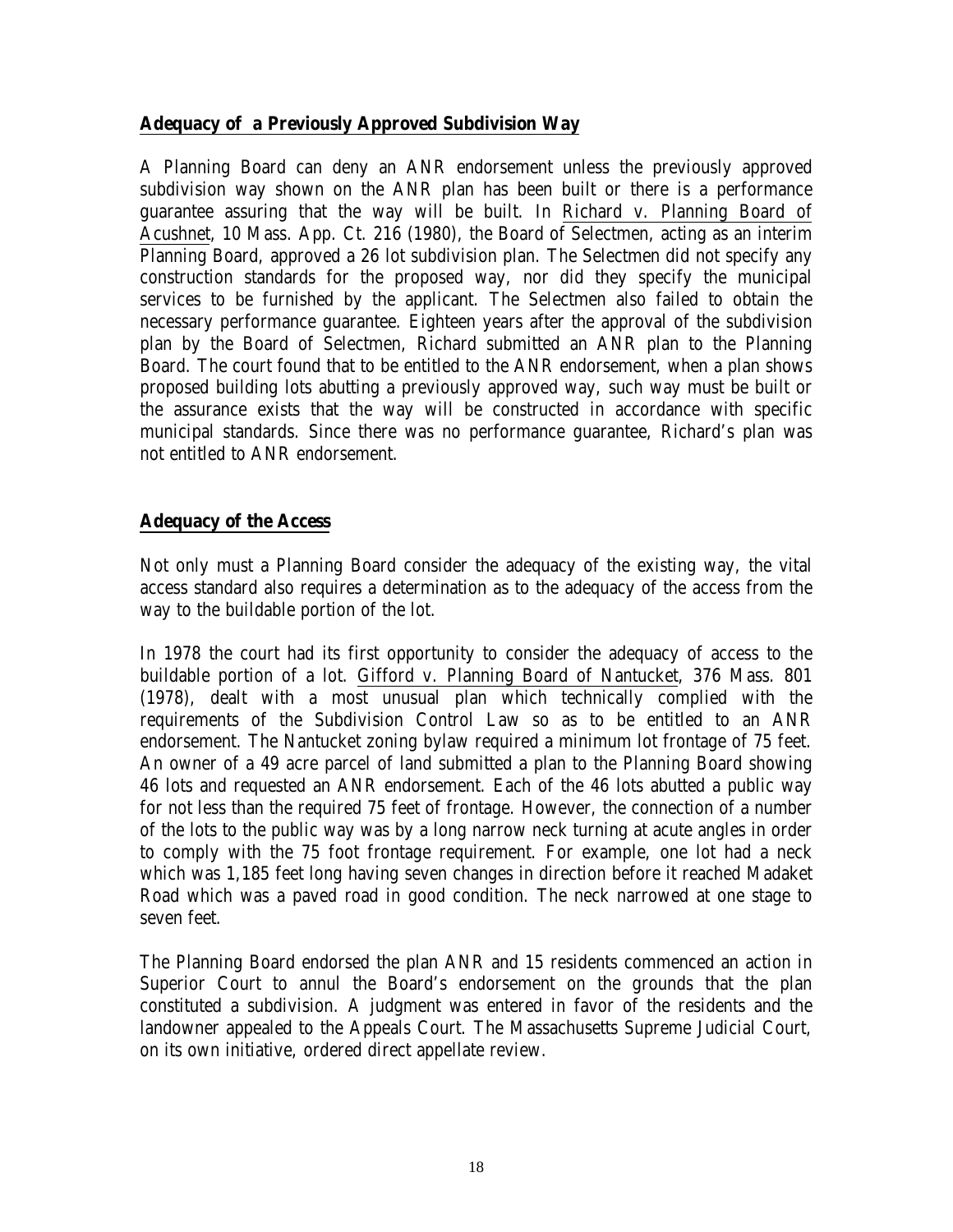In deciding the case, the Massachusetts Supreme Judicial Court looked at the purposes of the Subdivision Control Law as stated in Section 81M and noted that "a principal objective of the law is to ensure efficient vehicular access to each lot in a subdivision, for safety, convenience, and welfare depend critically on that factor." In reviewing the plan, it was found that it would be most difficult, if not impossible, to use a number of the necks to provide practical vehicular access to the main or buildable portions of the lots. The court concluded that the plan was an obvious attempt to circumvent the purpose and intent of the Subdivision Control Law and that the lots shown on the plan did not have sufficient frontage and therefore were not entitled to an ANR endorsement.





The Gifford decision was a bellwether case as it established the requirement that a proposed building lot have accessibility from the way to the buildable portion of the lot. Hrenchuk v. Planning Board of Walpole, 8 Mass. App. Ct. 949 (1979), was the first case decided after the Gifford decision which dealt with this requirement. Hrenchuck submitted a plan to the Planning Board requesting an ANR endorsement. All the lots shown on the plan had frontage on Interstate 95, a limited access highway. There was no means of vehicular passage between the highway and any of the lots. The lots could only be reached by use of a 30 foot wide private way which was not a qualified way for the purposes of the Subdivision Control Law. The court determined that Hrenchuck was not entitled to an ANR endorsement because there was no actual access to Route 95, the public way on which Hrenchuk claimed his lots had frontage.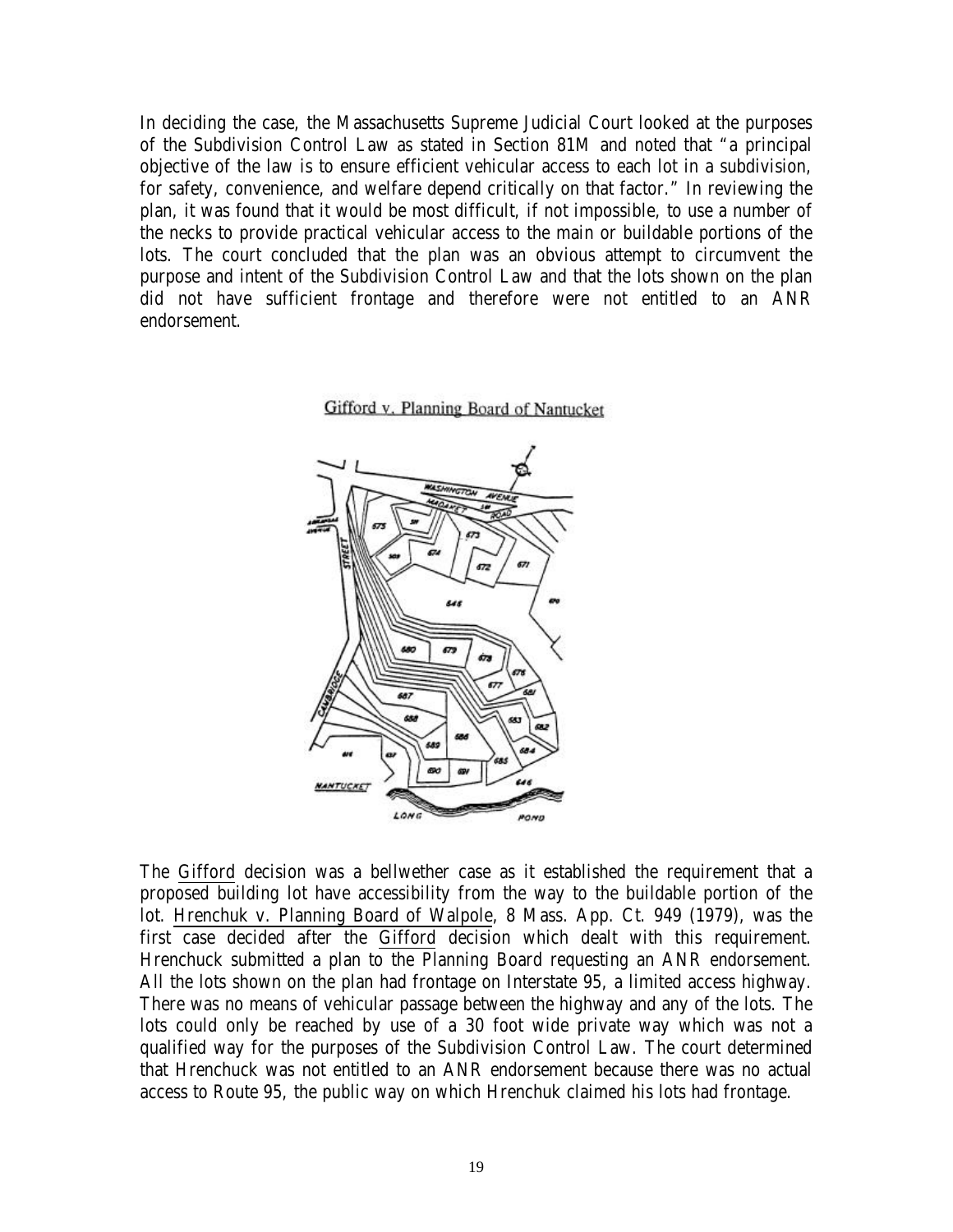One of the more interesting cases which dealt with the question of whether proposed building lots actually had access to a way was McCarthy v. Planning Board of Edgartown, 381 Mass. 86 (1980). McCarthy submitted a plan to the Planning Board for an ANR endorsement. The lots shown on the plan each had at least 100 feet of frontage on a public way which was the minimum frontage requirement of the Edgartown zoning bylaw. However, the Martha's Vineyard Commission (MVC) had previously adopted a regulation which imposed a requirement that "any additional vehicular access to a public road must be at least 1,000 feet measured on the same side of the road from any other vehicular access." The Planning Board voted to deny the requested endorsement because the vehicular access would not be 1000 feet apart, and McCarthy appealed.

McCarthy claimed that the plan did not show a subdivision because every lot had 100 feet of frontage on a public way as required by the Edgartown zoning bylaw. The Planning Board contended that the MVC requirement deprived McCarthy's lots of vehicular access to the public way so the lots did not have frontage for the purposes of the Subdivision Control Law. Citing the Gifford and Hrenchuck decisions, the court agreed with the Planning Board.

Shortly after the McCarthy decision, the Appeals Court had an opportunity to further define the accessibility issue in Gallitano v. Board of Survey & Planning of Waltham, 10 Mass. App. Ct. 269 (1980). The Gallitanos submitted a plan to the Planning Board requesting an ANR endorsement. The plan showed four lots, each meeting the requirements of the Waltham zoning ordinance for a buildable lot. In the particular district where the lots were located, the zoning ordinance did not specify any frontage requirement. In such a case where a zoning ordinance or bylaw does not specify any frontage requirement, Section 81L requires that proposed lots, to be entitled to an ANR endorsement, must have a minimum of 20 feet of frontage. Each of the lots shown on the plan had frontage on Beaver Street, an accepted public way, for a distance of not less than 20 feet. The access to the buildable portion of one lot was 20 feet wide for a distance of 76 feet where it widened to permit compliance with the width and yard requirements for a buildable lot. This was the lot that raised the most concern with the Planning Board. The Planning Board denied endorsement of the plan apparently inspired by the analysis in the Gifford decision.

The Planning Board sought to establish that despite literal compliance with the lot area and frontage requirements of the zoning ordinance, the lots would be left without access (or without easy access) to municipal services. The Planning Board supported its arguments with affidavits from city officials responsible for fire and police protection, traffic control, and public works. The affidavits claimed that certain lots intersected the public way at so acute an angle as to make entrance by vehicle difficult or impossible. The access was said to be "blind to oncoming traffic" thus creating a traffic hazard. The affidavits asserted that houses built on the lots would most likely be invisible from the way and would jeopardize fire and police protection in cases of emergencies. Although sympathetic with the Board's position, the court decided against the Planning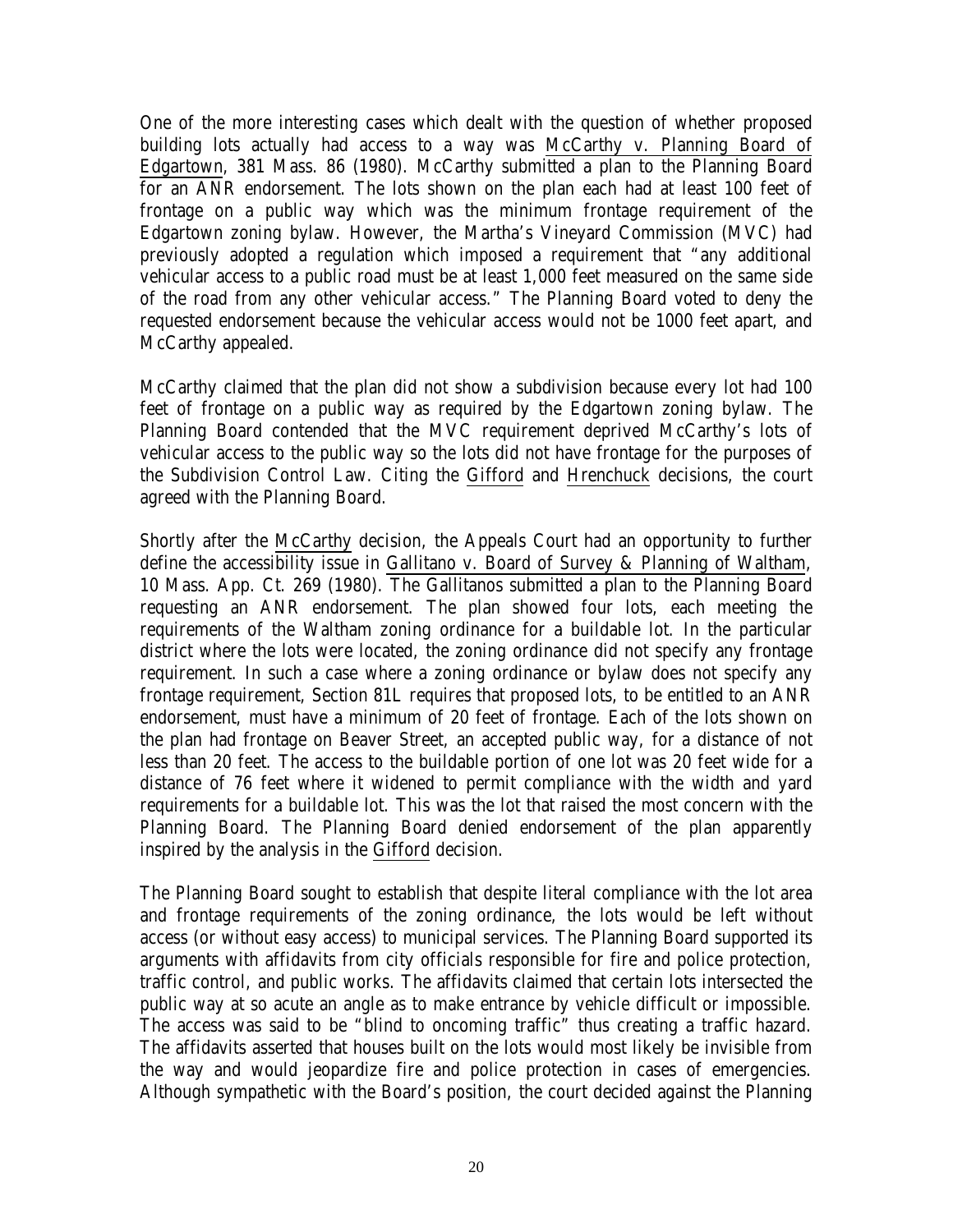Board and stated a general rule to guide Planning Boards in determining whether access exists to the buildable portion of a lot.

As a rule of thumb, we would suggest that the Gifford case should not be read as applying to a plan, such as the one before us, in which the buildable portion of each lot is connected to the required frontage by a strip of land not narrower than the required frontage at any point, measured from that point to the nearest point of the opposite sideline.

Gallitano v. Board of Survey & Planning of Waltham



#### **Illusory Access**

None of the previous cases dealt with a situation where the question of access centered on a topographical situation which might prevent access from the building site to the way. To what extent a Planning Board can consider topographical issues when reviewing an ANR plan was first considered in Corcoran v. Planning Board of Sudbury, 26 Mass. App. Ct. 1000 (1988). In that case, the Appeals Court ruled that a Planning Board could consider the presence of wetlands, which are subject to the Wetland Protection Act, when reviewing an ANR plan. The Massachusetts Supreme Court granted further appellate review and in Corcoran v. Planning Board of Sudbury, 406 Mass. 248 (1989), reversed the decision of the Appeals Court.

Corcoran submitted a six lot ANR plan to the Planning Board. Each lot had the required frontage on a public way. However, the plan showed wetland areas between the buildable portions of some of the lots and the public way. The Planning Board claimed that Corcoran was not entitled to an endorsement because the presence of wetlands on the lots prevented access to buildable sites in the rear of several of the lots.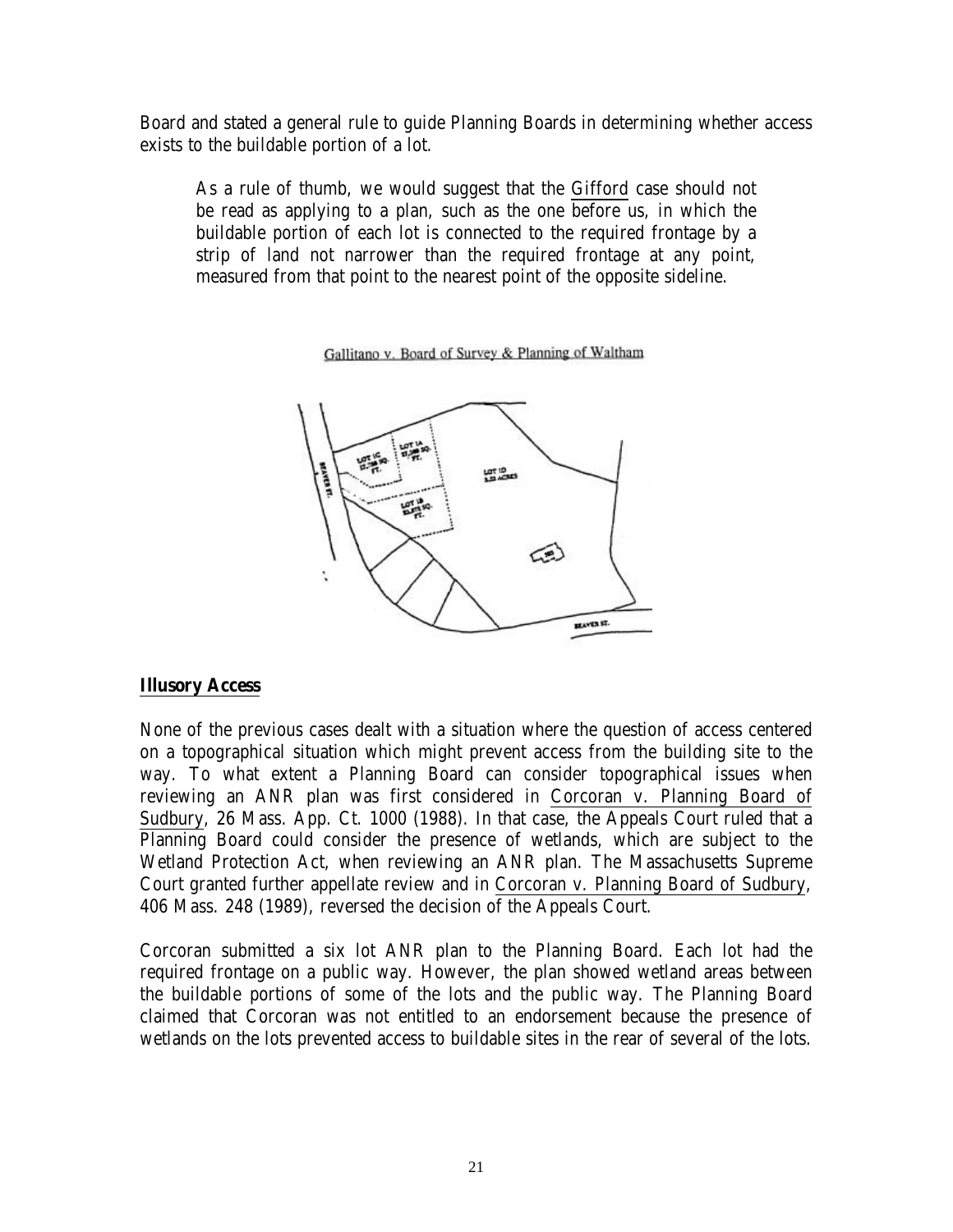The Planning Board believed that not all of the lots could accommodate both a house and its accompanying septic system on dry areas between the road and the wetlands. The Planning Board maintained that this case was governed by Gifford and other cases which held that technical compliance with the frontage requirement of the Subdivision Control Law does not in itself entitle a plan to ANR endorsement. The SJC disagreed that the rationale in Gifford and subsequent cases was applicable to Corcoran's plan.

The court decided that a Planning Board cannot deny an ANR endorsement simply because other permitting approvals are necessary before practical access exits from the way to the building site. In the court's view, the existence of wetlands that do not render access illusory is a different situation from where there exists a distinct physical impediment or unusual lot configuration which would bar practical access.

After Corcoran, it was unclear what would constitute a distinct physical impediment that would prohibit practical access. Would a plan be entitled to ANR endorsement if a distinct physical impediment existed that prevented practical access but could be removed at a later date so that each lot would then have practical access onto a way? The court, in Poulos v. Planning Board of Braintree, 413 Mass. 359 (1992), shed some light on this question.

Poulos owned a parcel of land which abutted a paved public way in the town of Braintree. He submitted a plan to the Planning Board requesting an ANR endorsement from the Planning Board. The plan showed 12 lots, each lot having the minimum 50 feet of frontage on a public way as required by the Braintree zoning bylaw. However, there was a guardrail along the street extending for about 659 feet between the paved way and the frontage of eight lots shown on the plan. The State Department of Public Works had installed the guardrail due to the existence of a steep downward slope between the public way and portions of the property owned by Poulos. The Board denied ANR endorsement because the lots had no practical access to the street, and Poulos appealed to the Land Court.

The Land Court judge found that the policy of the State Department of Public Works is to remove guardrails when the reason for their installation no longer exists. Neither State nor local approval would be required for Poulos to regrade and fill his property so as to eliminate the slope. An order of conditions authorizing such filling had been issued to Poulos by the Braintree Conservation Commission. The judge concluded that neither the slope nor the guardrail constituted an insurmountable impediment and found that adequate access existed from the public way to the lots. He based his decision on the fact that there was nothing to prevent Poulos from filling and regrading his property which would result in the removal of the slope and therefore eliminate the need for the guardrail. The Planning Board appealed and the Massachusetts Appeals Court reversed the decision of the Land Court judge. The Massachusetts Supreme Judicial Court allowed further appellate review and agreed with the Appeals Court.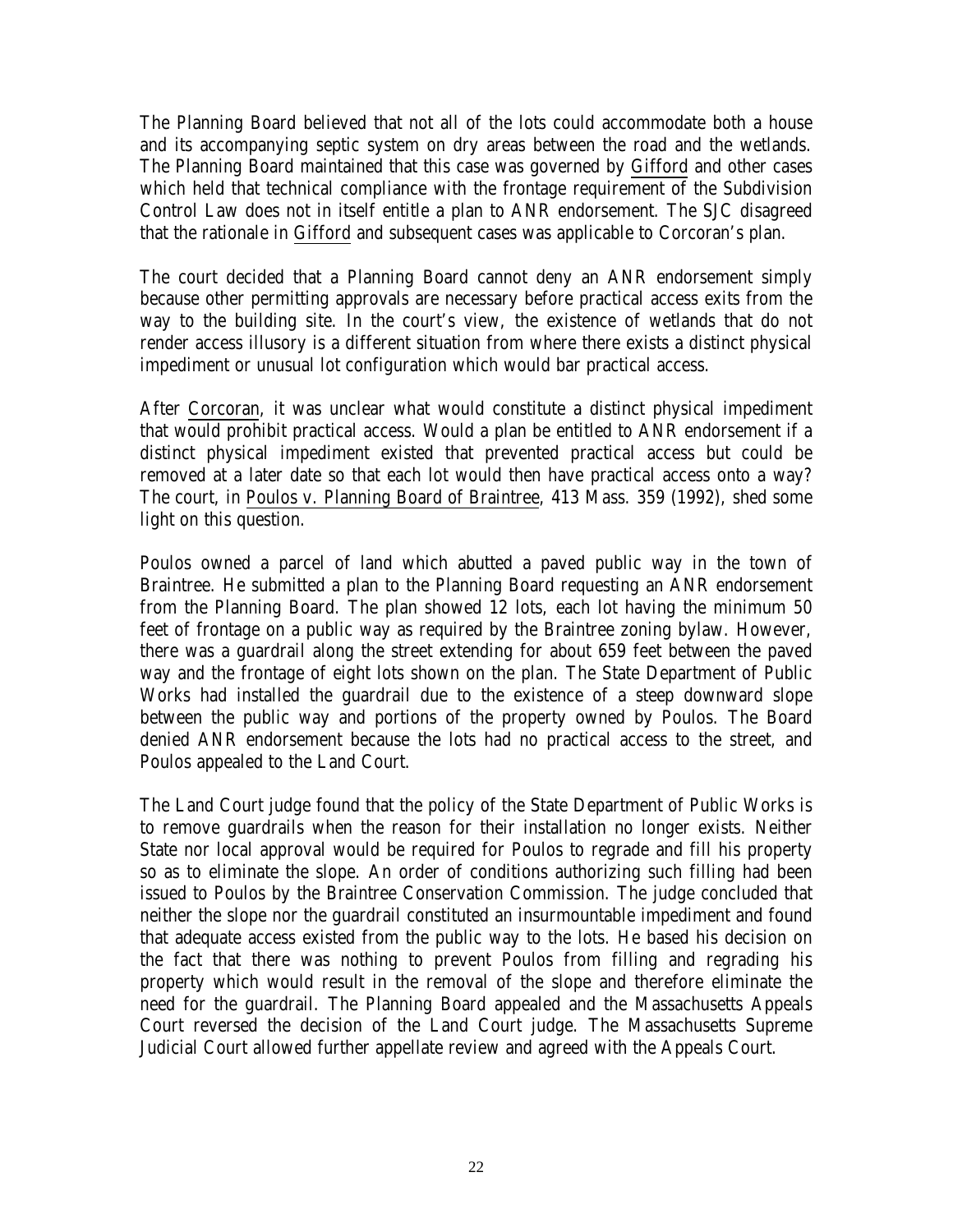The court found that Planning Boards may properly withhold ANR endorsement where the "access implied by the frontage is ... illusory in fact." It was not enough that Poulos proposed to regrade his land in a manner satisfactory to the State DPW and that the State DPW would then respond by removing the guardrail. In citing the Perry case, the court noted that there should be no endorsement of the plan in the absence of existing adequate access to the public way.

In order for a plan to be entitled to an ANR endorsement, each lot shown on the plan must have practical access to the public way. The Planning Board should consider the conditions which exist at the time a plan is presented, not the conditions which might exist in the future. The Poulos decision indicates that severe topographical conditions which would prevent practical access from the lots to the way is sufficient basis to deny ANR endorsement.

# **81L Exemption**

As previously mentioned, whether a plan is entitled to an ANR endorsement is determined by the definition of "subdivision" in Section 81L. Included in this definition is the following exemption:

... the division of a tract of land on which two or more buildings were standing when the subdivision control law went into effect in the city or town in which the land lies into separate lots on each of which one of such buildings remains standing, shall not constitute a subdivision.

The 1953 comprehensive revision to the Subdivision Control Law inserted this exemption into the statute. The purpose of this exemption is not clear but the 1953 Report of the Special Commission on Planning and Zoning shows that the drafters were aware of what they were doing, although it does not explain their reasons.

The central issue dealing with the 81L exemption has been the interpretation of the term "buildings." The legislation does not define what type of structure had to be in existence prior to the Subdivision Control Law taking effect in a community in order to qualify for the exemption. There were no reported cases dealing with this exemption until Citgo Petroleum Corporation v. Planning Board of Braintree, 24 Mass. App. Ct. 425 (1987).

Citgo owned a parcel of some 68 acres of land which contained a number of buildings. Clean Harbors leased eleven acres of the parcel for a hazardous waste terminal and reached an agreement with Citgo to buy the eleven acres. Citgo prepared a plan dividing the parcel into two lots each containing several buildings. Citgo's contention was that the buildings existed before the Subdivision Control Law went into effect in Braintree and thus the plan was not a subdivision because of the 81L exemption. The Planning Board denied ANR endorsement because the lot to be conveyed to Clean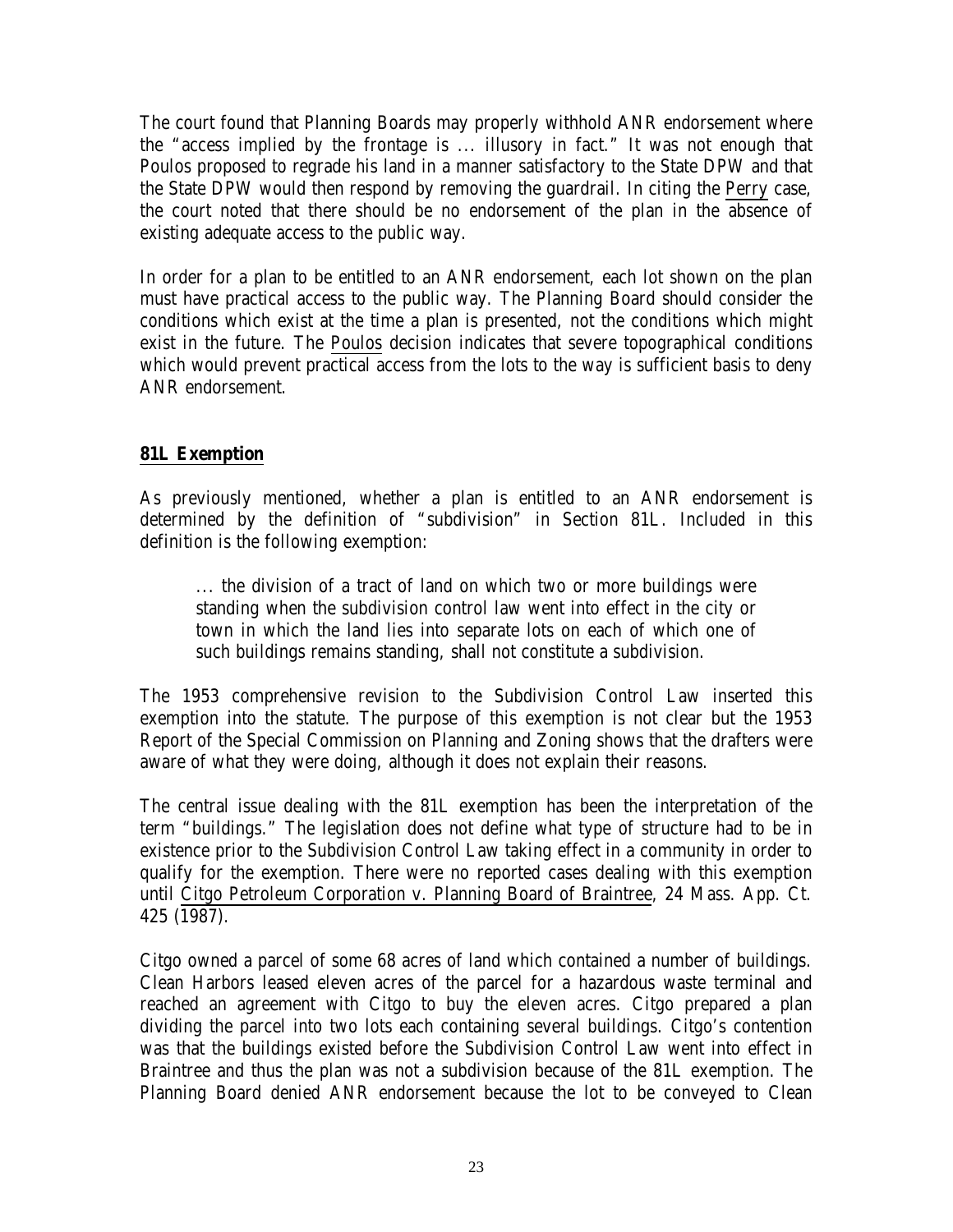Harbors lacked the necessary frontage. The Board took the position that a literal reading of the term "building" would undercut the purposes the Subdivision Control Law by allowing a landowner to use any detached garage, shed or other outbuilding as a basis for unrestricted backland development.

The court disagreed with the Planning Board and found that a main office building, underwriter's pump house/machine shop, wax plant building, earth burner building, and a yard office were "substantial" and qualified as buildings under the statute. The court did state, however, that a claim that a detached garage, chicken house or woodshed qualifies for the 81L exemption might present a different case. The court also noted that just because a lot can be divided under this exception does not mean the resulting lots will be buildable under the zoning ordinance.

The most significant aspect of the Citgo case is the notation by the court that the 81L exemption does not relieve a property owner from complying with local zoning requirements. Because the 81L exemption only relieves a landowner from complying with the frontage requirement of the Subdivision Control Law, a variance or variances from the Zoning Board of Appeals may be necessary.

Since the Citgo decision, there has been one Land Court case involving what constitutes a building within the meaning of the statute. In Taylor v. Pembroke Planning Board, (Plymouth) Misc. Case No. 126703, 1990 (Fenton J.), the court determined that in order to qualify for the 81L exemption, the use of the building is no way controlling on the issue. A 88.6 foot by 30.8 foot cement block building with its own cesspool and electricity which had been used to store automobiles and as a turkey farm was found to be a substantial building.

# **Perimeter Plans**

A perimeter plan is a plan of land showing existing property lines, with no new lines drawn. Such plans are usually filed so that property owners can obtain a three year ANR zoning protection for the land shown on the plan.

Section 81L defines "subdivision" in terms of "the division of a tract of land into two or more lots." Thus, where a plan shows no division of land, an argument can be made that the plan needs no Planning Board action and can be recorded pursuant to Section 81X. The fourth paragraph of Section 81X states in part that:

... the register of deeds shall accept for recording and the land court shall accept with a petition for registration or confirmation of title any plan bearing a certificate by a registered land surveyor that the property lines shown are the lines dividing existing ownership, and the lines of streets and ways shown are those of public and private streets or ways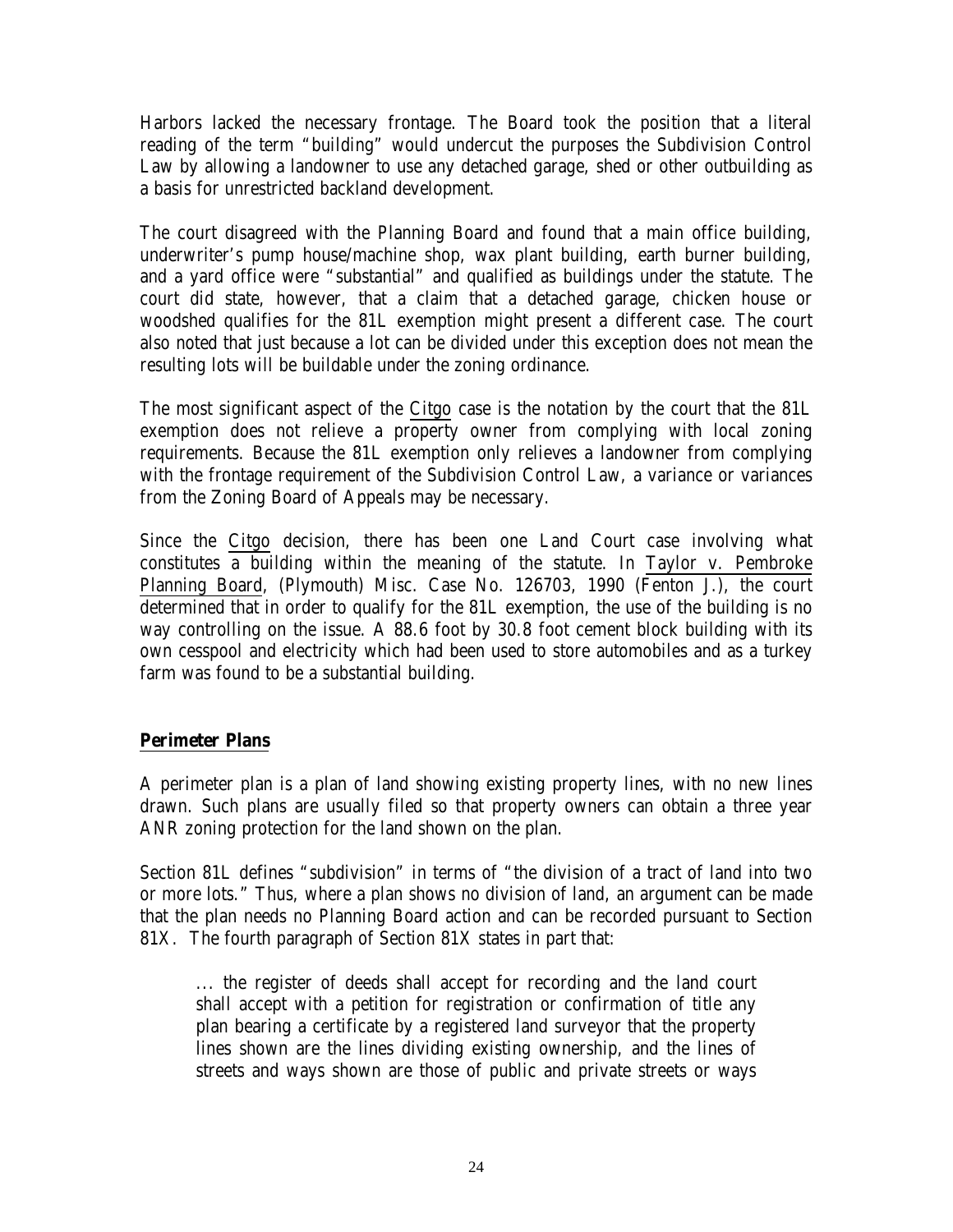already established, and that no new lines for division of existing ownerships or for new ways are shown.

In Horne v. Board of Appeals, Town of Chatham, Barnstable Superior Court C.A. No. 4635, November 3, 1986 (Dolan, J.), the Planning Board had endorsed a perimeter plan showing a lot with the exact dimensions and bounds shown on an earlier plan registered with the Land Court. In finding that the Planning Board had mistakenly endorsed the plan, the court noted that as a matter of law the Planning Board should not have endorsed the perimeter plan. In Horne, the landowner succeeded in protecting his property from the zoning change because the court could not revoke the Planning Board's endorsement since the issue was not properly before the court.

In Malden Trust Company v. Twomey, Middlesex Superior Court C.A. No. 6574, September 28, 1989 (McDaniel, J.) the Planning Commission declined to endorse a plan "ANR" which showed no new property lines. In upholding the Commission's decision not to endorse the plan, the court noted that the plan showed no division of land and therefore no need for the verification process of Section 81P. The court further stated that a perimeter plan is properly filed under Section 81X and not under the ANR process found in Section 81P.

However, in Costello v. Planning Board of Westport, (Bristol) Misc. Case No. 152765, 1991 (Sullivan, J.), a Land Court judge concluded that perimeter plans are entitled to an ANR endorsement. In her decision the judge summarized that nothing in the statute requires the conclusion that only divisions of land which do not constitute a subdivision are entitled to ANR endorsement and that perimeter plans are entitled to an ANR endorsement.

It should be noted that the Costello, Twomey and Horne cases were not appealed and hence the views of the Appeals Court and the Supreme Judicial Court are not known. The perimeter plan issue remains unsolved. A Planning Board should adopt a consistent approach to the review of perimeter plans.

# **One Lot Plans**

In Bloom v. Planning Board of Brookline, 346 Mass. 278 (1963), the court reached the conclusion that a plan showing the division of a tract of land into two parcels where one parcel was clearly not available for building was not a division of land into two lots which would require Planning Board approval under the Subdivision Control Law.

In Bloom, owners of a parcel of land were refused a variance to allow them to build an apartment complex. Their parcel extended more that 25 feet into a single-family zoning district. The zoning bylaw of the town of Brookline contained the following requirement: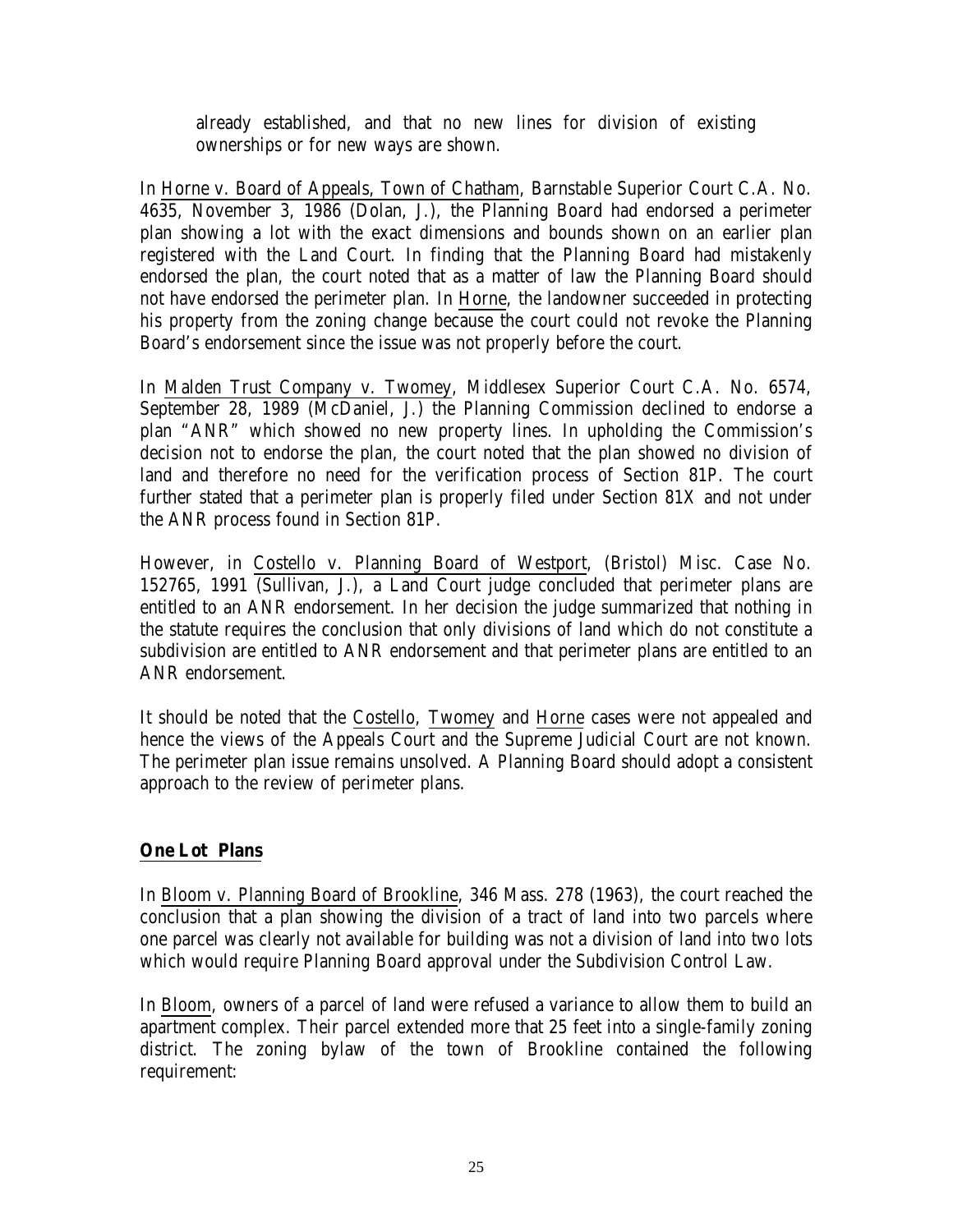When a boundary line between districts divides a lot in single ownership, the regulations controlling the less restricted portion of such lot shall be applicable to the entire lot, provided such lot does not extend more that 25 feet within the more restricted district.

A plan was submitted to the Planning Board showing two lots. Lot A was a large parcel which only extended 24 feet into the single-family zone. The second lot, which was entirely in the single-family zone did not meet the frontage requirements of the zoning bylaw. A statement was placed on lot B that it did not conform to the Zoning Bylaw. The reason the plan was submitted to the Planning Board was to create a lot which would not be subject to the above noted zoning requirement making the lot available for apartment construction.

Section 81P provides that an ANR endorsement "shall not be withheld unless such plan shows a subdivision." For purposes of the Subdivision Control Law, a "subdivision" is a "division of a tract of land into two or more lots." A "lot" is defined in Section 81L as "an area of land in one ownership, with definite boundaries, used, or available for use, as the site of one or more buildings." The court determined that the plan was entitled to ANR endorsement since a statement had been placed on the plan making it clear that lot B was not available for the site of building.

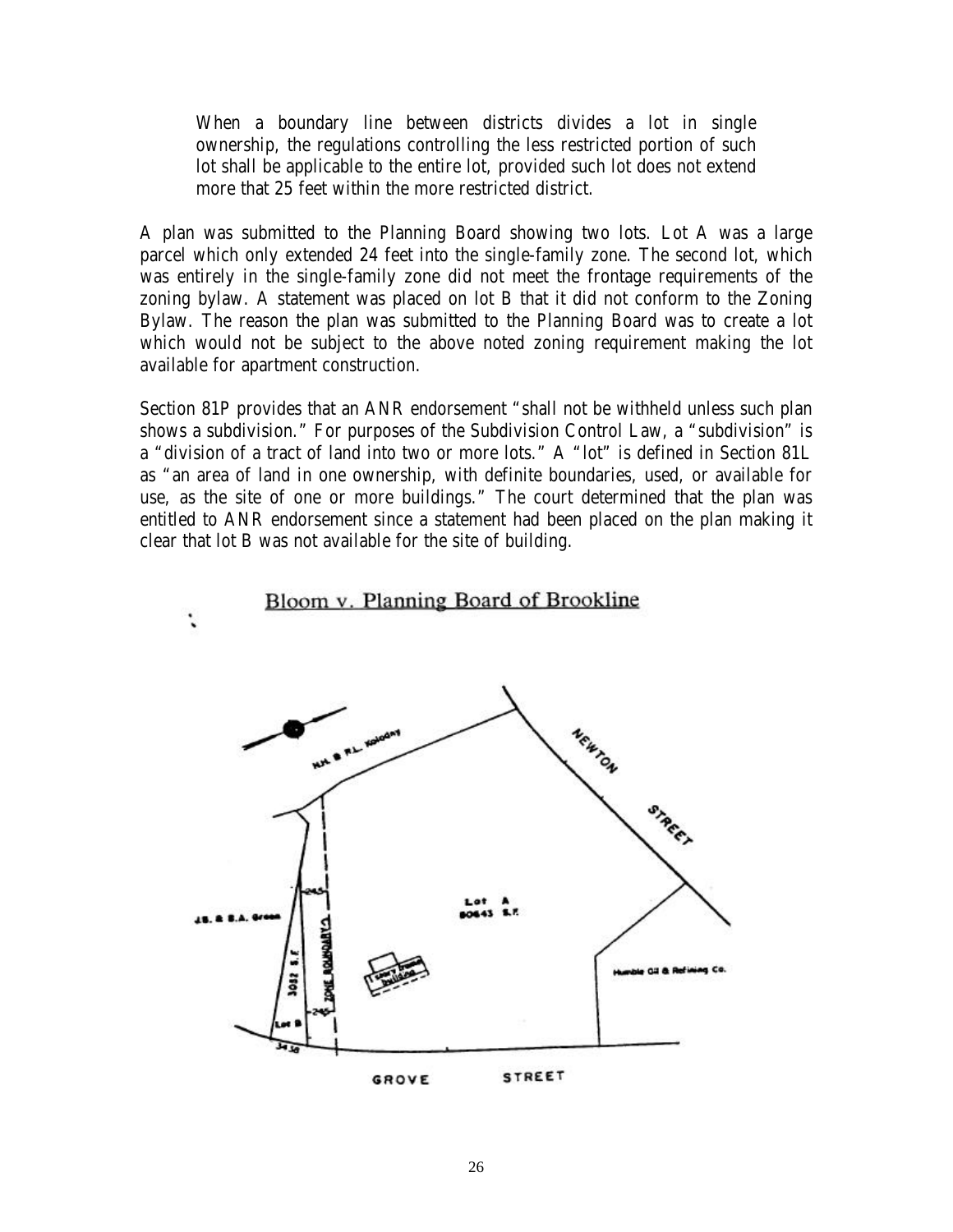Section 81P states that the "endorsement under this section may include a statement of the reason approval is not required." Court cases have supported the concept that, where a Planning Board knows its endorsement may tend to mislead buyers of lots shown on a plan, the Planning Board may exercise its powers in a way that protects persons who will rely on the ANR endorsement. For example, in Bloom, the court noted that the Planning Board could have placed thereon or have caused the applicant to place thereon a statement that the lot was not a lot which could be used for a building. Since the Planning Board has no jurisdiction to pass on zoning matters, we would suggest that Planning Boards consider the following type of statement for one lot plans where one or more of the parcels shown on the plan do not meet the frontage requirement of the Subdivision Control Law.

For the purposes of the Subdivision Control Law, parcel cannot be used as the site for a building.

If a landowner wishes to divide his land in order to convey a portion of his property to another landowner, the following statement might be used.

Parcel \_\_\_\_ to be conveyed to abutting property owner and is not available as a site for a building.

In Cricones v. Planning Board of Dracut, 39 Mass. App. Ct. 264 (1995), a land owner submitted a plan showing a division of land into three parcels. Two parcels shown on the plan contained a statement that the parcel was not a building lot. The third parcel contained no such statement and also did not meet the frontage requirement as specified in the zoning bylaw. The court found that, in effect, the landowner submitted a single lot plan which did not constitute a subdivision under the Subdivision Control Law and concluded that the plan was entitled to an ANR endorsement because it did not show a division of land into two or more lots. In reaching this conclusion, the court made the following observations:

1. In determining whether to endorse a plan "approval not required," a Planning Board's judgment is confined to determining whether a plan shows a subdivision.

2. If a plan does not show a subdivision, a Planning Board must endorse the plan as not requiring subdivision approval.

3. If the Planning Board is presented with a plan showing a division of land into two or more "lots," each of which has sufficient frontage on a way, the Planning Board can properly concern itself with whether the frontage depicted is actual or illusory.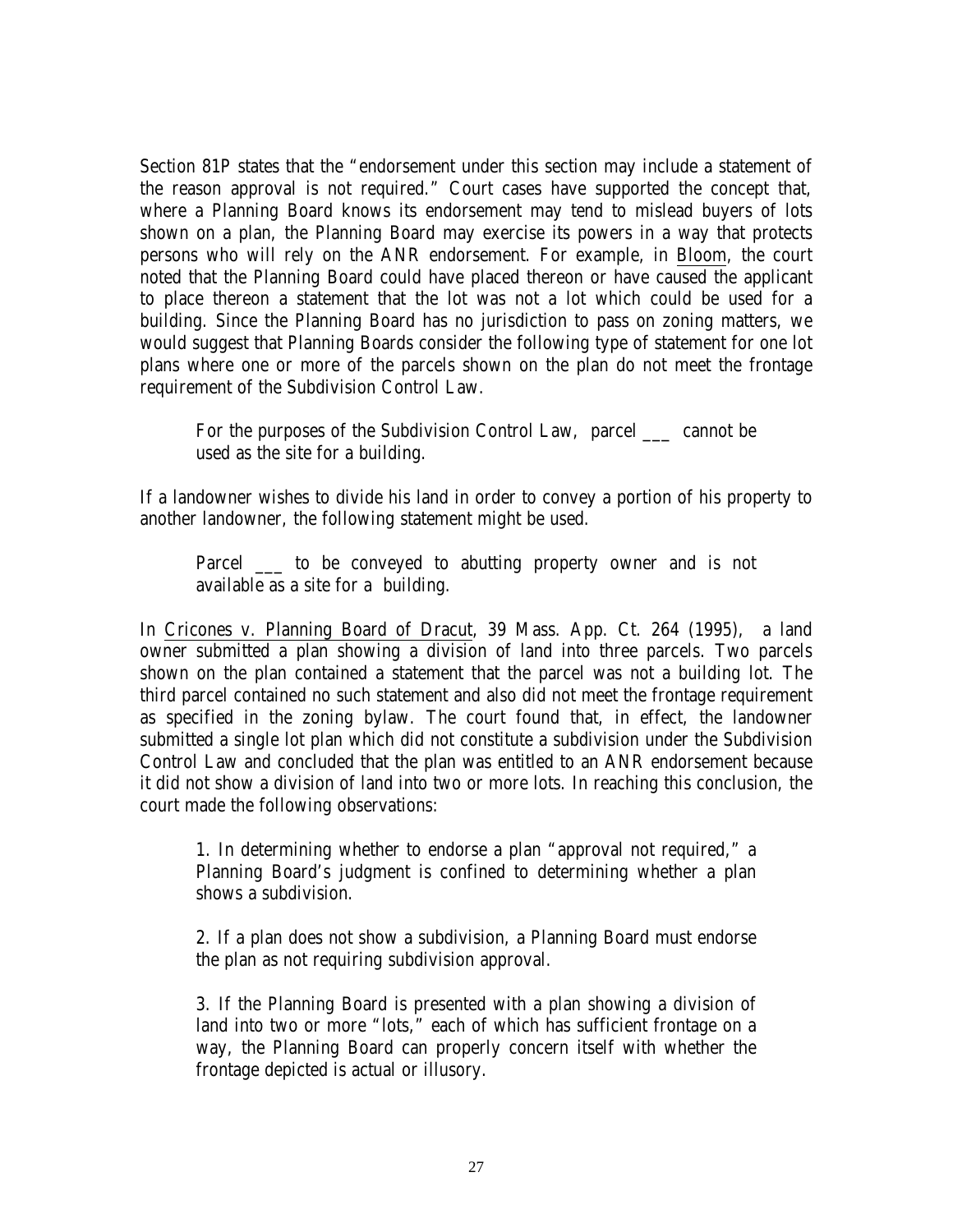4. If a plan shows a subdivision rather than a single lot under the Subdivision Control Law, the Planning Board can consider the adequacy of the frontage of any lot shown on the plan independent of any variance which may have been granted by the Zoning Board of Appeals.

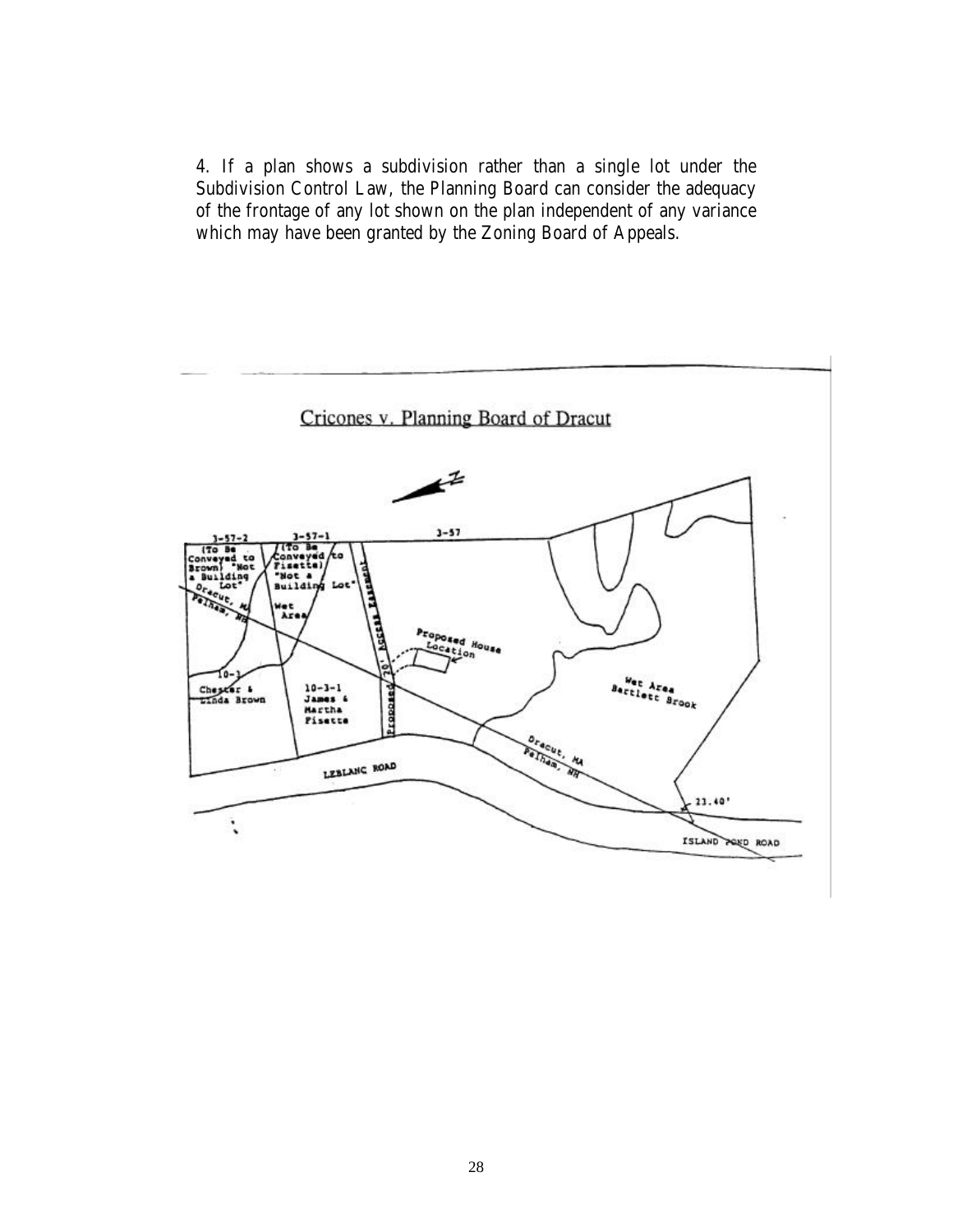#### **Plans Showing Zoning Violations**

Frequently, Planning Boards are presented with a plan for ANR endorsement where the plan shows a division of land into proposed lots which:

a. all the proposed lots have the required frontage on a qualified way, but

b. one or more of the proposed lots lack the required minimum lot area or the plan indicates some other zoning deficiency.

Since the plan shows a zoning violation, can the Planning Board refuse to endorse the Plan?

The only pertinent zoning dimension for determining whether a plan depicts a subdivision is frontage. In Smalley v. Planning Board of Harwich, 10 Mass. App. Ct. 599 (1980), the Harwich Planning Board was presented a plan showing a division of a tract of land into two lots, both of which had frontage on a public way greater than the minimum frontage required by the zoning bylaw. The Planning Board refused endorsement because the plan indicated violations to the minimum lot area and sideline requirements of the zoning bylaw. However, the Court decided that a plan showing proposed lots with sufficient frontage and access, but indicating some other zoning violation is entitled to ANR endorsement.

If the necessary variances have not been granted by the Board of Appeals, what can a Planning Board do to make it clear that a proposed lot may not be a building lot? A prospective purchaser of a lot may assume that the Planning Board's endorsement is an approval of zoning matters even though such endorsement gives the lots shown on the plan no standing under the applicable zoning bylaw. If an applicant is unwilling to note on the plan those lots which are in noncompliance with the zoning bylaw, we would suggest that the Planning Board place the following type of statement on the plan:

1. The above endorsement is not a determination of conformance with zoning regulations.

2 No determination of compliance with zoning requirements has been made or intended by this endorsement.

3. Planning Board endorsement under the Subdivision Control Law should not be construed as either an endorsement or approval of zoning lot area requirements.

Hopefully, one of the above statements would have the affect of leading a prospective purchaser to seek further advice.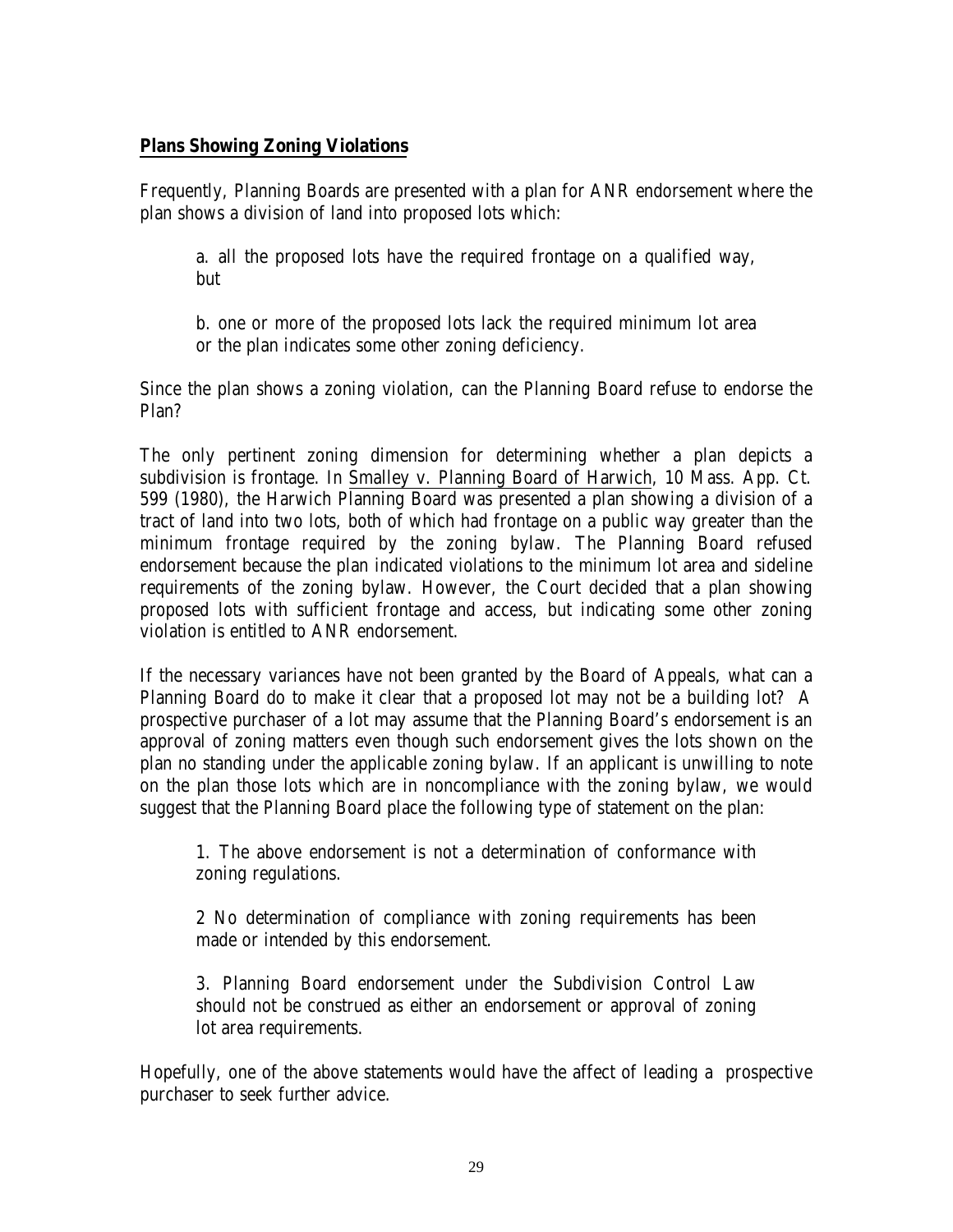#### **SUBDIVISION ADMINISTRATION**

The Subdivision Control Law sets out a detailed procedure for the review, approval or disapproval of plans by a Planning Board. The following discussion attempts to highlight some of the key procedural requirements that Planning Boards should be aware of when reviewing plans under the Subdivision Control Law. However, it should not be used as a substitute for your reading of the Law.

Once the Subdivision Control Law is in effect, all subdivisions of land must be approved by the Planning Board. Section 81O provides in part that:

No person shall make a division of any land in any city or town in which the subdivision control law is in effect unless he has first submitted to the planning board of such city or town for its approval ... a plan ... and the planning board has approved such plan in the manner hereinafter provided.

The Subdivision Control Law also contains a variety of measures for the enforcement of the requirements of the Act. For example, Section 81X provides in part that:

No register of deeds shall record any plan showing a division of a tract of land into two or more lots, ... in a city or town in which the subdivision control law is in force unless (1) such plan bears an endorsement of the planning board ... that such plan has been approved ..., or (2) such plan bears an endorsement ... that approval of such plan is not required ... , or (3) the plan is accompanied by a certificate of the clerk of such city or town that it is a plan which has been approved by reason of the failure of the planning board to act thereon within the time prescribed ... .

The local building official plays an important role in the enforcement of the Subdivision Control Law. Specifically, Section 81Y provides in part that the building official:

shall not issue any permit for the erection of a building until first satisfied that the lot on which the building is to be erected is not within a subdivision, or that a way furnishing the access to such lot as required by the subdivision control law is shown on a plan recorded or entitled to be recorded under section 81X, and that any condition endorsed thereon limiting the right to erect or maintain buildings on such lot have been satisfied, or waived by the planning board ... .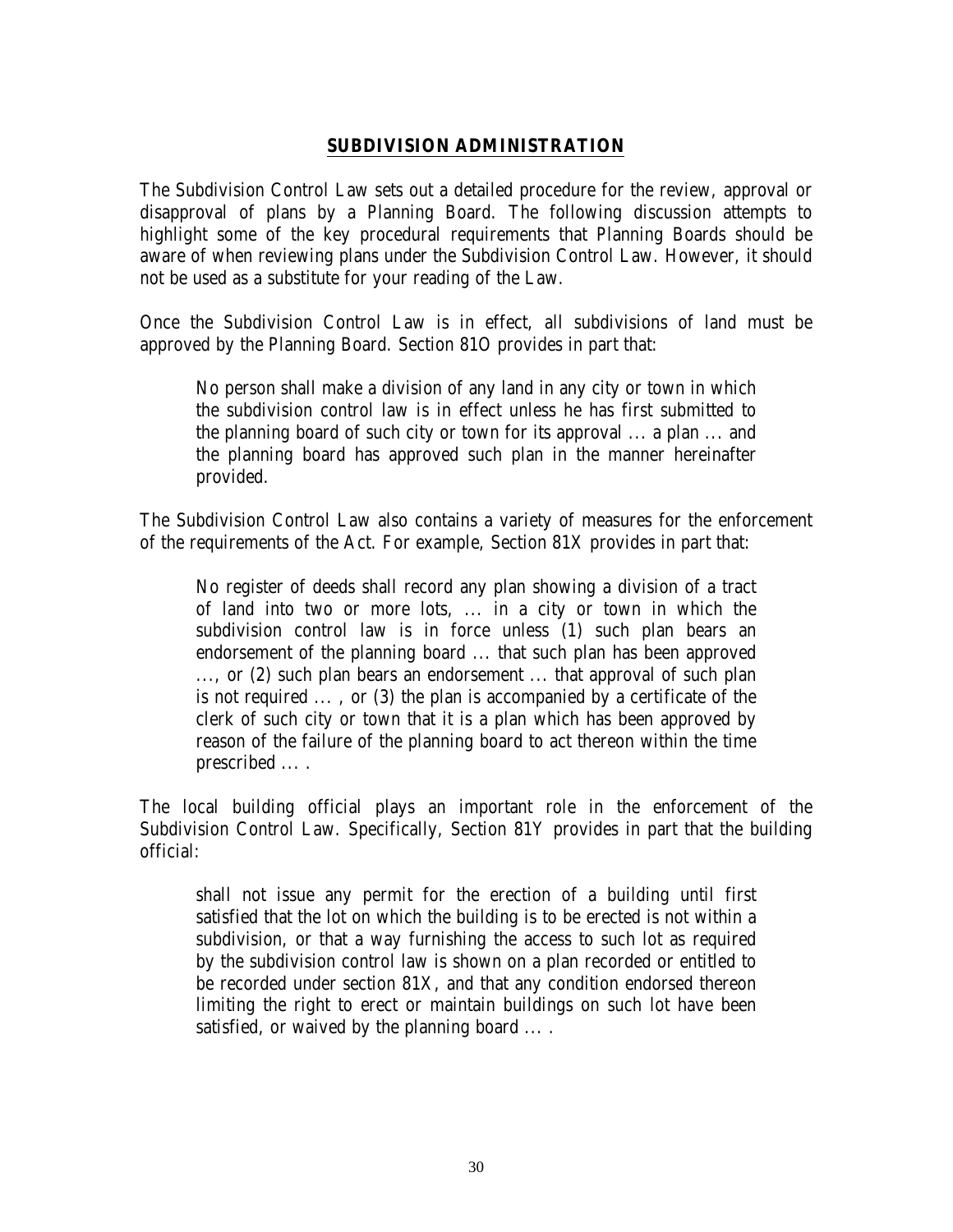In Hamilton v. Planning Board of Beverly, 35 Mass. App. Ct. 386 (1993), the Planning Board approved a five lot definitive plan on the condition that the "subdivision is limited to five (5) lots unless a new plan is submitted to the Beverly Planning Board which meets their full standards and approval". Seven years later, Hamilton, an owner of one of the lots shown on the definitive plan, submitted an ANR plan to the Planning Board. He wished to divide his lot into two lots which would meet the current lot area and frontage requirements of the Beverly zoning ordinance. The Planning Board endorsed the plan. Hamilton applied for a building permit to erect a single-family structure on one of the newly created lots. The Building Inspector was made aware of the condition noted on the previously approved definitive plan that had limited that subdivision to five lots. On the strength of that limitation, the Building Inspector declined to issue the permit. On appeal, Hamilton argued that the ANR endorsement superseded the limiting condition imposed on the definitive plan. The court did not agree with Hamilton and found that the restrictions in an approved subdivision plan are binding on a building inspector and that the Planning Board would have to hold a public hearing and modify its previous approval of the definitive plan pursuant to Section 81W before a building permit could be issued.

## **Voting Requirements**

Section 81L contains a requirement that "a majority of the members" of a Planning Board must provide signatures in order for there to be a proper certification or endorsement of a plan. Section 81L defines "Certified" as follows:

"Certified by (or endorsed by) a planning board", as applied to a plan or other instrument required or authorized by the subdivision control law to be recorded, shall mean bearing a certification or endorsement signed by a majority of the members of a planning board, or by its chairman or clerk or any other person authorized by it to certify or endorse its approval or other action and named in a written statement to the register of deeds and recorder of the land court, signed by a majority of the board.

The general rule as to existence of a quorum is that, in the absence of a statutory restriction, a majority of a board is a quorum and a majority of the quorum can act. However, where a statute requires a majority of the board to perform a certain function then the quorum requirement is a majority of the members of the entire board and not a majority of those present and voting on the particular matter.

In Queen v. Brock, Barnstable Superior Court No. 93-999 (August 16, 1994), a Superior Court judge reviewed the above definition of "Certified by (or endorsed by) a planning board" and concluded that in order for a plan to be approved, a majority of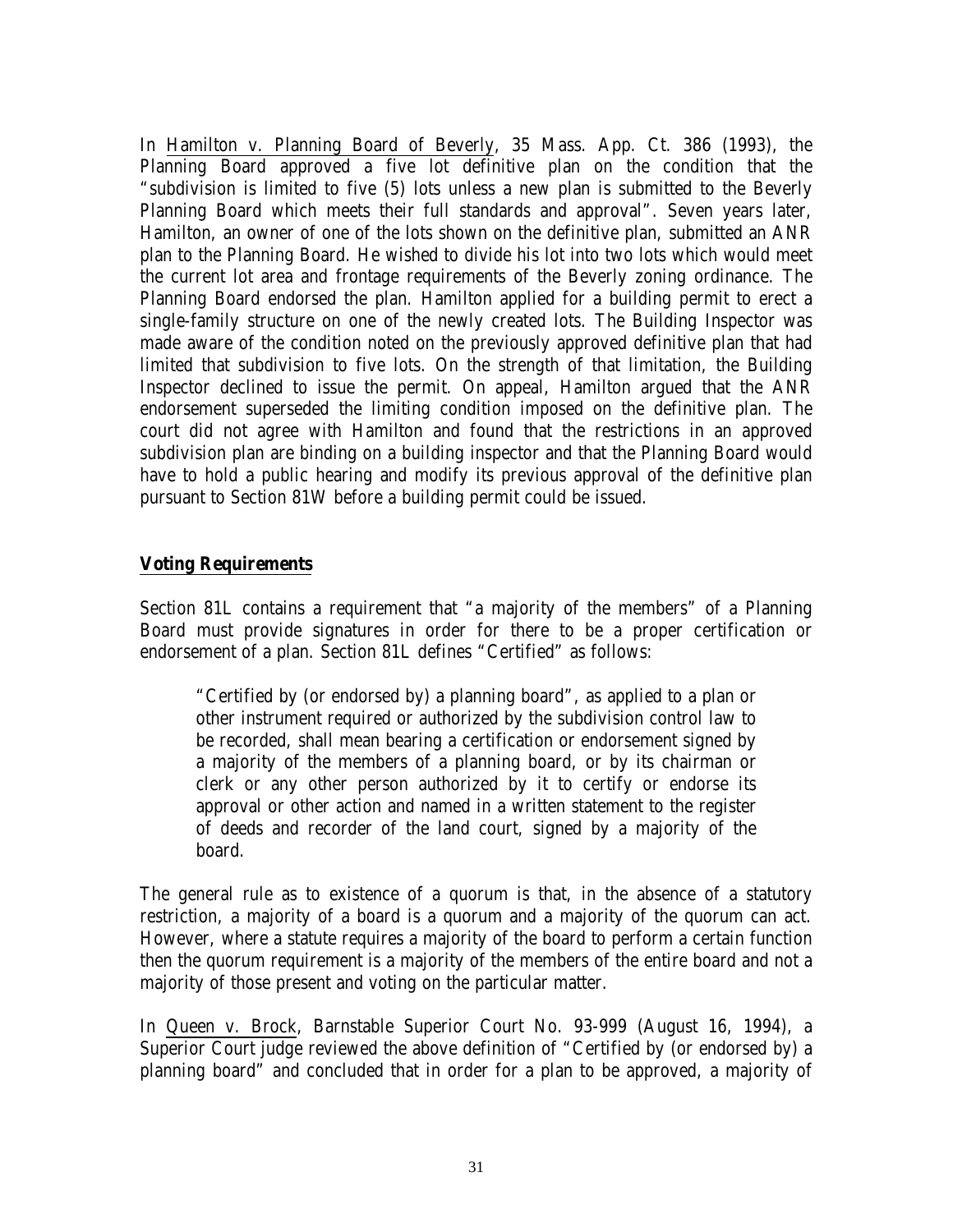an entire seven member Planning Board, or four members, must vote in favor of a proposed subdivision plan.

Although the statute authorizes the Planning Board to designate an individual to certify and endorse on behalf of the Board, this provision does not eliminate the need of a Planning Board to meet and vote on an ANR plan. In Bloom v. Planning Board of Brookline, 346 Mass. 278 (1963), the chairman of the Planning Board endorsed an ANR plan without submitting it to entire Board. The court noted that the chairman should have submitted the plan to the Planning Board.

#### **Approval Not Required Plans**

If you have a question concerning the process for reviewing ANR plans, your answer will most likely be found in either Sections 81L, 81P, 81T or 81BB.

Section 81T provides that every person submitting an ANR plan to the Planning Board must give written notice to the municipal clerk by delivery or by registered mail that he has submitted the plan. This is an important requirement if the Planning Board fails to act in timely manner. In Korkuch v. Planning Board of Eastham, 26 Mass. App. Ct. 307, (1988), the court determined that a developer who submitted an ANR plan but did not give immediate or very prompt written notice of the submission of the plan to the municipal clerk was not entitled to a certificate from the municipal clerk certifying constructive approval of the plan when the Board failed to act on the plan in a timely manner.

If the Planning Board determines that a plan does not require approval under the Subdivision Control Law, it should "forthwith," without a public hearing, endorse the plan "approval under the Subdivision Control Law not required" or words of similar import. As noted by the court in Bisson v. Planning Board of Dover, 43 Mass. App. Ct. 504 (1997), the term "forthwith" compels immediate action by a Planning Board after the Board determines that the plan does not show a subdivision. Once the Planning Board has endorsed a plan, it cannot change its mind and rescind the ANR endorsement. In Cassani v. Planning Board of Hull, 1 Mass. App. Ct. 451 (1973), the court found that the authority to modify, amend or rescind plans under Section 81W is not applicable to ANR plans.

If the Planning Board determines that the plan requires approval under the Subdivision Control Law, the Board must give written notice of its determination to the municipal clerk and the person submitting the plan within 21 days after the plan has been submitted to the Board.

If the Planning Board determines that approval under the Subdivision Control Law is required, the person submitting the ANR plan may appeal the Planning Board's determination pursuant to Section 81BB. If the Planning Board endorses the plan "approval not required", judicial review of the endorsement can be claimed pursuant to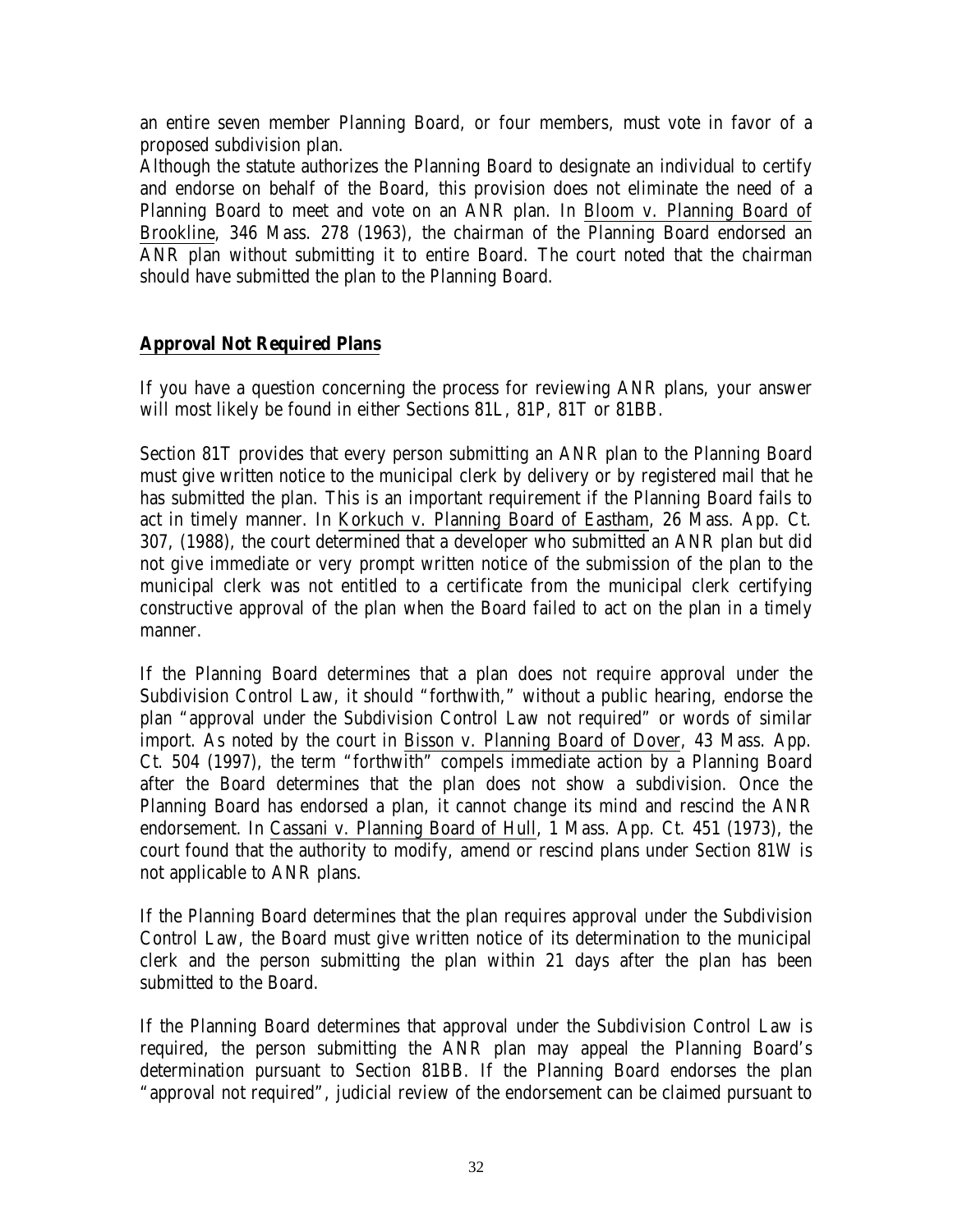MGL, Chapter 249, Section 4 and the time period for claiming review is 60 days. See Stefanick v. Planning Board of Uxbridge, 39 Mass. App. Ct. 418 (1995). **Constructive Approval of ANR Plans**

Automatic approval of a properly submitted plan will occur if the Planning Board fails to act on the plan or fails to notify the municipal clerk or the person submitting the plan of its determination within 21 days after the plan has been submitted to the Board. If the plan becomes approved for failure to take timely action, the Planning Board must immediately endorse the plan.

If the Planning Board fails to make such endorsement, the municipal clerk shall issue a certificate of approval to the person who submitted the plan. The certificate should indicate that the approval of the plan under the Subdivision Control Law is not required since no notice of action was received from the Planning Board within the required time period.

# **Preliminary Plans**

The provisions for allowing the submission of preliminary plans first appeared in the statute in 1947. At that time, the Planning Board was allowed to give tentative approval, with or without suggested modifications. Action by the Planning Board was not binding as the preliminary plan process was merely a step toward a final decision which would later be made on a complete and detailed definitive plan. In 1958, a detailed definition of a preliminary plan was added to the statute. The statute was also amended allowing the Planning Board to disapprove a preliminary plan. The purpose of this power is not clear. As the court noted in Livolvi, Inc. v. Planning Board of Marlborough, 347 Mass. 330 (1964), it may well have been added to relieve a Planning Board from the burden of making extensive recommendations with respect to a plan which was obviously defective.

Up until 1986, the submission of a preliminary plan was voluntary and primarily designed to commence discussion between the applicant and the Planning Board over the proposed development. The statute made no distinction between residential and nonresidential plans. The 1986 amendment to the statute required the mandatory submission of preliminary plans for all nonresidential subdivisions.

Section 81L contains a detailed definition of a preliminary plan. A preliminary plan which complies substantially with the definition in Section 81L will have the benefit of the shorter definitive plan review period and any zoning protections afforded to a preliminary plan under the State Zoning Act. Livolvi, Inc. v. Planning Board of Marlborough, 347 Mass. 330 (1964).

Section 81S establishes the procedure for the submission of preliminary plans. Preliminary plans are submitted to the Planning Board and the Board of Health and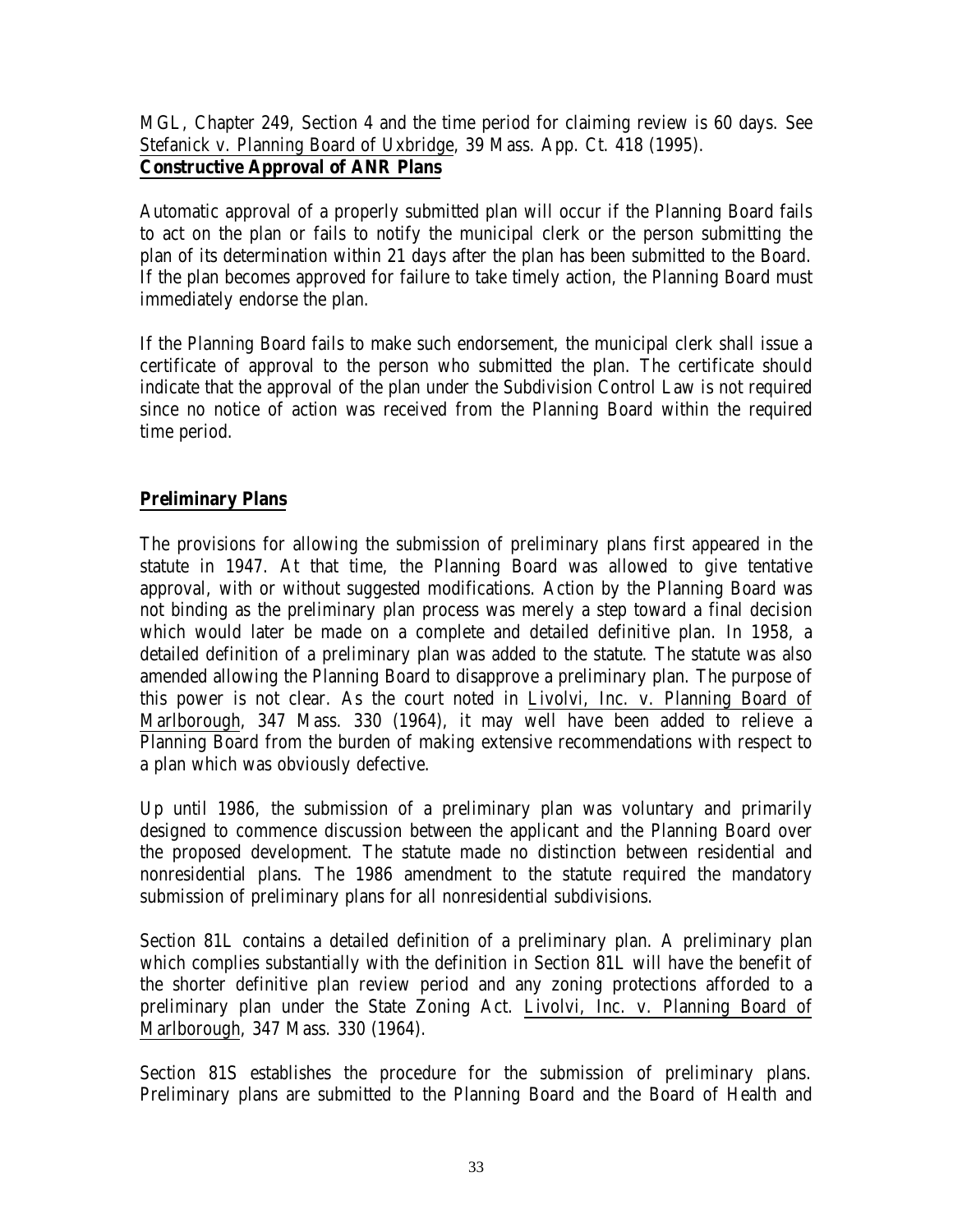written notice that the plan has been submitted goes to the municipal clerk. Within 45 days after submission of a preliminary plan each board must notify the applicant and municipal clerk by certified mail either that the plan has been approved, or that the plan has been approved with modifications suggested by the board or agreed to by the person submitting the plan, or that the plan has been disapproved. In the case of disapproval, the board must state in detail its reasons for disapproving the preliminary plan. There is no specific penalty provided for the Board failing to take timely action.

Generally, the provisions of the Subdivision Control Law relating to a plan are not applicable to a preliminary plan. The Register of Deeds may not record a preliminary plan. A developer has no right to appeal the action taken by the Planning Board on a preliminary plan, Mac-Rich Realty Construction, Inc. v. Planning Board of Southborough, 4 Mass. App. Ct. 79 (1976). The Planning Board has no right to refuse to receive a definitive plan merely because the Board has disapproved a preliminary plan, Livolvi v. Planning Board of Marlborough, 347 Mass. 330 (1964).

# **Definitive Plans**

The Subdivision Control Law explicitly defines the manner in which a Planning Board must treat an application to subdivide a parcel of land and the procedure that must be adhered to by the developer. Sections 81O, 81T and 81U establish the procedures for filing, notice, public hearing and Planning Board action on definitive plans.

The initial step requires an applicant to submit a plan showing the lots into which such land is to be divided. Section 81O provides that a definitive plan is submitted when "delivered at a meeting of the board or when sent by registered mail to the planning board." If the plan is mailed to the Planning Board then the date of receipt by the Planning Board is considered the date of submission of the plan. Section 81U requires that the applicant also file a copy of the definitive plan with the Board of Health. The applicant must also give written notice to the municipal clerk by delivery or registered mail that he has submitted the plan.

Upon receipt of the plan, the Planning Board is required to hold a public hearing. Notice of the public hearing must be given by the Planning Board at the expense of the applicant. Section 81T prescribes the requirements for a properly advertised public hearing.

#### **Board of Health Action**

The first three paragraphs of Section 81U deal with the administrative procedures relative to the approval or disapproval of a definitive plan. The Board of Health has 45 days after the definitive plan is filed to report in writing to the Planning Board either its approval or disapproval of the plan. In the event of disapproval, the Board of Health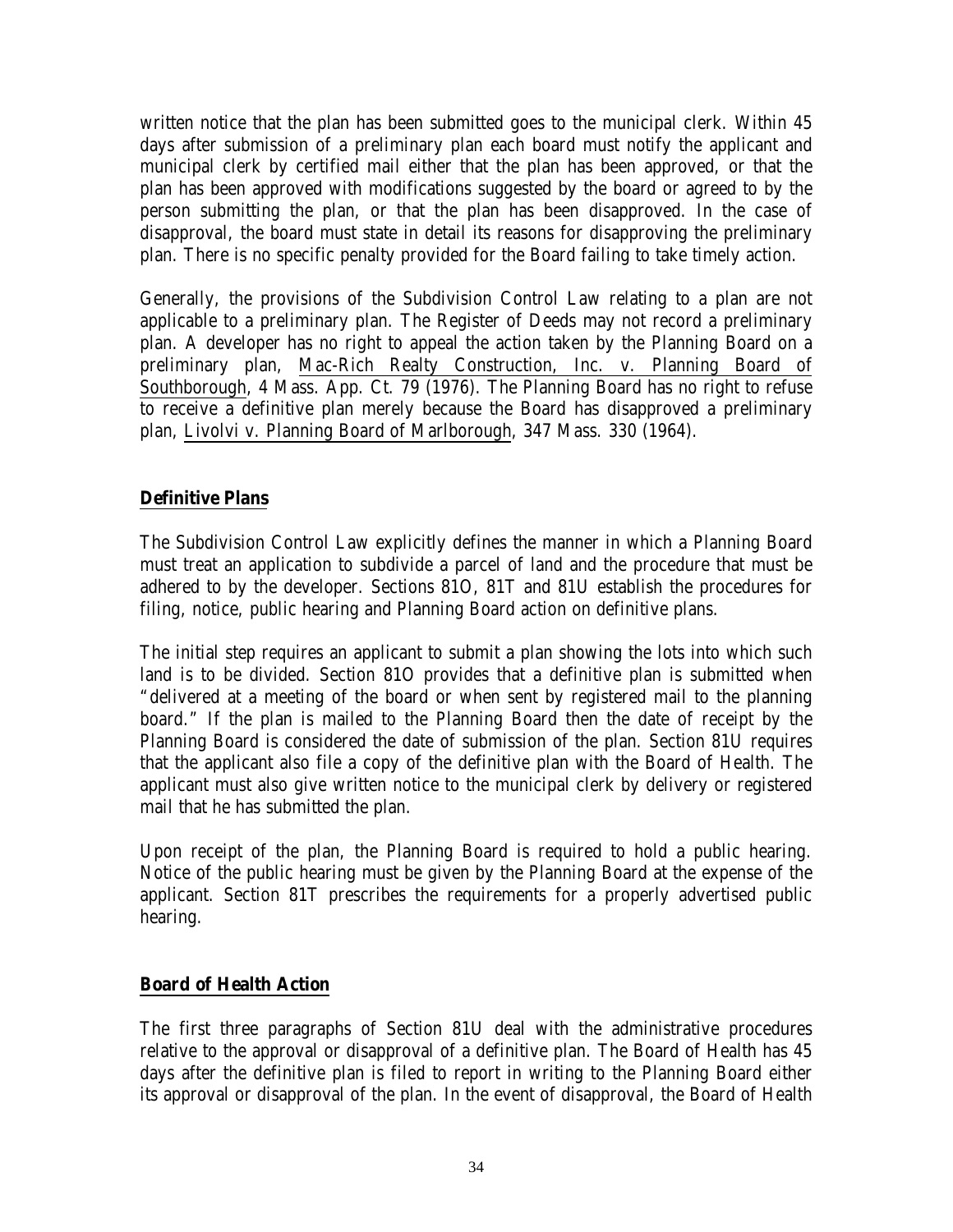is required to include in its report specific findings as to what areas, if any, shown on the plan cannot be used for building sites without injury to the public health. The report should also include the reasons for the Board's decision and, where possible, recommendations for adjustments. A copy of the Board's report must be sent by the Board to the applicant. Failure of the Board of Health to report is considered an approval of the Plan by the Board of Health. Where a definitive plan shows that no public or community sewer is to be installed, approval of the plan by the Board of Health does not mean that the Board has approved a permit for the construction and use of any individual sewage system nor is such approval treated as an application for a permit to construct or use an individual sewage system.

A Planning Board cannot approve a plan which does not conform with the recommendations of the Board of Health. If the plan does not conform with the recommendations of the Board of Health, the Planning Board must modify and approve or disapprove the plan. Loring Hills Developers Trust v. Planning Board of Salem, 374 Mass. 343 (1978).

A Board of Health is required to afford a developer a measure of procedural due process prior to formulating an adverse recommendation to the Planning Board. A developer who files a request with the Board of Health at the time of filing is entitled to a hearing before the Board of Health. Fairbairn v. Planning Board of Barnstable, 5 Mass. App. Ct. 171 (1977).

#### **Planning Board Waiver**

Section 81R authorizes a Planning Board to waive any of their rules and regulations adopted pursuant to the Subdivision Control Law. Before waiving any of their rules and regulations, the Planning Board must find that granting the waiver is in the public interest and not inconsistent with the purpose of the Subdivision Control Law. In granting a waiver, the Board is not required to make written findings to support their grant of the waiver. Windsor v. Planning Board of Wayland, 26 Mass. App. Ct. 650 (1988).

In Meyer v. Planning Board of Westport, 29 Mass. App. Ct. 167 (1990), the court noted that a Planning Board is not required to specify and list in writing those rules and regulations that the Board waived so long as the public record discloses evidence of a conscious waiver. However, it is strongly recommended that any waiver granted by the Board either be specified in the Board's decision or noted on the definitive plan.

Section 81L defines an "applicant" as the owner of the land, his agent or representative, or his assigns. In Batchelder v. Planning Board of Yarmouth, 31 Mass. App. Ct. 104 (1991), the Planning Board waived this requirement that the applicant be the owner of record. The court held that the Planning Board lacked the authority to grant such a waiver of a statutory requirement. The court based its reasoning on the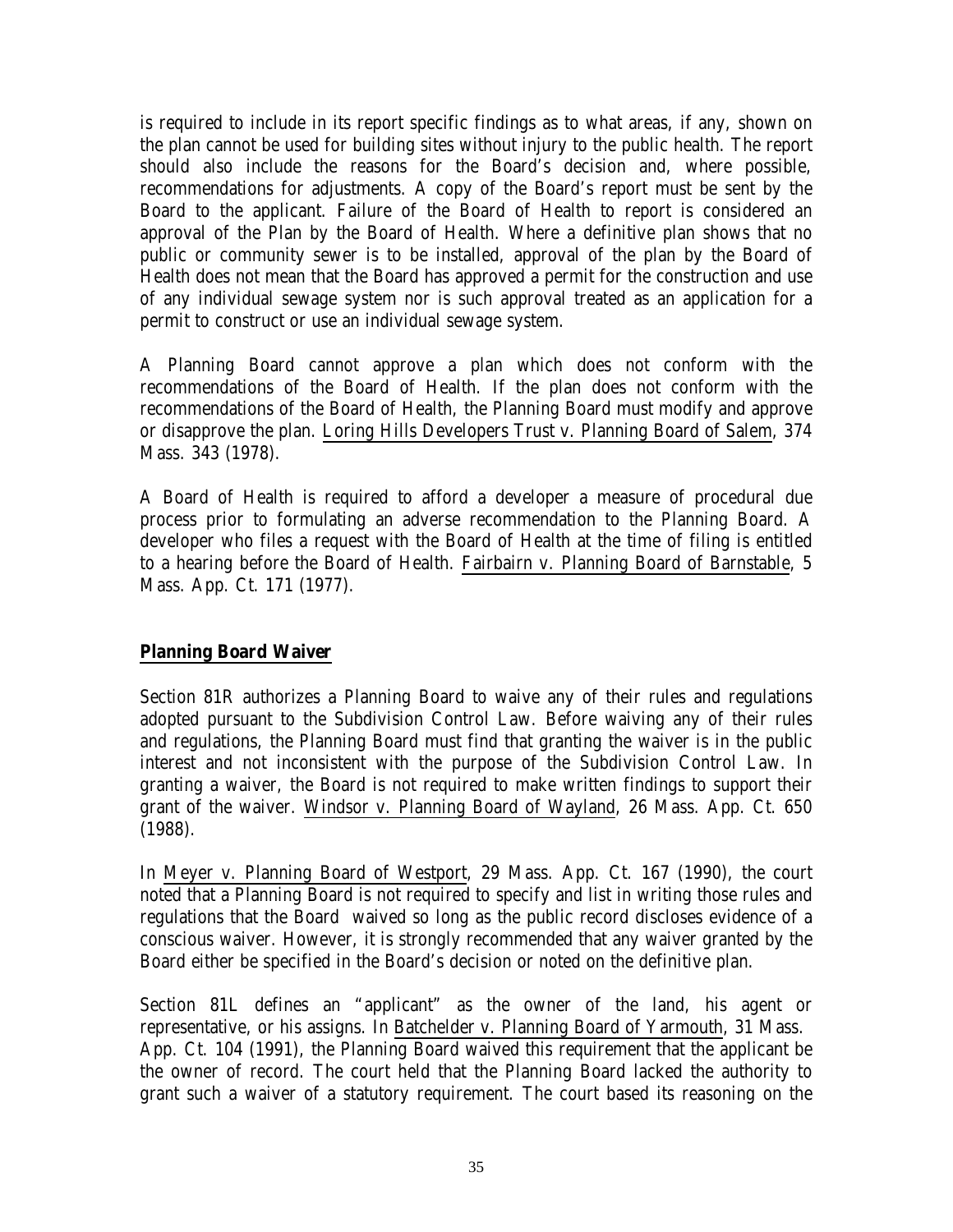fact that one of the objectives of the Subdivision Control Law is to ensure the provision of adequate drainage, sewerage, and water facilities. One of the ways this objective is achieved is to secure a covenant from the owner of record. If the owner of record is not party to the proceedings there is no guarantee that the Planning Board would receive a properly executed covenant.

The Planning Board may also waive the frontage requirement of the Subdivision Control Law. The frontage requirement of the Subdivision Control Law is found in Section 81L within the definition of "subdivision" and is the same frontage requirement which is specified in the local zoning ordinance or bylaw.

The waiver of frontage requirements has been previously discussed in the Approval Not Required Plans section of this publication. However, two issues concerning this process is worth repeating:

1. A waiver of the frontage requirements of the Subdivision Control Law by the Planning Board is not a variance. A landowner still needs to obtain a zoning variance from the Board of Appeals and both processes are independent of each other. Arrigo v. Planning Board of Franklin, 12 Mass. App. Ct. 802 (1981).

2. In order to obtain a frontage waiver from the Planning Board, an applicant must submit a subdivision plan and request the waiver. Seguin v. Planning Board of Upton, 33 Mass. App. Ct. 374 (1992).

# **Planning Board Action**

After the public hearing, the Planning Board must either approve the plan, modify and approve the plan or disapprove the plan.

The Planning Board must approve the plan if it complies with the Board's rules and regulations and the recommendations of the Board of Health. The Board of Health's report may require that the approval of the plan by the Planning Board be on the condition that no building or structure can be built or placed upon any designated area shown on the plan without the consent of the Board of Health. If the Board of Health fails to make a report, the Planning Board must note on the plan that the Board of Health approval is by failure of the Board to make a report.

If the Planning Board disapproves the plan, the Board must state in detail where the plan does not comply with the rules and regulations of the Board or the recommendations of the Board of Health. Disapproval of the plan is a final action from which the developer has a right of appeal. However, any resubmission of a plan to revoke a previous disapproval requires a new public hearing. Patelle v. Planning Board of Woburn, 6 Mass. App. Ct. 951 (1978).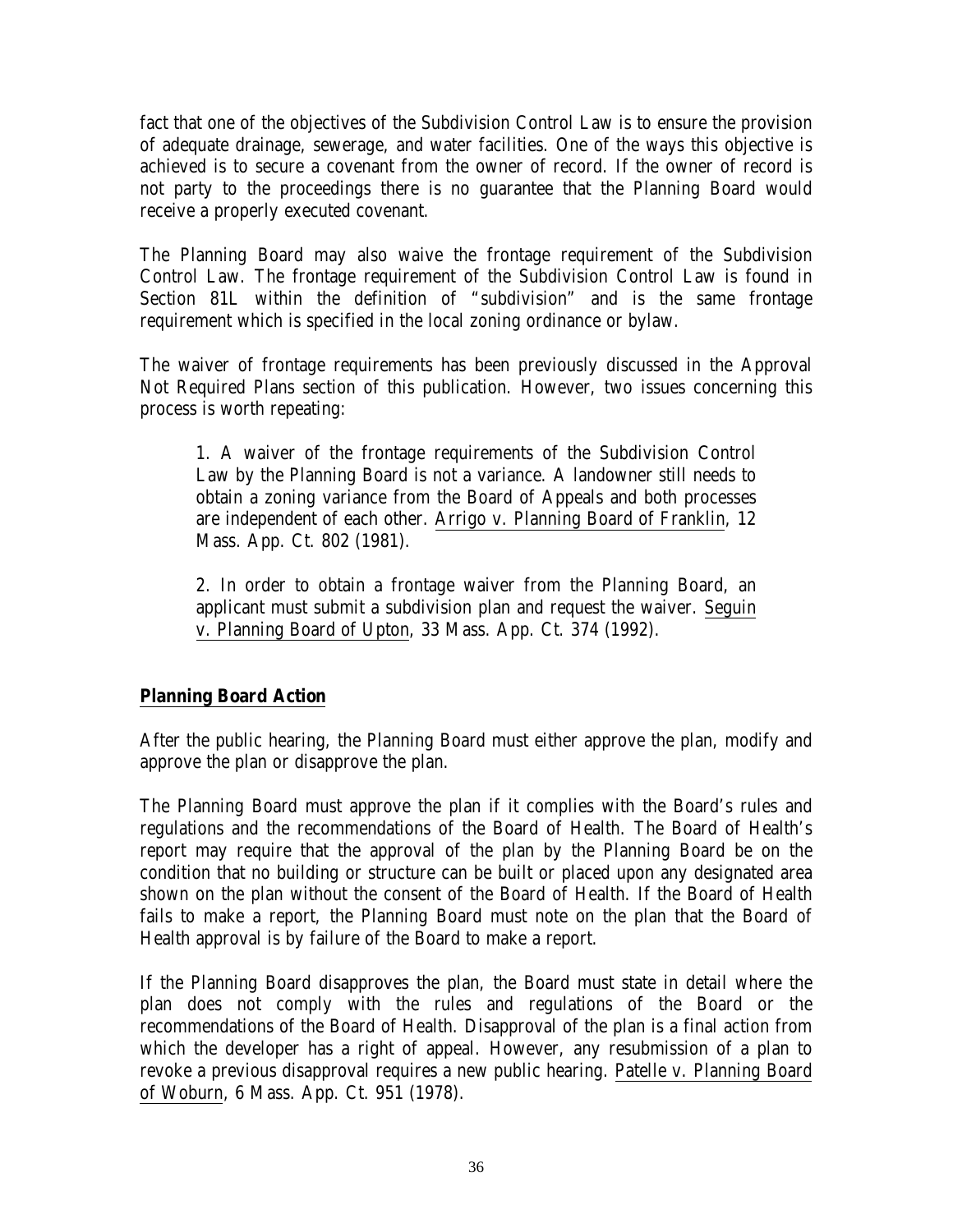The Planning Board must revoke its disapproval and approve a definitive plan if the plan, as amended, conforms with the Planning Board's rules and regulations and the recommendations of the Board of Health. Any such revised plan must be filed with the Board of Health for review even though the Board of Health approved the original plan. Doeblin v. Tinkham, 7 Mass. App. Ct. 720 (1979).

The Planning Board must file a certificate of its action with the municipal clerk and send a notice of such action by registered mail to the applicant.

## **Constructive Approval of Definitive Plans**

Automatic approval of a definitive plan will occur if the Planning Board fails to take final action or file a certificate of final action with the municipal clerk.

In the case of a nonresidential subdivision plan, final action and filing of the certificate must occur within 90 days after the submission of the plan.

In the case of a residential subdivision plan, where a preliminary plan was acted upon or where 45 days have elapsed since the submission of the preliminary plan, final action on the definitive plan and filing of the certificate with the municipal clerk must occur within 90 days after the submission of the definitive plan.

In the case of a residential plan where no preliminary plan was either filed or acted upon and 45 days had not elapsed since the filing of a preliminary plan and a definitive plan was filed, final action and filing of the certificate with the municipal clerk must occur within 135 days after the submission of the definitive plan.

At the written request of the applicant, the time period to take final action or file with the municipal clerk a certificate of action may be extended. A notice of any agreed upon extension must be filed with the municipal clerk.

If a definitive plan is constructively approved the municipal clerk must, after the expiration of the 20 day appeal period without notice of an appeal or if an appeal was taken after final court action leaving the approval intact, issue a certificate of approval to the person submitting the plan. The certificate should state the date the plan was submitted, the fact that the Planning Board failed to take final action and that the approval of the definitive plan has become final for failure of the Planning Board to take final action.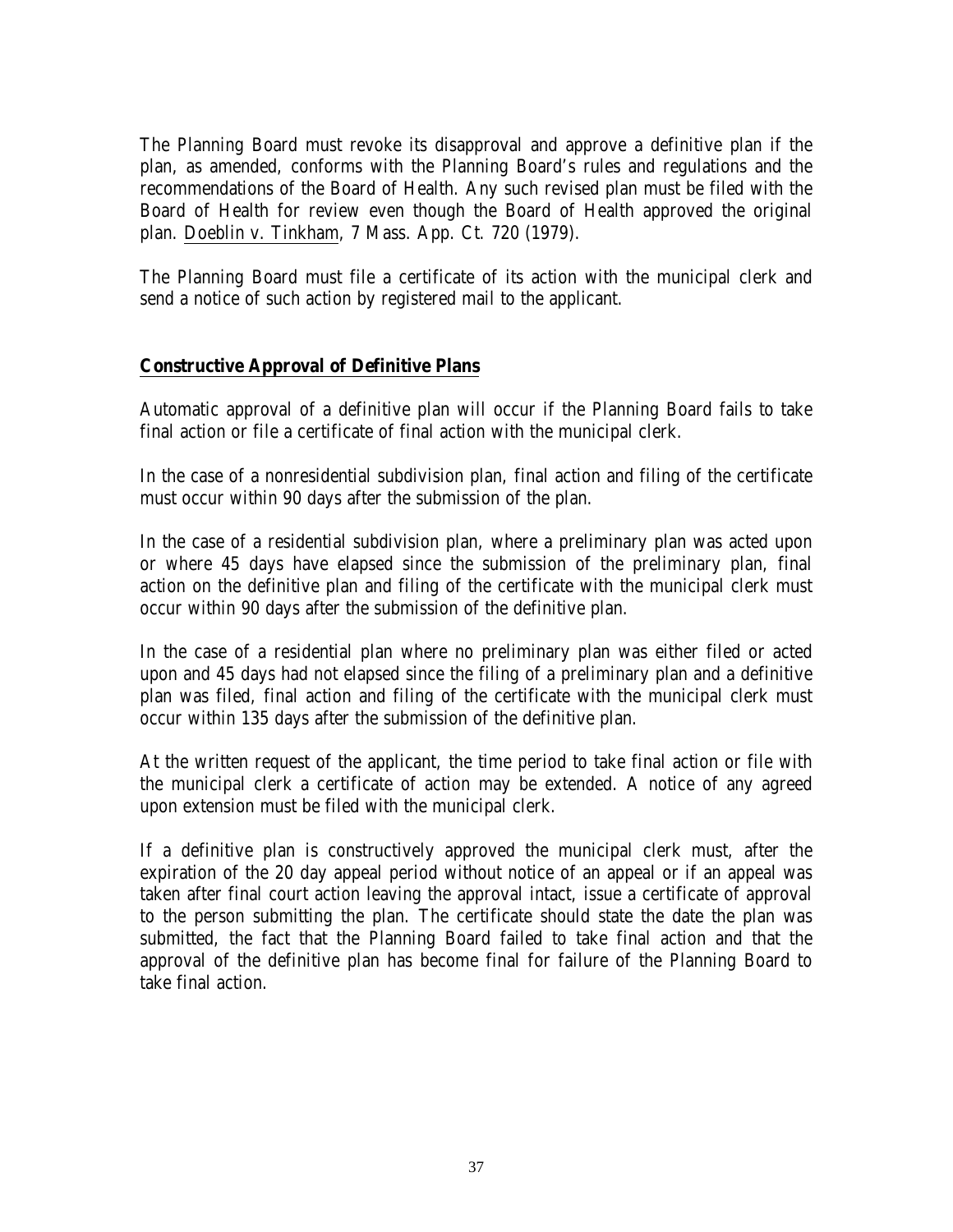#### **Performance Guarantee and Endorsement**

An appeal of the Planning Board's decision or inaction on a definitive plan may be taken pursuant to Section 81BB of the Subdivision Control Law. Section 81X requires that after the 20 day appeal period, the municipal clerk must certify that no notice of appeal was received within the 20 day period. The clerk's certification may be endorsed on the plan or stated on a separate document which must be recorded and referred to on the plan. If an appeal was taken and plan approval is upheld by the court, the municipal clerk must certify that a final decree by the court has sustained the approval of the plan. Again, the certification by the clerk may either be endorsed on the plan or stated on a separate document which must be recorded and referred to on the plan.

After the expiration of the 20 day appeal period and before endorsing its approval on the definitive plan, the Planning Board must obtain a performance guarantee to ensure the construction of ways and the installation of municipal services. The purpose of a performance guarantee is to protect the public interest. See Marlborough Savings Bank v. City of Marlborough, 45 Mass. App. Ct. 250 (1998). Section 81U provides that the method for securing performance may be one of the following:

- 1. a proper bond,
- 2. a deposit of money or negotiable securities,
- 3. a covenant,
- 4. a lenders agreement, or
- 5. a combination of the above.

The applicant selects the method for securing performance and may vary the method from time to time. The Planning Board determines whether the performance guarantee is sufficient to secure performance. In determining the monetary amount, the Planning Board should include a sufficient sum to cover inflationary costs.

In all cases, the Planning Board should specify or require the applicant to specify the time period within which the construction of the ways and the installation of municipal services will be completed.

A Planning Board, when approving a subdivision plan, has the authority to impose reasonable conditions. The court has held that a Planning Board may impose a condition, when a subdivision plan is secured by a covenant, which will result in the automatic rescission of the plan. The issue of automatic rescission of a previously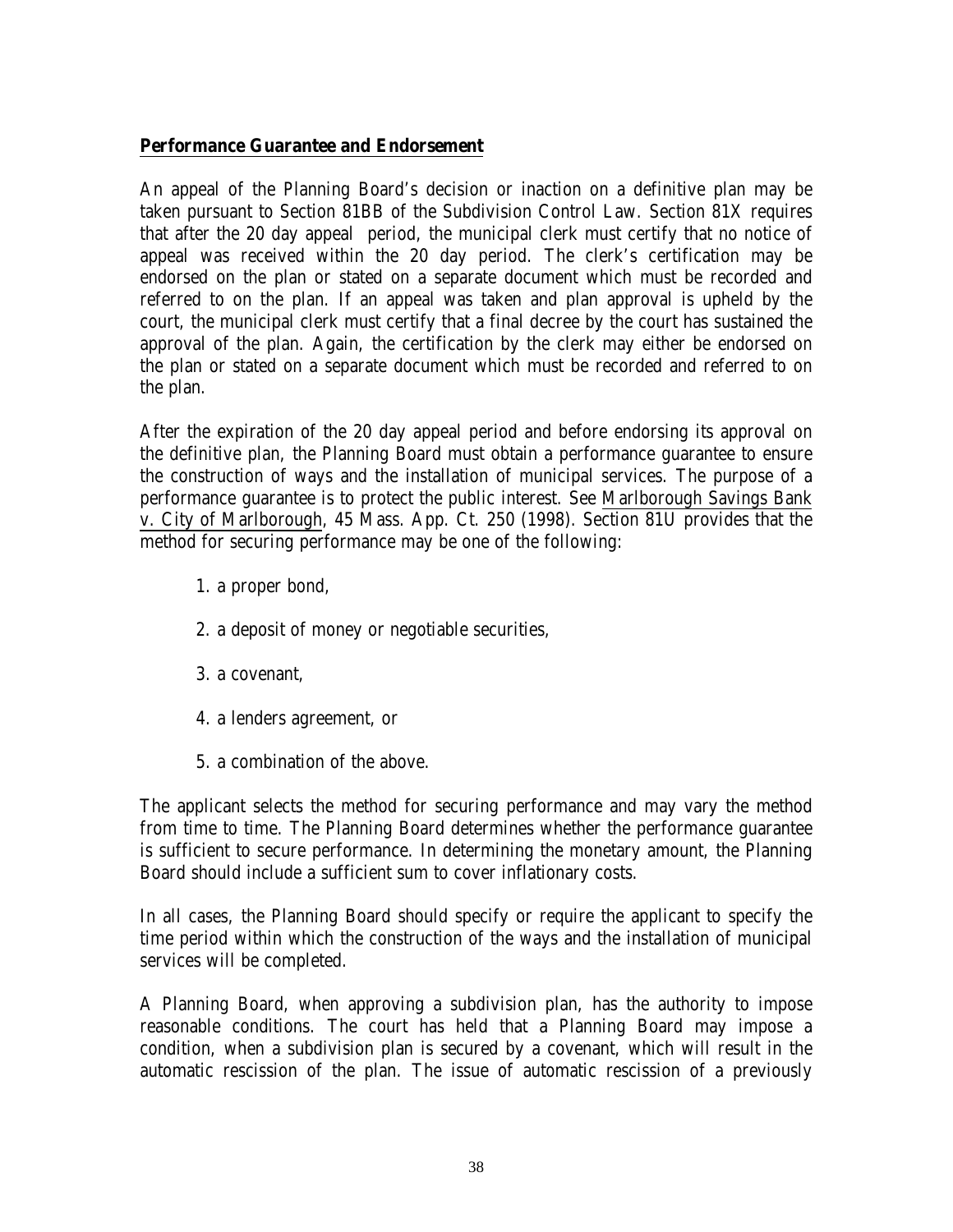approved subdivision plan was discussed in Costanza & Bertolino, Inc. v. Planning Board of North Reading, 360 Mass. 677 (1971).

In Costanza, the Planning Board had approved a subdivision plan on the condition that the developer complete all roads and municipal services within a two year period or else the Planning Board's approval would automatically be rescinded. The Board voted its approval and endorsed the plan with the words "Conditionally approved in accordance with MGL Chap. 41, Sec. 81U, as shown in agreement recorded herewith." The agreement referred to was a covenant which contained the following language:

The construction of all ways and installation of municipal services shall be completed in accordance with the applicable rules and regulations of the Board within a period of two years from date. Failure to so complete shall automatically rescind approval of the plan.

After the expiration of the two year period the roads and services were not complete, but the landowner submitted a plan to the Planning Board requesting an ANR endorsement. The plan showed lots with frontage on a way shown on the earlier subdivision plan. The landowner's position was that he was entitled to an ANR endorsement since the lots shown on his plan abutted a way that had been previously approved by the Planning Board pursuant to the Subdivision Control Law. The Planning Board denied endorsement. The court found that the automatic rescission condition was consistent with the Subdivision Control Law and that the Planning Board could consider that condition when determining whether to endorse a plan "approval not required." Since the ways and installation of municipal services had not been completed in accordance with the terms of the conditional approval, the court held that the road did not qualify as a way previously approved under the Subdivision Control Law and therefore the plan before the Board was a "subdivision" and not entitled to an ANR endorsement. A similar result was also reached in Campanelli, inc. v. Planning Board of Ipswich, 358 Mass. 798 (1970).

Under the Costanza decision, an approval of a subdivision plan automatically ceases to exist if the work is not completed within the specified time period set out in the conditional approval. Since a Planning Board approval is conditional, the automatic rescission is not subject to the procedural requirement of Section 81W. Therefore, the consent of the mortgagee is not required. See Bigham v. Planning Board of North Reading, 363 Mass. 860 (1972).

# **Recording Definitive Plan**

Section 81X requires that a definitive plan must be recorded within six months after the date of the Planning Board endorsement. If the plan has not been recorded within six months, the applicant must either apply to the Planning Board or municipal clerk for a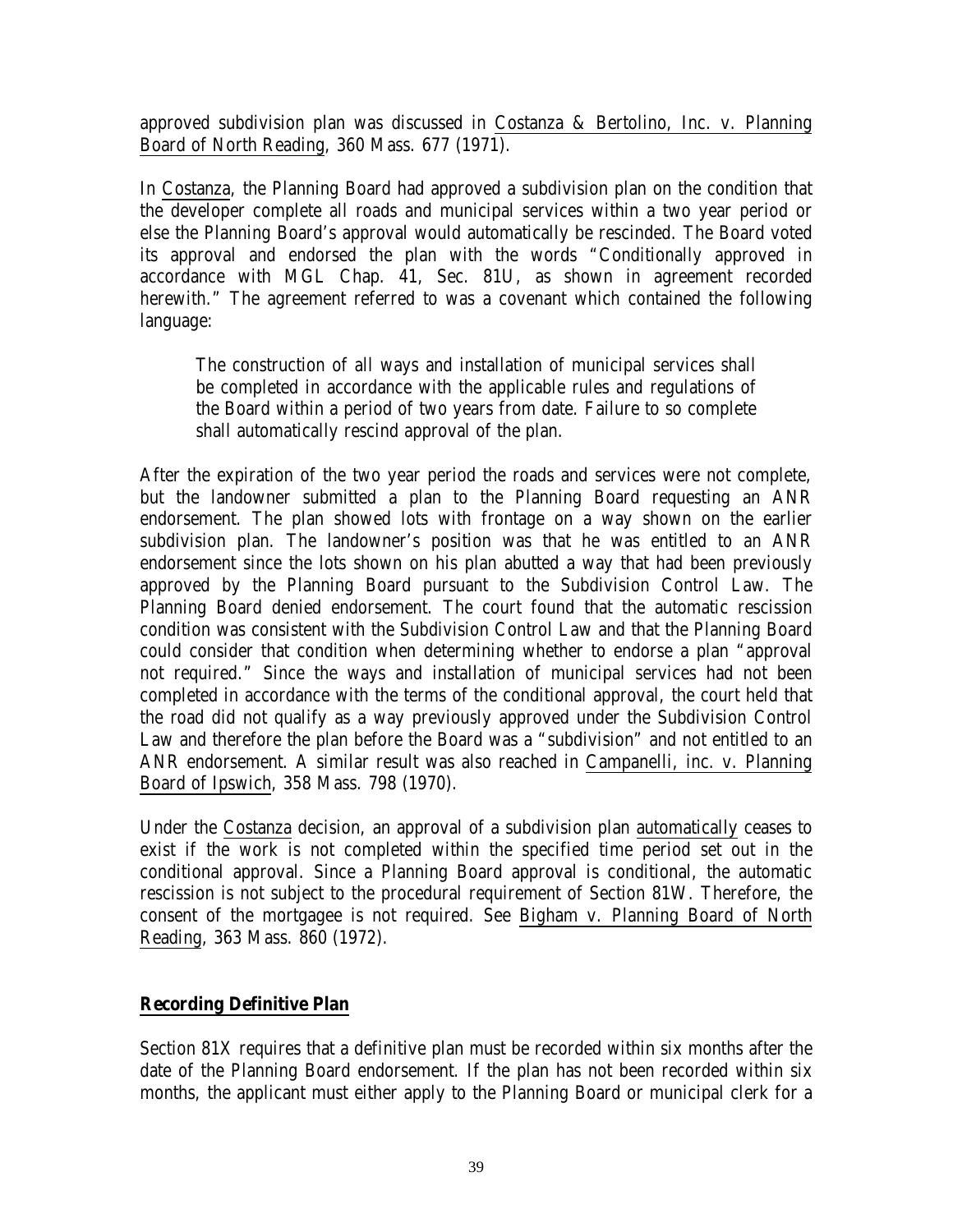certificate. The certificate must be issued by either the Planning Board or the municipal clerk if the records of the Board or the municipal clerk show that there has not been any modification, change, amendment or rescission to the approval of the plan. The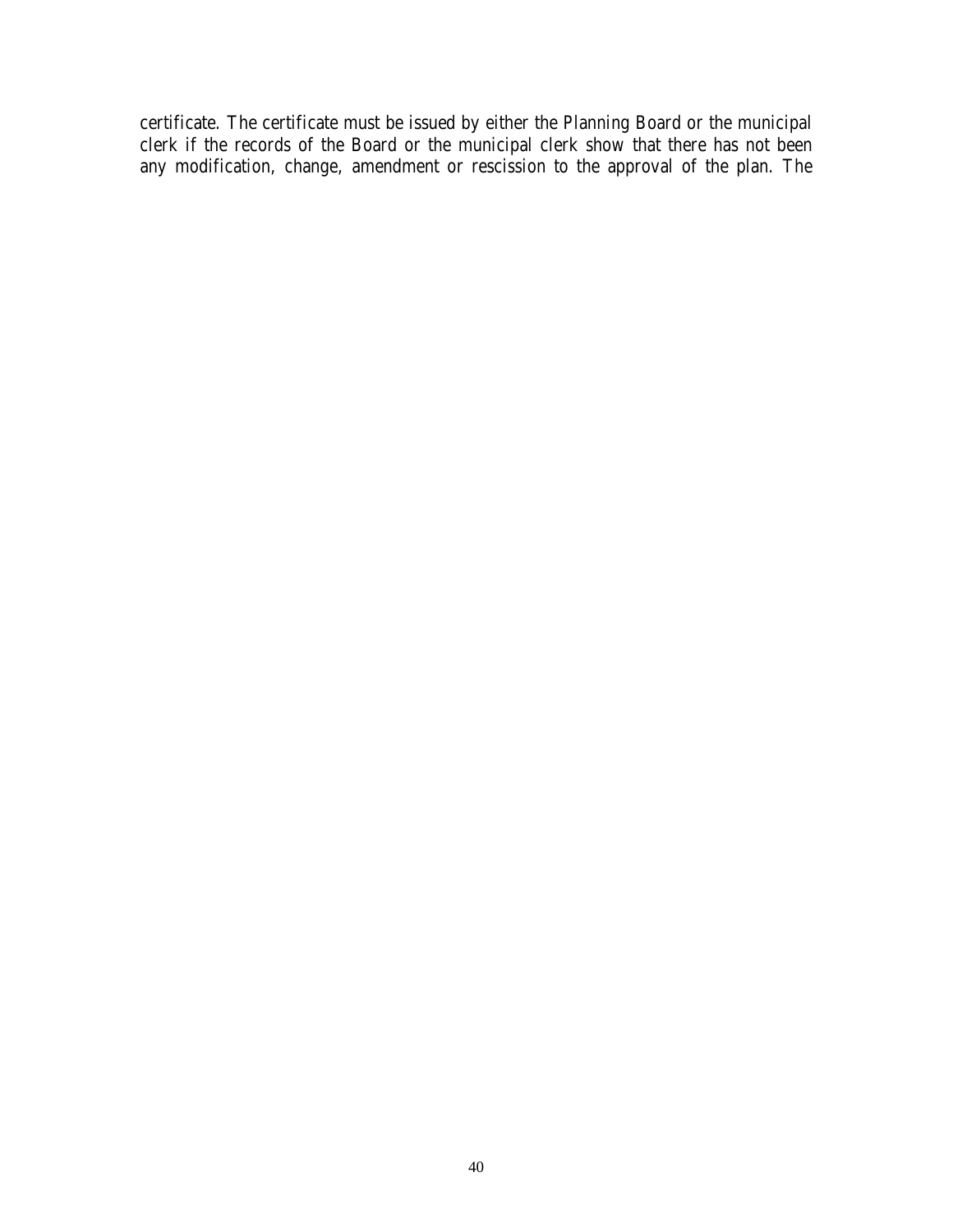certificate will allow the applicant to record the approved subdivision plan within 30 days after the date of certification. The certificate must be dated and either endorsed on the plan or stated on a separate document which must be recorded and referred to on the plan.

The six month time period to record a subdivision plan does not apply to a constructively approved plan. Stoner v. Planning Board of Agawam, 358 Mass. 709 (1971). The Subdivision Control Law also contains no provision which limits the time period for the recording of an ANR plan.

## **Completion of Work**

Upon the completion of the ways and the installation of municipal services, the applicant should notify the municipal clerk and the Planning Board, by registered mail, that the work has been completed. If the Planning Board determines that the construction or installation has not been completed, the Board must notify the applicant and municipal clerk, by registered mail, as to how the construction or installation fails to comply with their rules and regulations.

If the Planning Board fails to give such notification within 45 days after the municipal clerk received the applicant's notice, all obligations under a bond will terminate, any deposit shall be returned and any covenant will become void. If the 45 day period has expired without such a notification or the release of the performance guarantee by the Planning Board, the municipal clerk must issue a certificate indicating that the performance guarantee secured by the Planning Board has terminated.

#### **Modifications, Amendments or Rescissions**

Section 81W gives the Planning Board the power on its own motion or on the petition of any interested person to modify, amend or rescind its approval of a subdivision plan. The court, in Windsor v. Planning Board of Wayland, 26 Mass. App. Ct. 650 (1988), concluded that a Planning Board may also modify, amend or rescind a constructively approved plan. All of the provisions of the Subdivision Control Law relating to the submission of a definitive plan, so far as apt, are applicable to a modification, amendment or rescission. The Planning Board should proceed according to the procedures the Board followed when originally approving the definitive plan. The one significant qualification on the power of a Planning Board to change the status of an approved plan is that no modification, amendment or rescission can affect any lot in a subdivision which has been sold or mortgaged in good faith and for a valuable consideration subsequent to the approval of the plan without the consent of the owner of the lot and of the holder of any mortgage on the lot. However, the sale of the entire parcel of land or of all the lots not previously released by the Planning Board to a single grantee will not prohibit any modification, amendment or rescission.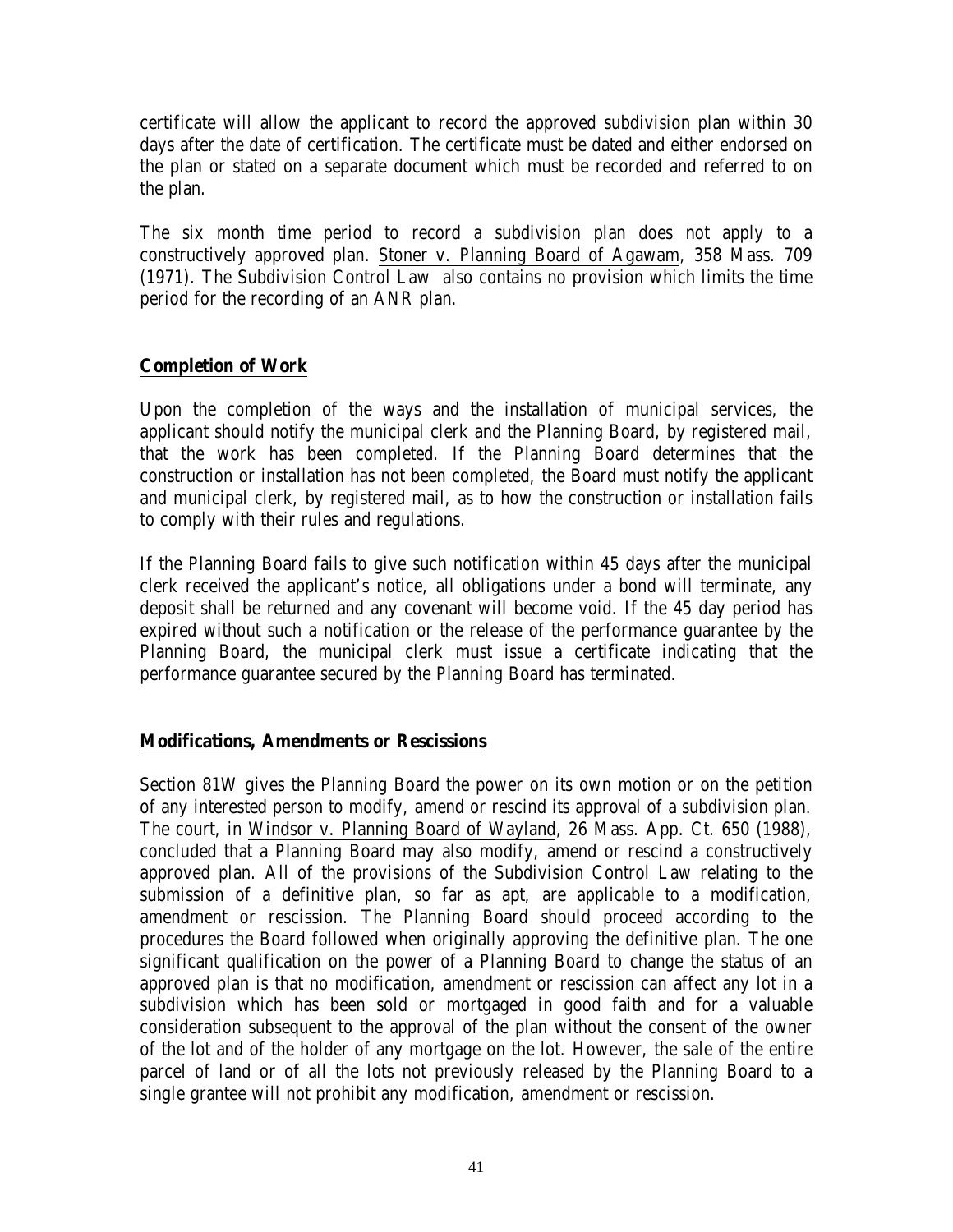A Planning Board has the authority to make changes to an approved definitive plan without the consent of the owners of lots in a subdivision where the changes do not have a direct and tangible impact on the property rights of the lot owners. The Planning Board's authority to modify a definitive plan without the consent of the property owners was a major issue in Patelle v. Planning Board of Woburn, 20 Mass. App. Ct. 279 (1985). In Patelle, the court found that amendments to a definitive plan affecting location of trees, width of streets, planting between curbs and lot lines, traffic signals, overhead or underground utilities, street lighting, transformation of a cul-desac to a through street, relocation of open space area, and the creation of house lots out of a portion of land previously designated as open space did not need the consent of lot owners in a subdivision.

Section 81DD provides that damages sustained by "any person injured in his property by reason of any modification, amendment or rescission of the approval of a plan under Section 81W without his consent" are recoverable under MGL, Chapter 79. A modification, amendment or rescission of approval could result in damages to a property owner and the Board's power should be exercised with great care and the advice of legal counsel.

So far as unregistered land is concerned, no modification, amendment or rescission takes effect until:

1. the plan as originally approved, or a copy, and a certified vote of the Planning Board and any additional plan referred to in the vote has been recorded;

2. an endorsement has been made on the original plan referring to such vote and where it is recorded; and

3. the vote of the Board is indexed in the grantor index under the names of the owners of record of the land affected.

So far as registered land is concerned, no modification, amendment or rescission takes effect until:

1. verified by the Land Court pursuant to MGL, Chapter 185 or,

2. the Land Court does not make such verification until ordered by the court pursuant to MGL, Chapter 185, Section 114.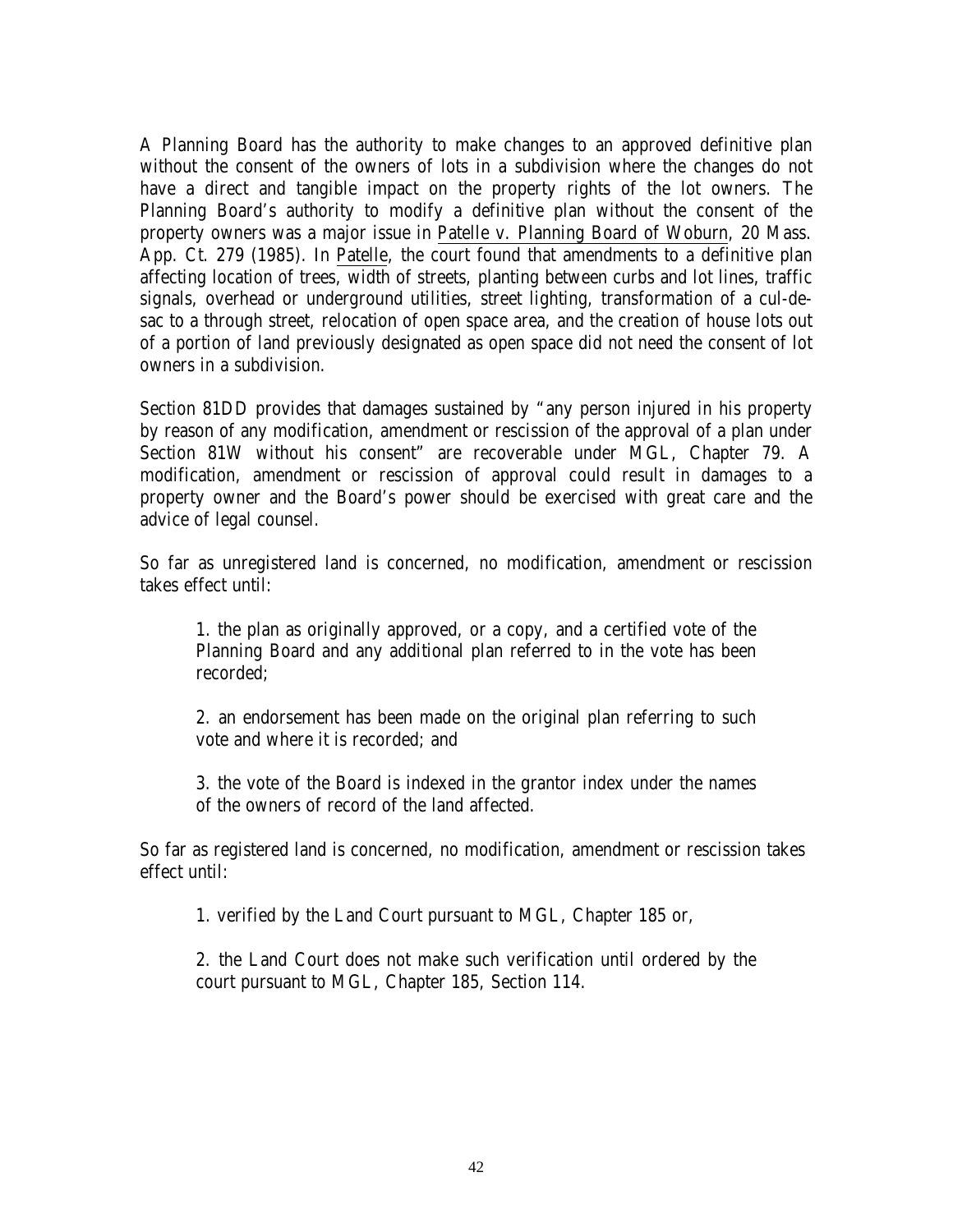#### **GRANDFATHERING**

The Subdivision Control Law provides a protection to certain lots from complying with the subdivision regulations adopted by the Planning Board. Section 81FF deals with the applicability of the Subdivision Control Law to previously recorded plans and provides relief to good faith purchasers of individual building lots.

#### **Unregistered Land**

With respect to unregistered land, the first paragraph of Section 81FF provides in part that:

... recording of the plan of a subdivision in the registry of deeds before the subdivision control law was in effect in the city or town in which the subdivision was located shall not exempt the land within such subdivision from the operation of said law except with respect to lots which had been sold and were held in ownership separate from that of the remainder of the subdivision when said law went into effect in such city or town, and to rights of way and other easements appurtenant to such lots; and plans of subdivisions which were recorded in the registry of deeds and subdivisions made without the recording of a plan after said law had gone into effect in such city or town and before February first, nineteen hundred and fifty-two, without receiving the approval of the planning board of such city or town, shall have the same validity and effect as if the subdivision control law became effective in such city or town on February first, nineteen hundred and fifty-two, as above provided.

Under the provisions of the first paragraph of Section 81FF, the recording of a plan does not exempt unregistered lots in a subdivision except with respect to those lots which had been sold and were held in "ownership separate from that of the remainder of the subdivision" when the Subdivision Control Law went into effect in the community. This lot protection also extends to unapproved plans and subdivisions made after the Subdivision Control Law took effect but recorded prior to February 1, 1952.

The court discussed the "ownership separate from the remainder of the subdivision" provision in Clows v. Planning Board of Middleton, 12 Mass. App. Ct. 129 (1981), when examining whether two parcels of land were entitled to ANR endorsement from the Planning Board. One ANR plan consisted of 10 lots containing an area of 42,340 square feet and the other plan consisted of 8 lots containing an area of 48,000 square feet. The lots were shown on a plan which had been recorded in the registry of deeds prior to the Subdivision Control Law taking effect in the town of Middleton. The case was remanded to the Superior Court because it was unclear whether the parcels in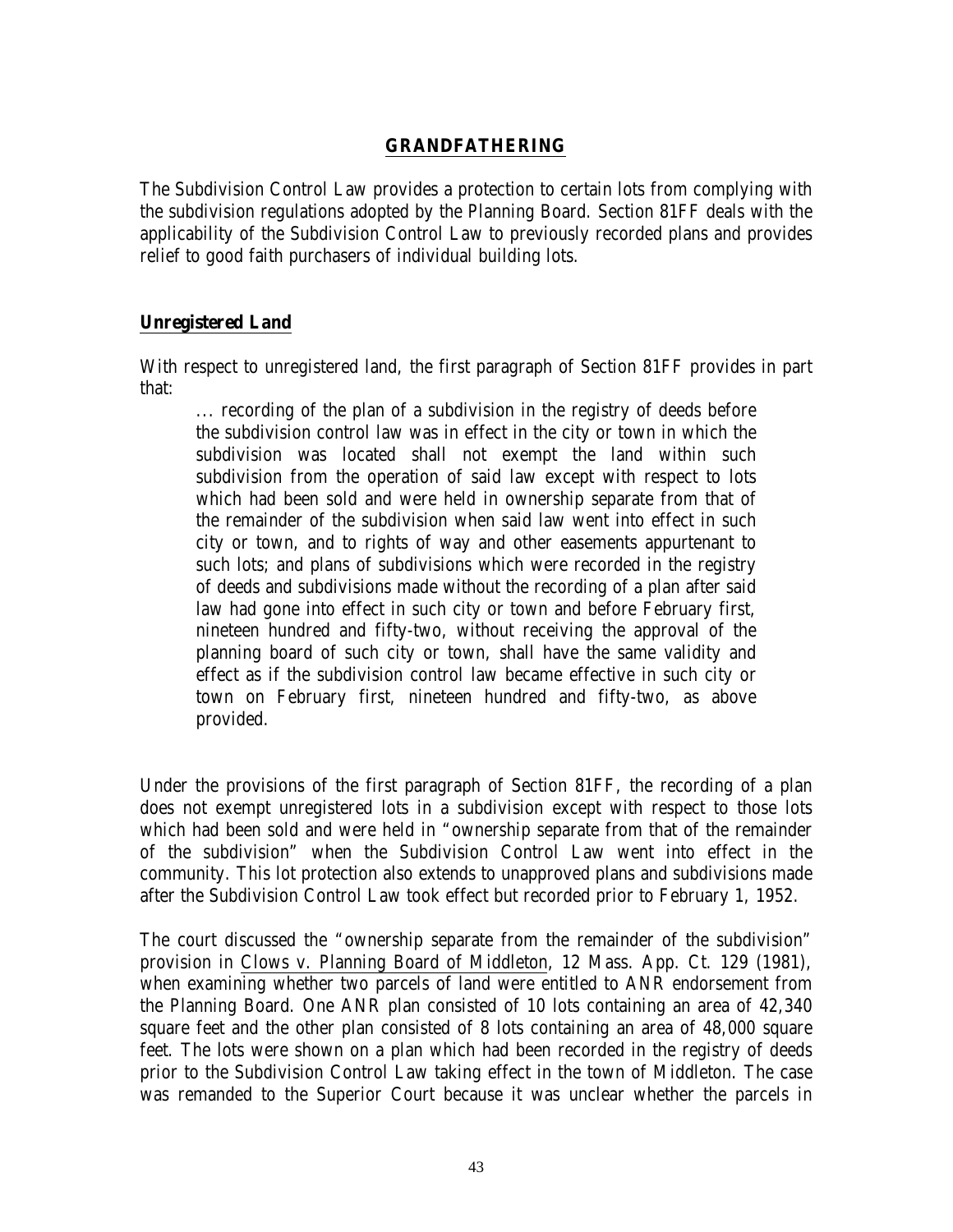question were held in isolation from the original subdivision on the date Middleton adopted subdivision control. However, the court noted that if the 81FF protection was applicable, each parcel would be treated as one protected lot.



At issue in Toothaker v. Planning Board of Billerica, 346 Mass. 436 (1963), was the meaning in Section 81FF of appurtenant rights of way. The plaintiffs owned approximately 1200 lots shown on a subdivision plan of over 1800 lots. The subdivision plan was recorded in 1914 and the Subdivision Control Law took effect in Billerica March 3, 1951. Of the lots shown on the 1914 plan, 649 were protected by Section 81FF. The plaintiff submitted a plan to the Planning Board showing a division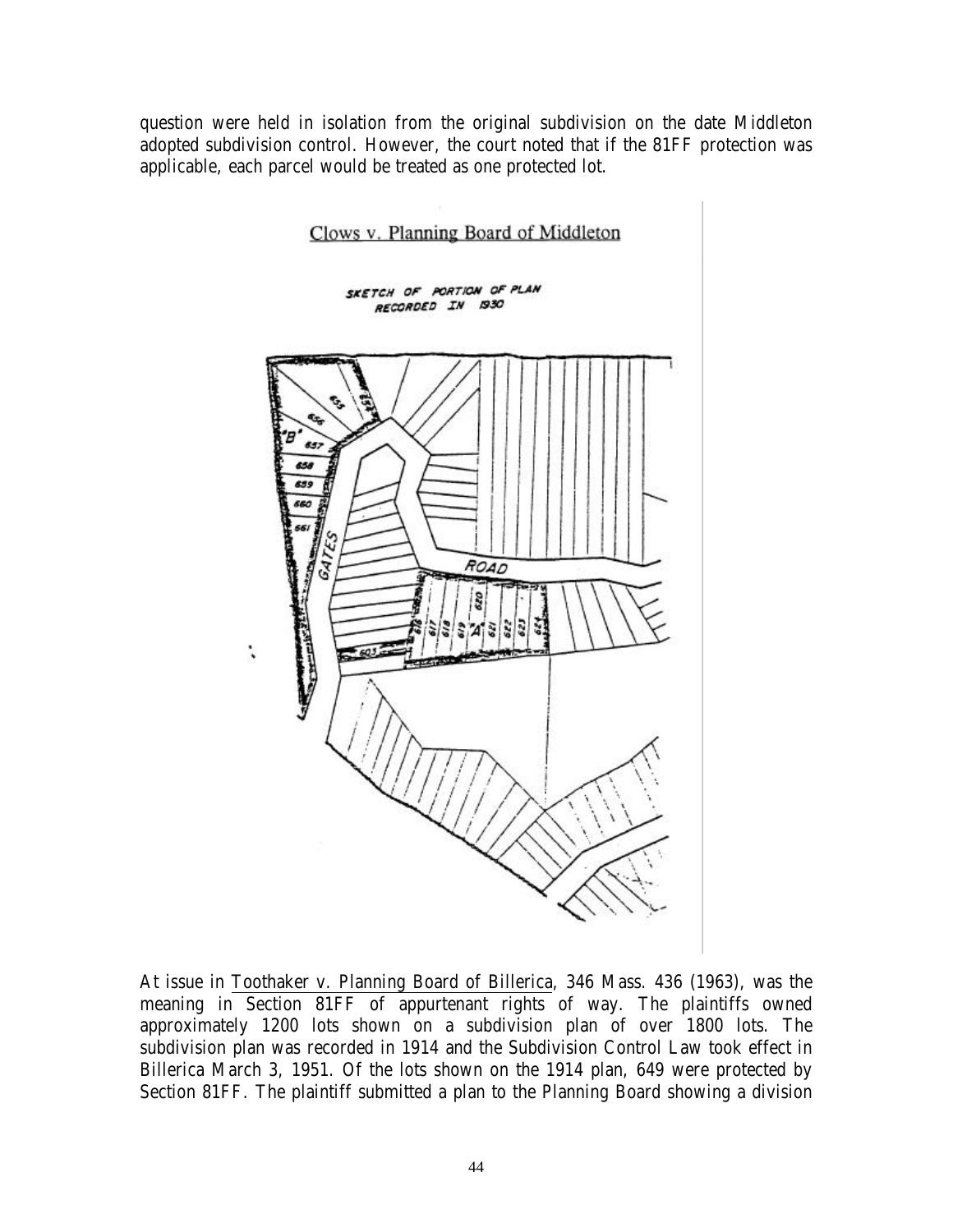of land into a number of lots which fronted on ways which were shown on the 1914 plan. The court ruled that the plan was subject to the Subdivision Control Law but that the rights of way of the 649 exempted lots could not be destroyed.

#### **Registered Land**

As to the protection afforded registered land, the second paragraph of Section 81FF provides in part that:

So far as land which has been registered in the land court is affected by said law, any plan of a subdivision which has been registered or confirmed by said court before February first, nineteen hundred and fifty-two, whether the subdivision control law was in effect in the city or town in which the subdivision was located or not, and whether the plan of the subdivision was approved by the planning board or not, shall have the same validity in all respects as if said plan had been so approved, but the land court shall not register or confirm a plan of a subdivision in a city or town in which the subdivision control law is in effect which has been filed on or after February first, nineteen hundred and fifty-two, unless it has first verified the fact that the plan filed with it has been approved by the planning board, or would otherwise be entitled if it had related to unregistered land, to be recorded in the registry of deeds.

The second paragraph of Section 81FF validates all plans which were registered or confirmed by the Land Court before February 1, 1952. It further provides that after that date the Land Court cannot register or confirm a plan of land in a subdivision in a community where the Subdivision Control Law is in effect unless the plan has been approved by the Planning Board or would have been otherwise entitled, if it was unregistered land, to be recorded in the Registry of Deeds. The second paragraph also states that old recorded plans of registered land "shall have the same validity in all respects as if said plan had been so approved [under the Subdivision Control Law]."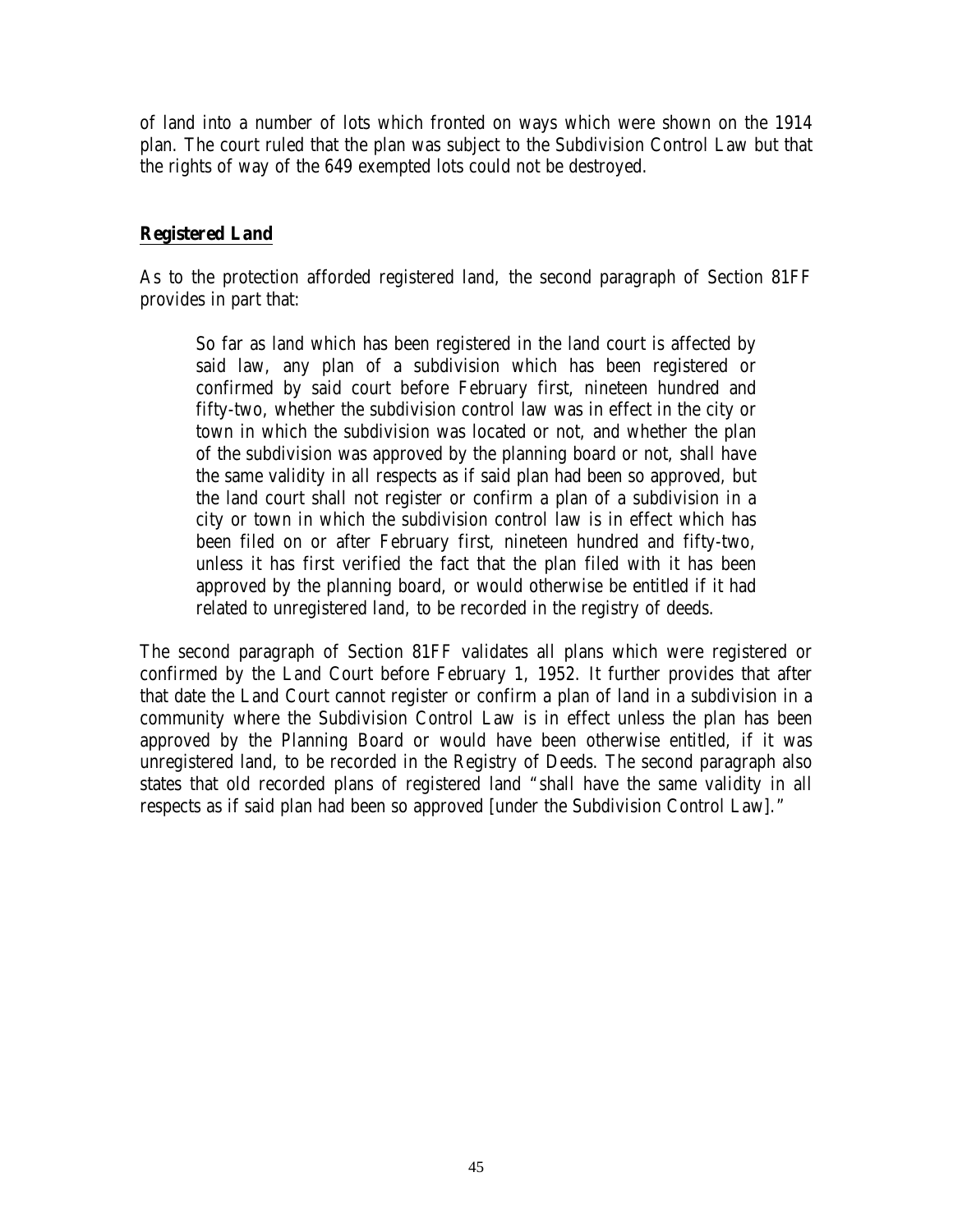#### **ZONING FREEZES**

Zoning protections for lots or the use of land shown on previously approved plans is one of the more interesting areas of land use regulation in Massachusetts. A zoning freeze allows either a use or the construction of a structure which when completed will not conform to the existing zoning regulations in the community. The zoning protection provisions for a lot or the use of land shown on a plan are found in MGL, Chapter 40A, Section 6. For the sake of simplicity, zoning freezes fall into one of the following two categories:

- 1. Lot Protection
- 2. Plan Protection

## **Separate Lot Protection**

For many years, zoning legislation in Massachusetts has provided a zoning protection for separately held substandard building lots. The separate lot protection was inserted into the Zoning Enabling Act in 1958. As was noted in Planning Board of Norwell v. Serena, the purpose of the separate lot protection is to protect a once valid lot from being rendered unbuildable for residential purposes but only if there is compliance with all the statutory conditions. Presently, MGL, Chapter 40A, Section 6, fourth paragraph, provides the following separate lot protection:

Any increase in area, frontage, width, yard, or depth requirements of a zoning ordinance or by-law shall not apply to a lot for single and twofamily residential use which at the time of recording or endorsement, whichever occurs sooner was not held in common ownership with any adjoining land, conformed to then existing zoning requirements and had less than the proposed requirements but at least five thousand square feet of area and fifty feet of frontage.

The language of the separate lot protection which has caused the most confusion is the requirement that the lot "at the time of recording or endorsement, whichever occurs sooner was not held in common ownership with any adjoining land."

When must the lot be in separate ownership in order for the lot to enjoy the zoning protection currently afforded separate lots?

The Massachusetts Appeals Court first looked at this issue when it decided Sieber v. Zoning Board of Appeals, Wellfleet, 16 Mass. App. Ct. 985 (1983). The court found that if the lot was in separate ownership prior to the town meeting vote which made the lot substandard then the lot could be built upon for single or two-family use provided that the lot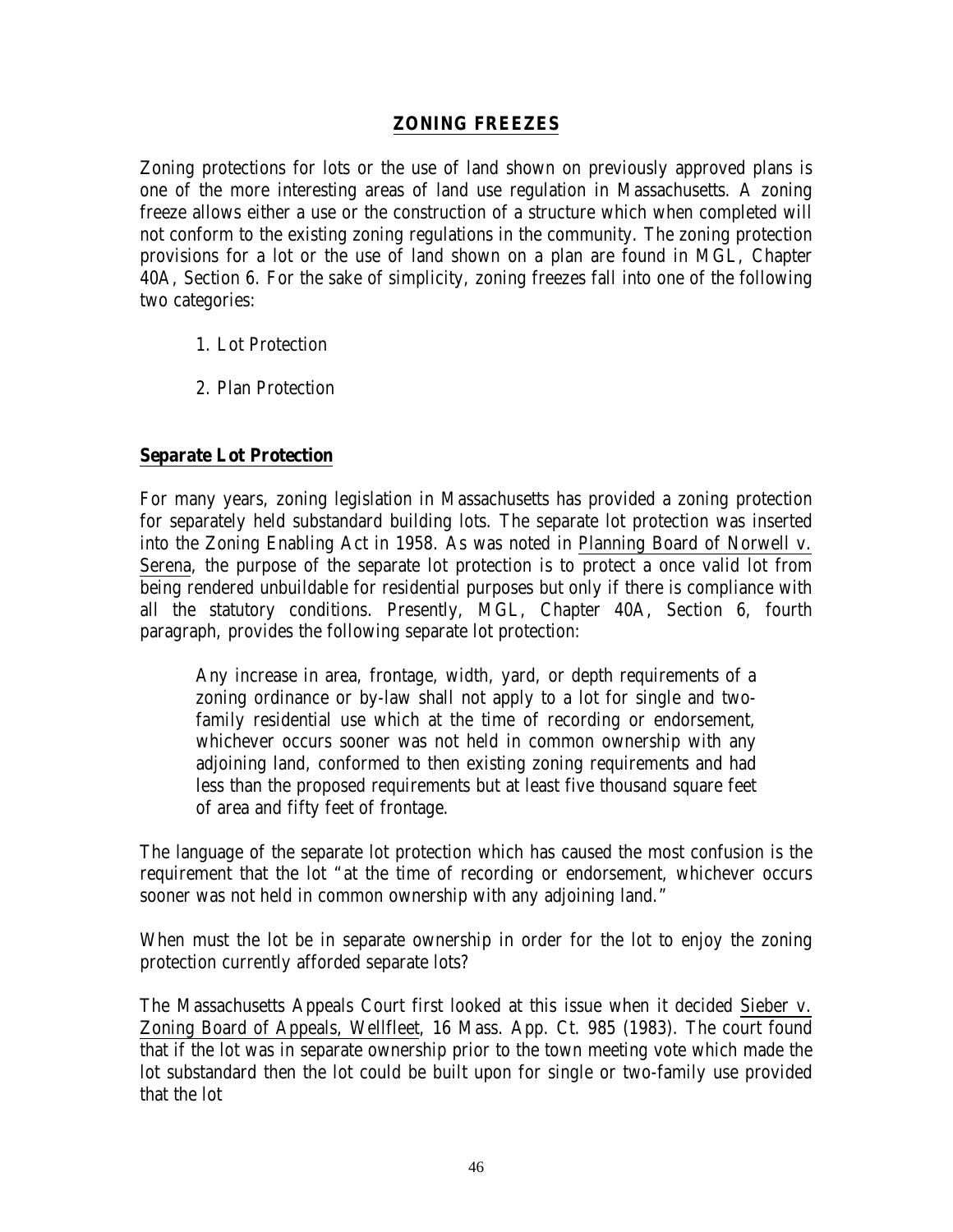- 1. conformed to existing zoning when legally created, if any;
- 2. has at least 5,000 square feet of area and fifty feet of frontage; and,
- 3. is in an area zoned for single or two-family use.

Later, in Adamowicz v. Town of Ipswich, 395 Mass. 757 (1985), the Massachusetts Supreme Judicial Court interpreted the separate lot protection provision by responding to three questions which had been posed by the United States Court of Appeals for the First Circuit. The court agreed with the Sieber decision and reached the following conclusions:

1. the word "recording" as appearing in the separate lot provision means the recording of any instrument, including a deed;

2. the statute looks to the most recent instrument of record prior to the effective date of the zoning change from which the exemption is sought; and,

3. a lot meets the statutory requirement of separate ownership if the most recent instrument of record prior to a restrictive zoning change reveals that the lot was separately owned, even though a previously recorded subdivision plan may reveal that the lot was at one time part of land held in common ownership.

#### **Common Lot Protection**

The second sentence of the fourth paragraph of MGL, Chapter 40A, Section 6 provides protection for common ownership lots. This protection was inserted into the Zoning Act in 1979. The zoning freeze for common ownership provides that:

Any increase in area, frontage, width, yard or depth requirement of a zoning ordinance or by-law shall not apply for a period of five years from its effective date or for five years after January first, nineteen hundred and seventy-six, whichever is later, to a lot for single and twofamily residential use, provided the plan for such lot was recorded or endorsed and such lot was held in common ownership with any adjoining land and conformed to the existing zoning requirements as of January first, nineteen hundred and seventy-six, and had less area, frontage, width, yard or depth requirements than the newly effective zoning requirements but contained at least seven thousand five hundred square feet of area and seventy-five feet of frontage, and provided that said five year period does not commence prior to January first, nineteen hundred and seventy-six, and provided further that the provisions of this sentence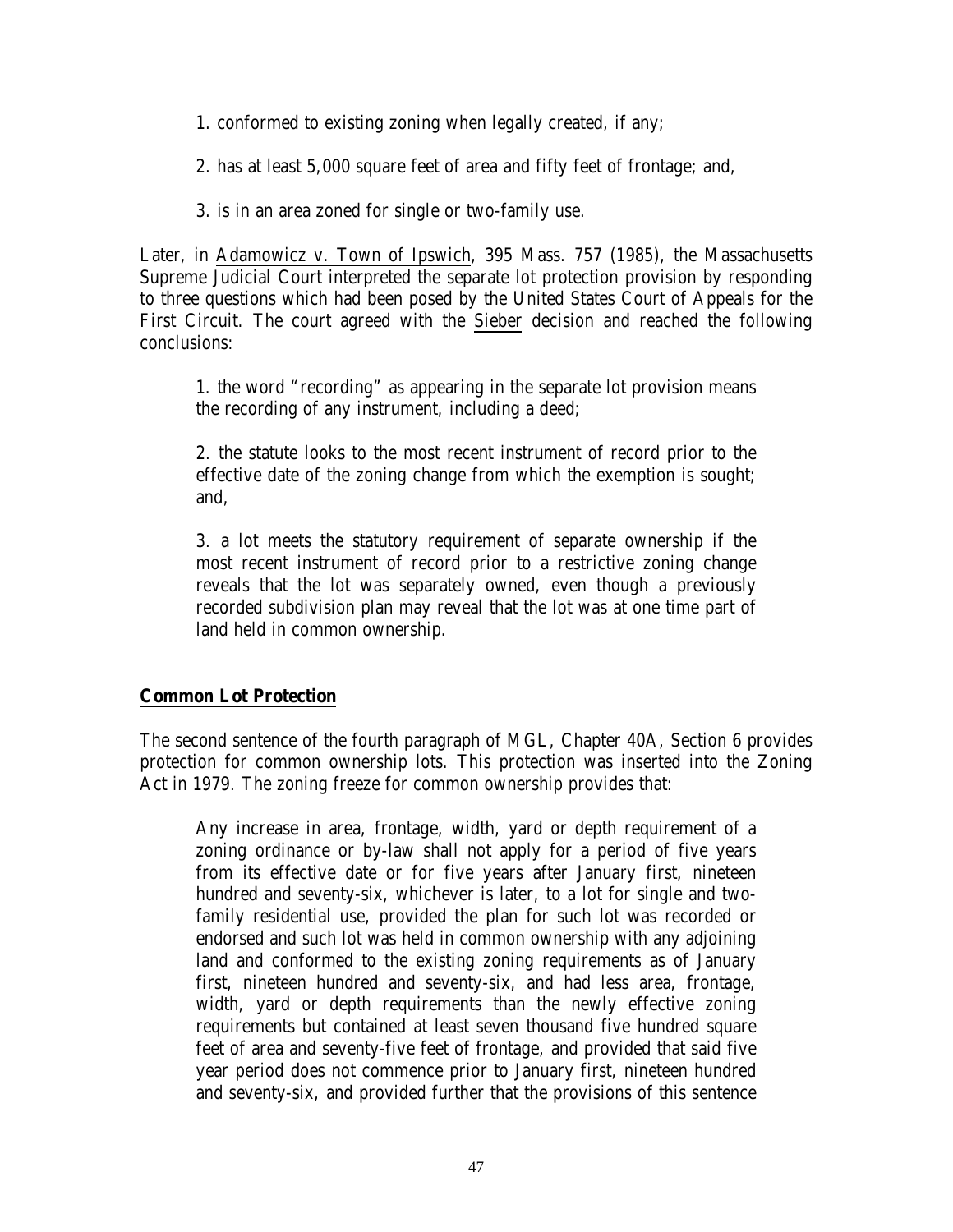shall not apply to more than three such adjoining lots held in common ownership.

In Baldiga v. Board of Appeals of Uxbridge, 395 Mass. 829 (1985), the court found that the zoning freeze for common ownership lots is not limited to lots which were created by a plan and recorded or endorsed by January 1, 1976. The court's interpretation of the common lot provision provides a unique opportunity to landowners and developers.

Through the years, one prime concern of the Legislature has been to protect certain divisions of land from future increases in local zoning requirements. Zoning freezes for subdivision and non-subdivision plans have always been measured from the date of the Planning Board's endorsement. However, the common ownership freeze runs from the effective date of the zoning amendment, and not from the date of the Planning Board's endorsement.

The interpretation of the common ownership zoning freeze by the court opened doors which in the past had not been available to landowners. Since the freeze period does not commence until the effective date of the zoning amendment, having a plan recorded or endorsed guarantees a landowner a future five year zoning freeze from increased dimensional requirements for single or two-family use. The common ownership protection also provides an opportunity to checkerboard lots shown on a definitive plan in clusters of three to obtain the five year protection. This technique could extend the zoning life of lots shown on a definitive plan beyond the eight year exemption period.

The common ownership freeze increases the protection afforded ANR plans. In addition to land being protected from use changes to the zoning bylaw or ordinance, the lots shown on such plans will also be protected from increased dimensional requirements to single and two-family use if the lots meet the conditions for common ownership protection.

The common ownership zoning freeze protects no more than three adjoining lots from increases in area, frontage, width, yard, or depth requirements to a lot for single or two-family use. In order for a lot to qualify for the protection, it must meet the following conditions:

1. the lot must be shown on a plan which is either recorded or endorsed before the effective date of the increased zoning requirement;

2. the lot must have at least 7,500 square feet of area, and at least 75 feet of frontage;

3. the lot must comply with applicable zoning requirements when recorded or endorsed and conform to the zoning requirements in effect as of January 1, 1976; and,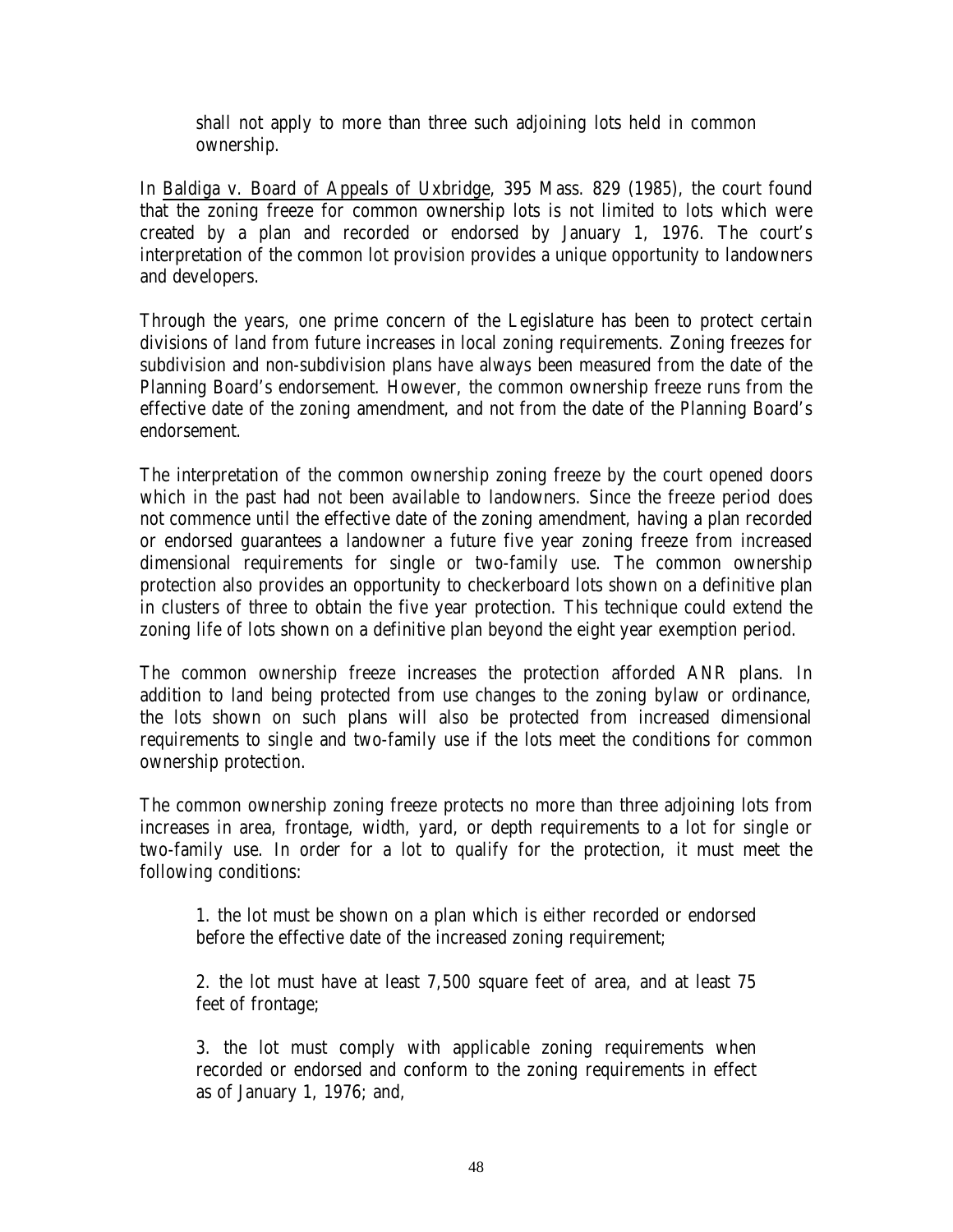4. the lot must have been held in common ownership with any adjoining land at the time of the effective date of the increased zoning requirement.

#### **Preliminary Plan Protection**

Through the years, one prime concern of the Legislature has been to protect certain divisions of land from future changes in local zoning requirements. The fifth paragraph of MGL, Chapter 40A, Section 6 protects land shown on a preliminary plan from all zoning changes for a period of eight years. Land shown on a preliminary plan will be governed by the zoning regulations in effect at the time of submission of the plan. If a preliminary plan is submitted, a definitive plan must be submitted within seven months. The eight year zoning freeze runs from the date the Planning Board endorses its approval of the definitive plan. Section 6 provides in part as follows:

If a ... preliminary plan followed within seven months by a definitive plan, is submitted ... before the effective date of [the] ordinance or bylaw, the land shown on such plan will be governed by ... the zoning ordinance or by-law, if any, in effect at the time of the ... submission ... [of] such plan ... and, if such definitive plan ... is finally approved, for eight years from the date of the endorsement of such approval ... .

The zoning in effect is the zoning regulations which have been adopted by the City Council or town meeting. The publication of the public hearing notice by the Planning Board on a proposed zoning change does not prevent a landowner from filing a subdivision plan to protect his land from future zoning changes. MGL, Chapter 40A, Section 5, provides:

The effective date of the adoption or amendment of any zoning ordinance or by-law shall be the date on which such adoption or amendment was voted upon by a city council or town meeting; if in towns, publication in a town bulletin or pamphlet and posting is subsequently made or publication in a newspaper pursuant to section thirty-two of chapter forty.

The net effect of Chapter 40A is to impose a moratorium on the application of new and more stringent zoning requirements imposed by an amendment to a zoning ordinance or bylaw which occurs subsequent to the submission of a plan under the Subdivision Control Law provided the plan is duly approved by the Planning Board.

There have been many court decisions dealing with the relationship between the operation of the Subdivision Control Law and the zoning protection provisions of the Zoning Act. In Arenstam v. Planning Board of Tyngsborough, 29 Mass. App. Ct. 314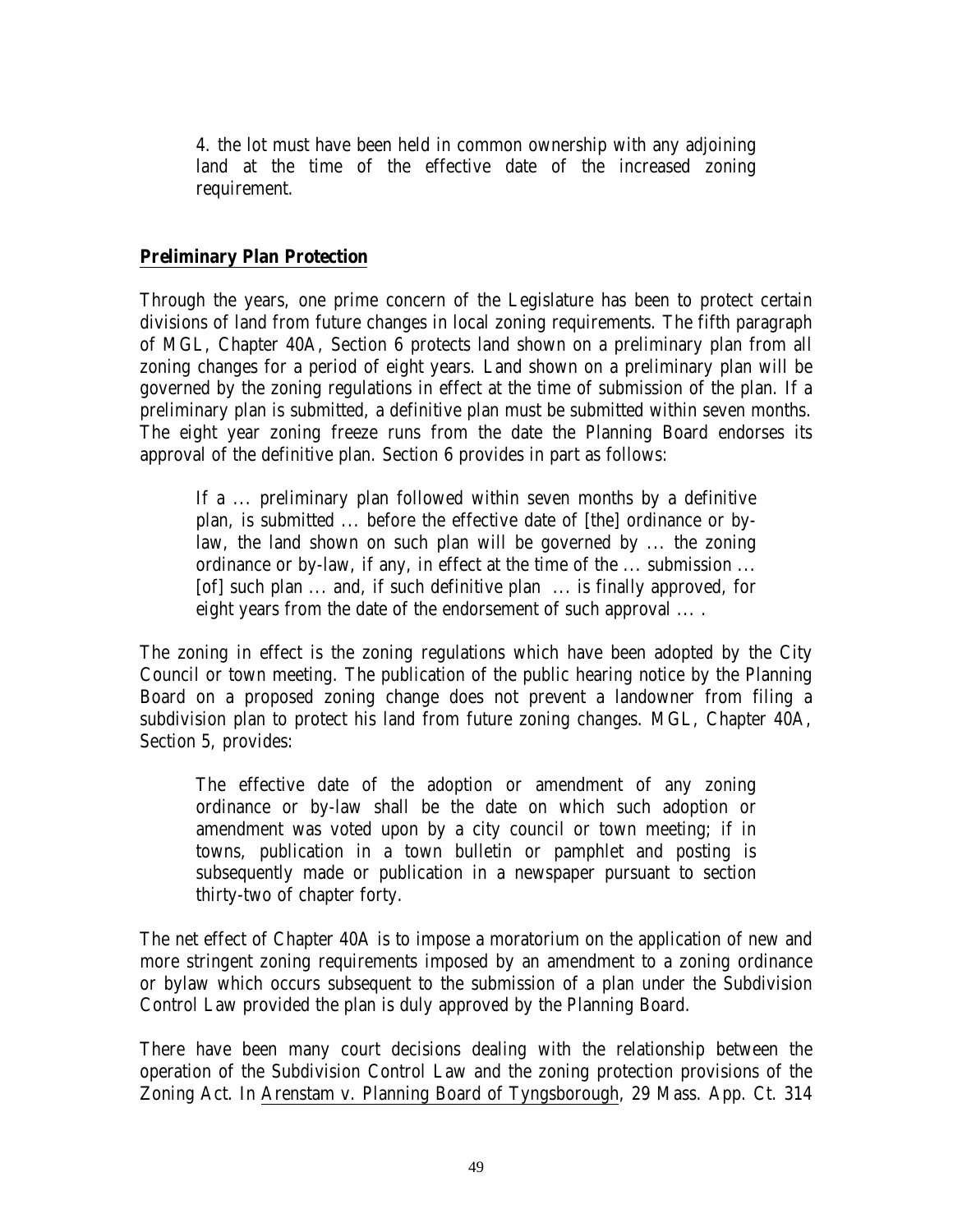(1990), the court interpreted the extent of the seven month protection for land shown on a preliminary plan.

In Arenstam, a landowner had filed a preliminary plan prior to the town amending its zoning bylaw. The new zoning bylaw prohibited commercial or industrial development on his parcel. Exactly seven months after submission of the preliminary plan, a definitive plan was filed with the Planning Board. The plan was eventually disapproved by the Planning Board because the definitive plan did not comply with their rules and regulations or with the old zoning bylaw in effect at the time of the submission of the preliminary plan. At a later date, the landowner made the necessary corrections and resubmitted his definitive plan. The planning Board disapproved the amended plan on the grounds that the land was now governed by the new zoning bylaw because the amended plan was submitted after the seven-month protection period.

The landowner argued that because the original definitive plan was submitted within seven months of the preliminary plan, he was still entitled to the zoning freeze. In support of his argument, he directed the court to Section 81U of the Subdivision Control Law which places no time limit on submitting an amended plan when the original plan has been disapproved by the Planning Board. The second paragraph of Section 81U provides in part:

In the event of disapproval, the planning board shall state in detail wherein the plan does not conform to the rules and regulations of the planning board or the recommendations of the health board ... and shall revoke its disapproval and approve such plan which, as amended conforms to such rules and regulations and recommendations.

The court, in deciding against the landowner, determined that the Subdivision Control Law does not provide for such an open-ended process and places the responsibility on a landowner to present a definitive plan which is entitled to approval by the Planning Board. The seven month zoning freeze is lost if the definitive plan is not approved, and a landowner fails to appeal the disapproval pursuant to Section 81BB of the Subdivision Control Law.

#### **Definitive Plan Protection**

As previously mentioned, by filing a definitive subdivision plan, a landowner can protect the land shown on such plan from the application of new and more stringent zoning requirements imposed by an amendment to a zoning ordinance or bylaw which occurs after the submission of the definitive plan provided the definitive plan is subsequently endorsed by the Planning Board. The duration of the definitive plan zoning freeze has had a history of ups and downs, though mostly ups. It began as a three year freeze in 1957 and in 1961 the freeze was increased to five years. In 1965 the freeze was set at seven years but descended once again to five years in 1975. In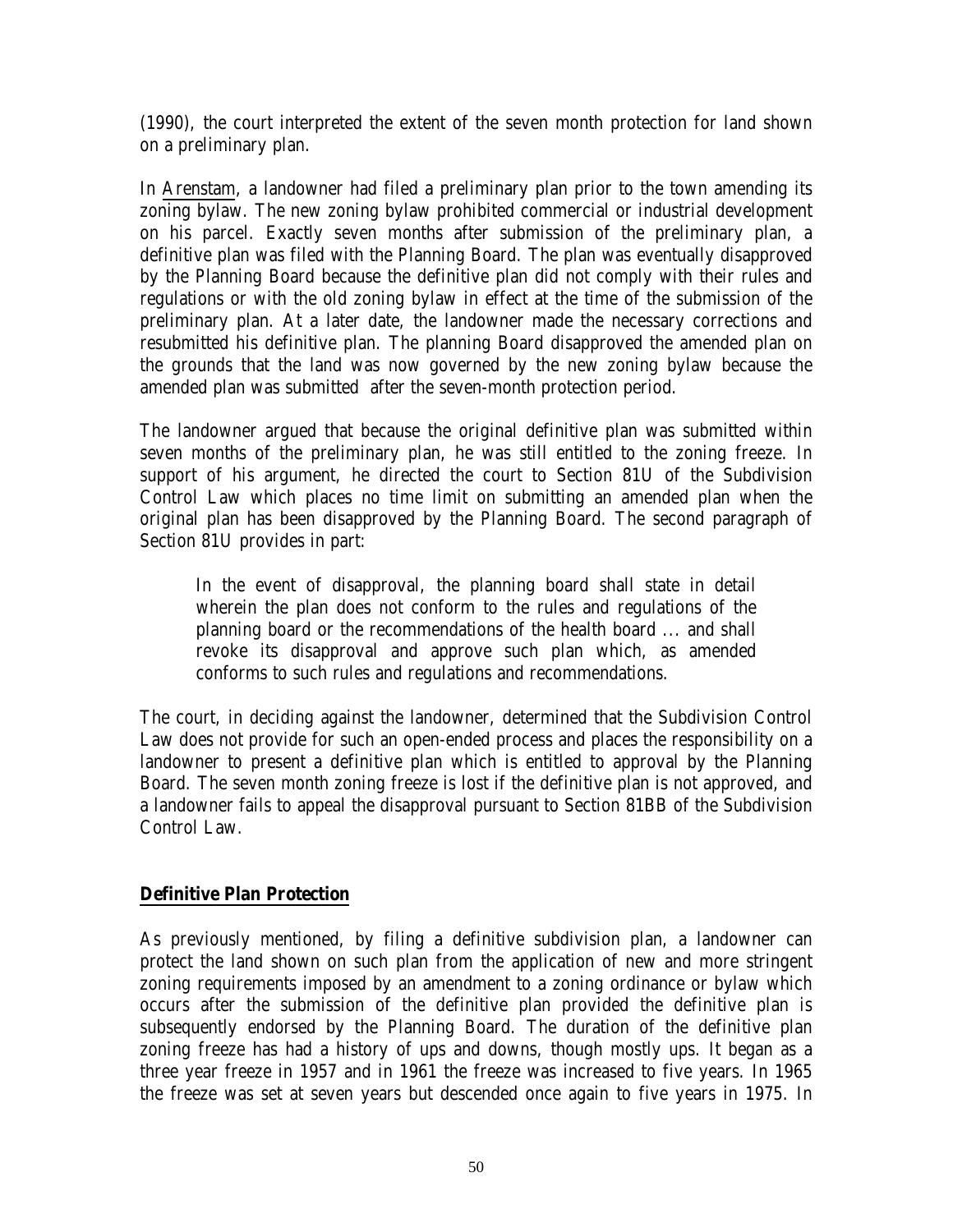1982 the freeze period went up to eight years. Moreover, the definitive plan zoning freeze is extended by a period equal to the time a moratorium on construction, the issuance of permits or utility connections is imposed by a governmental entity.

A successful appeal under Section 81BB of the denial of the definitive plan will preserve the definitive plan zoning freeze. Any appeal or litigation regarding any lot shown on an approved definitive plan will also extend the zoning freeze provided final adjudication is in favor of the lot owner.

Presently, MGL, Chapter 40A, Section 6 affords the following eight year zoning freeze to land shown on a definitive plan:

If a definitive plan, or a preliminary plan followed within seven months by a definitive plan, is submitted to a planning board ... and written notice of such submission has been given to the city or town clerk ... the land shown on such plan shall be governed by the applicable provisions of the zoning ordinance or by-law, if any, in effect at the time of the first such submission while such plan or plans are being processed under the subdivision control law, and, if such definitive plan ... is finally approved, for eight years from the date of endorsement of such approval ... .

What happens if within the eight year period a community increases its minimum lot area, lot frontage or yard requirements? Can unbuilt lots be conveyed into separate ownership after the increased zoning requirement and still gain the benefit of the separate lot protection? The answer is no.

When the Legislature rewrote the Zoning Act in 1975, they eliminated some key language from the separate lot protection provision. Prior to the 1975 rewrite, a lot qualified for separate lot protection if it was in separate ownership prior to the effective date of the more restrictive zoning requirement or if it was conveyed into separate ownership during the definitive plan zoning freeze. In order for a lot to be conveyed into separate ownership within the definitive plan freeze period and be eligible for separate lot protection, the statute required that the definitive plan must have been endorsed by the Planning Board prior to the effective date of the increased zoning requirement.

In Wright v. Board of Appeals of Falmouth, 24 Mass. App. Ct. 409 (1987), the court reviewed the old separate lot protection provisions and its application to lots shown on a previously approved definitive plan. A preliminary plan had been submitted to the Planning Board prior to the town's increasing the minimum lot area requirement. After the effective date of the increased lot area requirement the Planning Board approved and endorsed a definitive plan. Prior to the expiration of the definitive plan zoning freeze, which at that time was seven years, all 76 lots shown on the definitive plan were conveyed into separate ownership. At a later date, one of the lot owners applied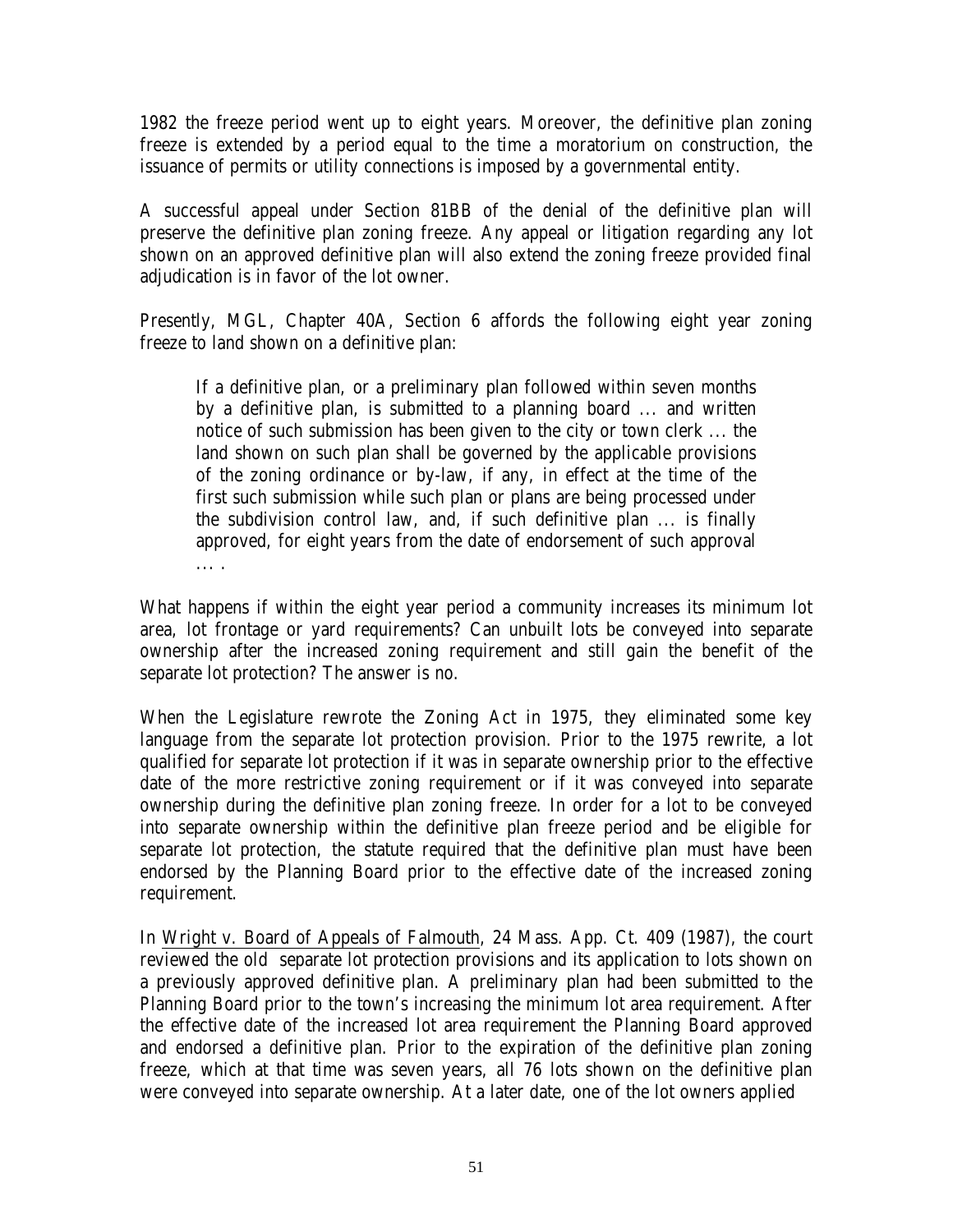for a building permit to construct a single-family home. The building permit application was denied.

The court found that the lot was not entitled to the old separate lot protection because the definitive plan was endorsed by the Planning Board after the effective date of the increased zoning requirement. If the definitive plan had been endorsed prior to the effective date of the increased zoning requirement, the lots conveyed into separate ownership within the seven year period would have had the benefit of the separate lot protection. A similar result was also reached in Tsagronis v. Board of Appeals of Wareham, 33 Mass. App. Ct. 55 (1992), where a definitive plan had been approved after the town had increased its zoning requirements.

In Wright, the court also reviewed the current separate lot protection provision and concluded that in order to be eligible for such protection the lot must be in separate ownership at the time of the increased zoning requirement. Therefore, the current eight year definitive plan zoning freeze is a build protection. Building permits for lots shown on an approved definitive plan, which do not have separate lot protection, must be issued prior to the expiration of the eight year period. As was noted in Falcone v. Zoning Board of Appeals of Brockton, 7 Mass. App. Ct. 710 (1979), the mere filing of a building permit application will not stop the running of the zoning freeze period. However, in Green v. Board of Appeals of Norwood, 2 Mass. App. Ct. (1974), the court found that if a building permit application is filed in a timely manner, the zoning protection will not be lost due to a local official's inaction.

# **ANR Plan Protection**

MGL, Chapter 40A, Section 6 states in part that:

... the use of land shown on [an approval not required plan] ... shall be governed by the applicable provisions of the ... zoning ... in effect at the time of submission of such plan ... for a period of three years from the date of endorsement ... that approval ... is not required ... .

What the Legislature meant by the phrase "the use of the land shown on such plan shall be governed ..." has been subject to a number of court cases. Did the Legislature intend that the use of the land would be governed by all applicable provisions of the zoning bylaw in effect when the plan was submitted to the Planning Board? Or did the Legislature mean, as to use, that the land shown on the plan would only be protected from any bylaw amendment which would prohibit the use?

In Bellows Farms v. Building Inspector of Acton, 364 Mass. 253 (1973), the court found that the zoning statute merely protected the land shown on an ANR plan as to the kind of uses which were permitted by the zoning bylaw at the time of the submission of the plan. This decision established the court's view that the land shown on an ANR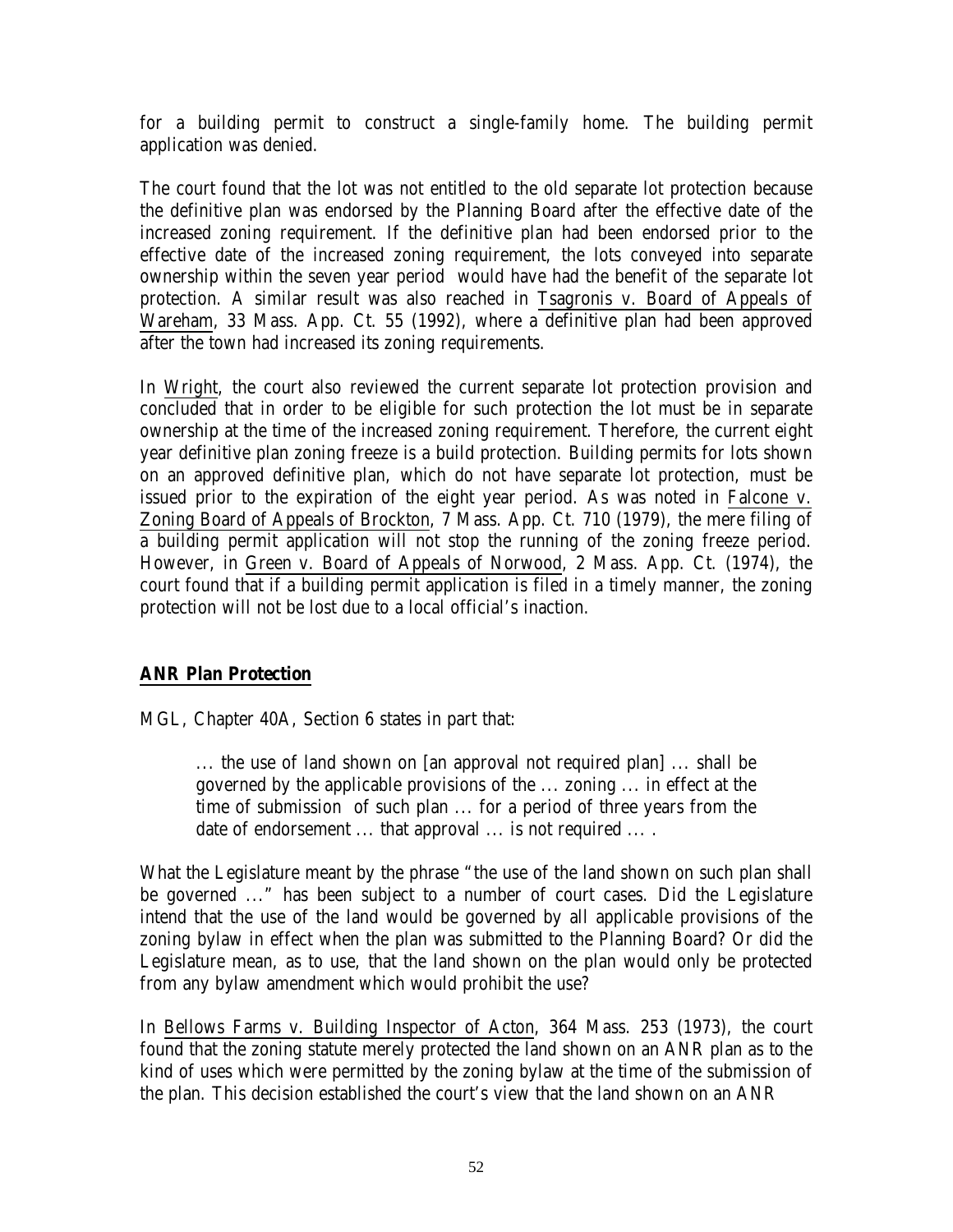plan would not be immune to changes in the zoning bylaw which did not practically prohibit the protected use.

At the time Bellows Farms submitted an ANR plan to the Planning Board, apartments were permitted as a matter of right. Based on the "Intensity Regulation Schedule" in effect at that time of submission, a maximum of 435 apartment units could have been constructed on the land shown on the plan. After the submission of the plan, the town amended the "Intensity Regulation Schedule" and off-street parking and loading requirements. The town also adopted another zoning amendment which required site plan approval by the Board of Selectmen. If the amendments applied to the land shown on the plan, Bellows Farms would only be able to construct a maximum of 203 apartment units.

The town argued that the protection afforded by the statute only extended to the use of the land and, even though the zoning amendments would substantially reduce the number of apartment units which could be constructed on the parcel, Bellows Farms could still use its land for apartments. The court agreed with the town. However, the court did note that the use protection could extend to certain changes not directly relating to use, if the impact of such changes, as a practical matter, nullified the use protection afforded to land shown on an ANR plan.

The court further stressed this "practical prohibition" theory in Cape Ann Land Development Corp. v. City of Gloucester, 371 Mass. 19 (1976), where the city amended its zoning ordinance so that no shopping center could be constructed unless a special permit was obtained from the City Council. When Cape Ann had submitted its ANR plan, a shopping center was permitted as of right. The issue was whether Cape Ann was required to obtain a special permit and if so whether the City Council had the discretionary authority to deny the special permit. The court held that Cape Ann was required to obtain a special permit and the City Council could deny the special permit if Cape Ann failed to comply with the zoning ordinance except for those provisions that practically prohibited the shopping center use. The court warned the City Council that they could not deny the special permit on the basis that the land would be used for a shopping center. However, the City Council could impose reasonable conditions which would not amount to a practical prohibition of the use. Later, in Marashlian v. Zoning Board of Appeals of Newburyport, 421 Mass. 719 (1996), a different result was reached when the Massachusetts Supreme Judicial Court did not disturb a Superior Court judge's finding that a landowner was not required to obtain a special permit. In Marashlian, the use of the locus for a hotel was permitted as a matter of right at the time of the ANR endorsement. At a later date, the zoning was changed to require a special permit for hotel use. The Superior Court judge found that the use of the locus for a hotel was protected as of right and no special permit was required to allow the construction of a hotel.